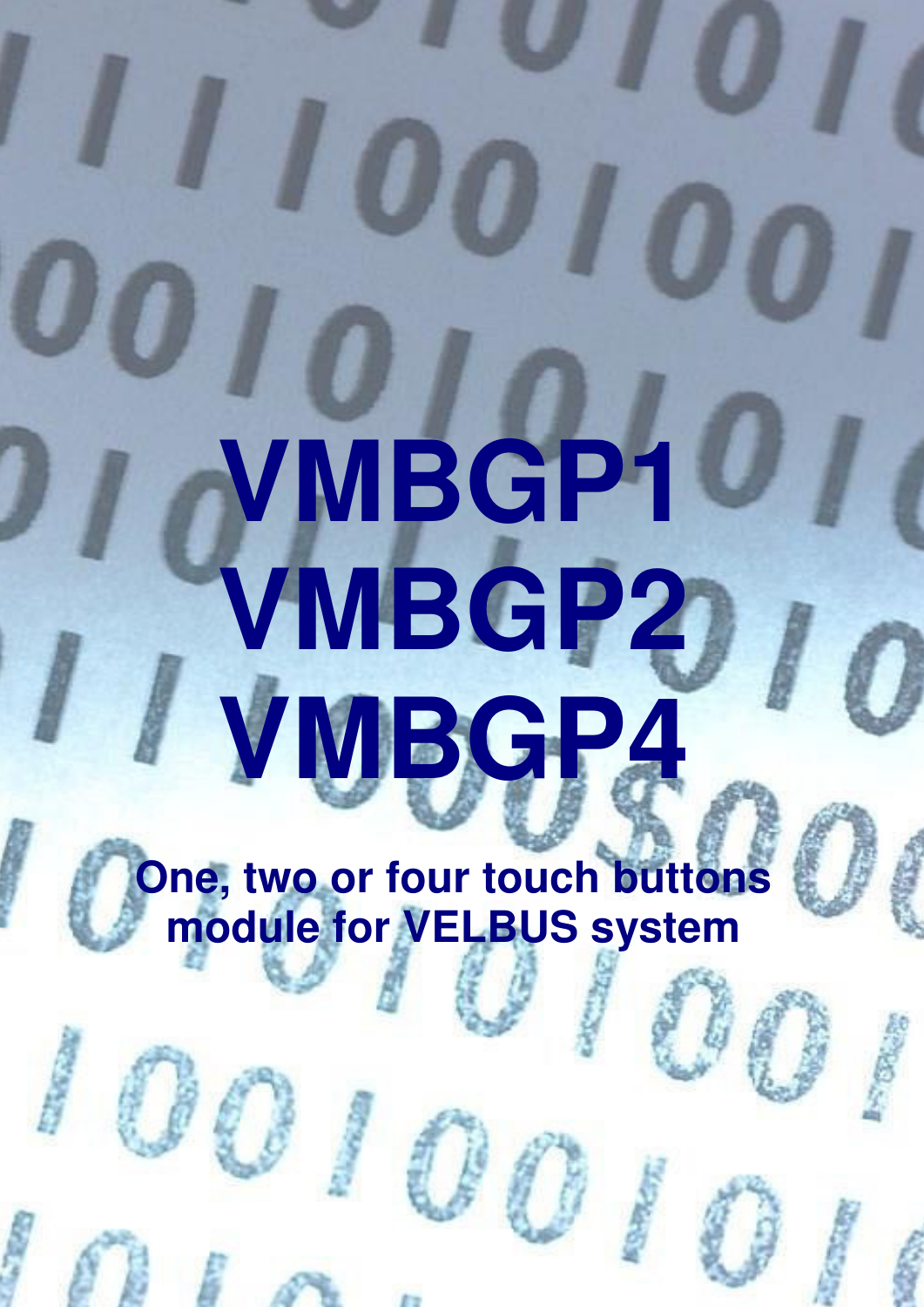# Binairy format:

 <SOF-SID10...SID0-RTR-IDE-r0-DLC3...0-DATABYTE1...DATABYTEn-CRC15...CRC1-CRCDEL-ACK-ACKDEL-EOF7...EOF1-IFS3...IFS1>

| <b>bits</b>      | <b>Description</b>                                             |
|------------------|----------------------------------------------------------------|
| <b>SOF</b>       | Start Of Frame (always 0)                                      |
| SID10 & SID9     | Priority (00: highest  11: lowest priority)                    |
| SID8SID1         | Address                                                        |
| SID <sub>0</sub> | Always 0                                                       |
| <b>RTR</b>       | <b>Remote Transmit Request</b>                                 |
| <b>IDE</b>       | Identifier Extension (always 0)                                |
| r <sub>0</sub>   | reserved (always 0)                                            |
| DLC3DLC0         | Data Length Code (08)                                          |
| Databyte1        | Command                                                        |
| Databyte2        | Parameter                                                      |
| Databyte3        | Parameter                                                      |
| Databyte4        | Parameter                                                      |
| Databyte5        | Parameter                                                      |
| Databyte6        | Parameter                                                      |
| Databyte7        | Parameter                                                      |
| Databyte8        | Parameter                                                      |
| CRC15CRC1        | <b>Cyclic Redundancy Checksum</b>                              |
| <b>CRCDEL</b>    | CRC Delimiter (always 1)                                       |
| <b>ACK</b>       | Acknowledge slot (transmit 1 readback 0 if received correctly) |
| <b>ACKDEL</b>    | Acknowledge Delimiter (always 1)                               |
| EOF7EOF1         | End Of Frame (always 1111111)                                  |
| IFS3IFS1         | InterFrame Space (always 111)                                  |

#### *The module can transmit the following messages:*

- Channel status
- Module status
- Module type and subtype
- Bus error counter status
- First, second and third part of the channel names
- Memory data
- Memory data block (4 bytes)
- Real-time clock status
- Date status
- Daylight savings status
- Real-time clock status request
- Clear linked push button led
- Set linked push button led
- Slow blink linked push button led
- Fast blink linked push button led

# *The module can receive the following commands:*

- Linked push button status
- Module type request
- Module status request
- Channel name request
- Clear channel led
- Set channel led
- Slow blink channel led
- Fast blink channel led
- Very fast channel led
- Update channel leds
- Read memory data
- Read memory data block (4 bytes)
- Memory dump request
- Write memory data
- Write memory data block (4 bytes)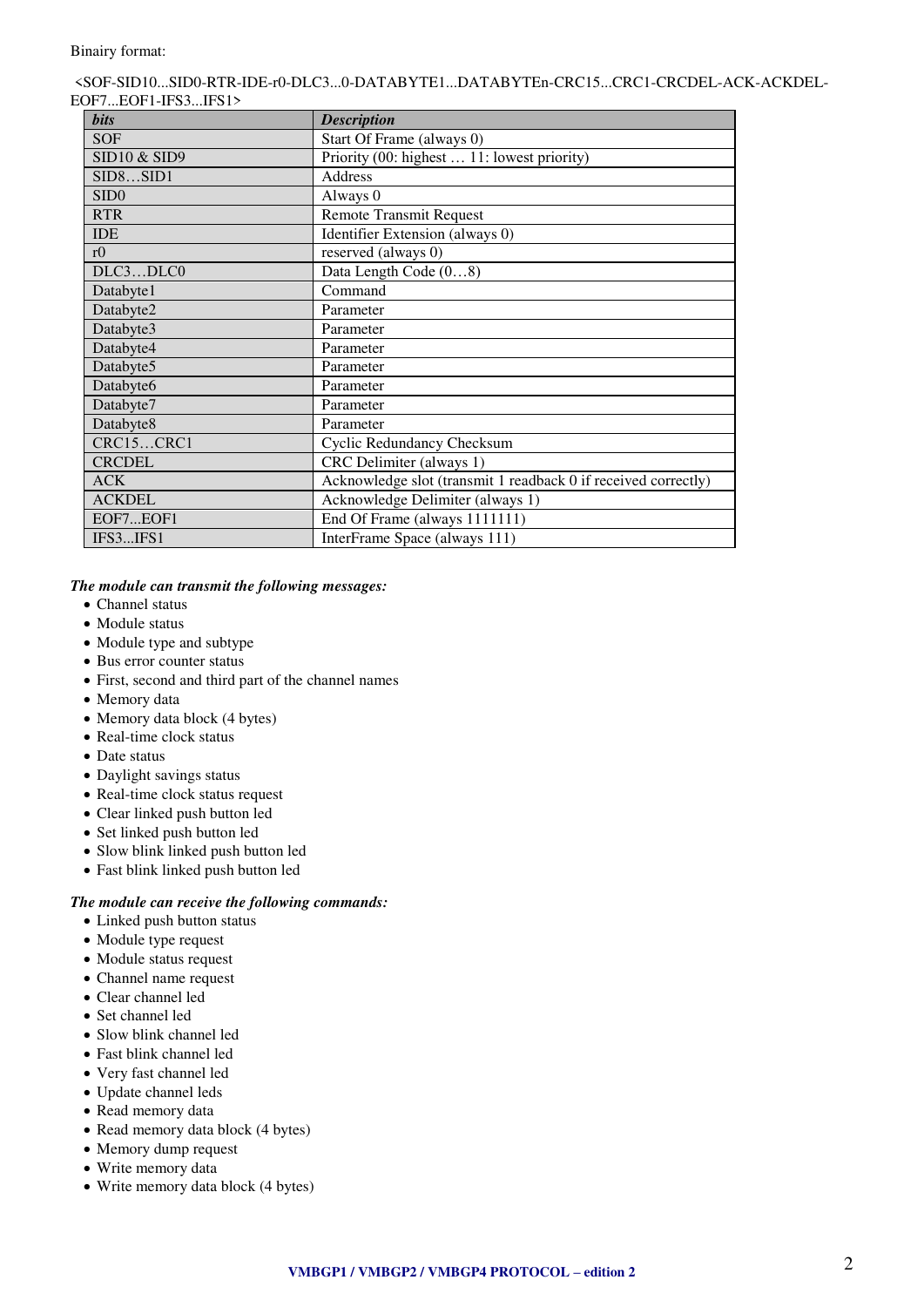- Bus error counter status request
- Real-time clock status request
- Set real-time clock
- Set date
- Set daylight savings
- Enable/disable global sunrise/sunset related actions
- Enable/disable local sunrise/sunset related actions
- Set local alarm clock
- Set global alarm clock
- Lock channel
- Unlock channel
- Disable channel program
- Enable channel program
- Select program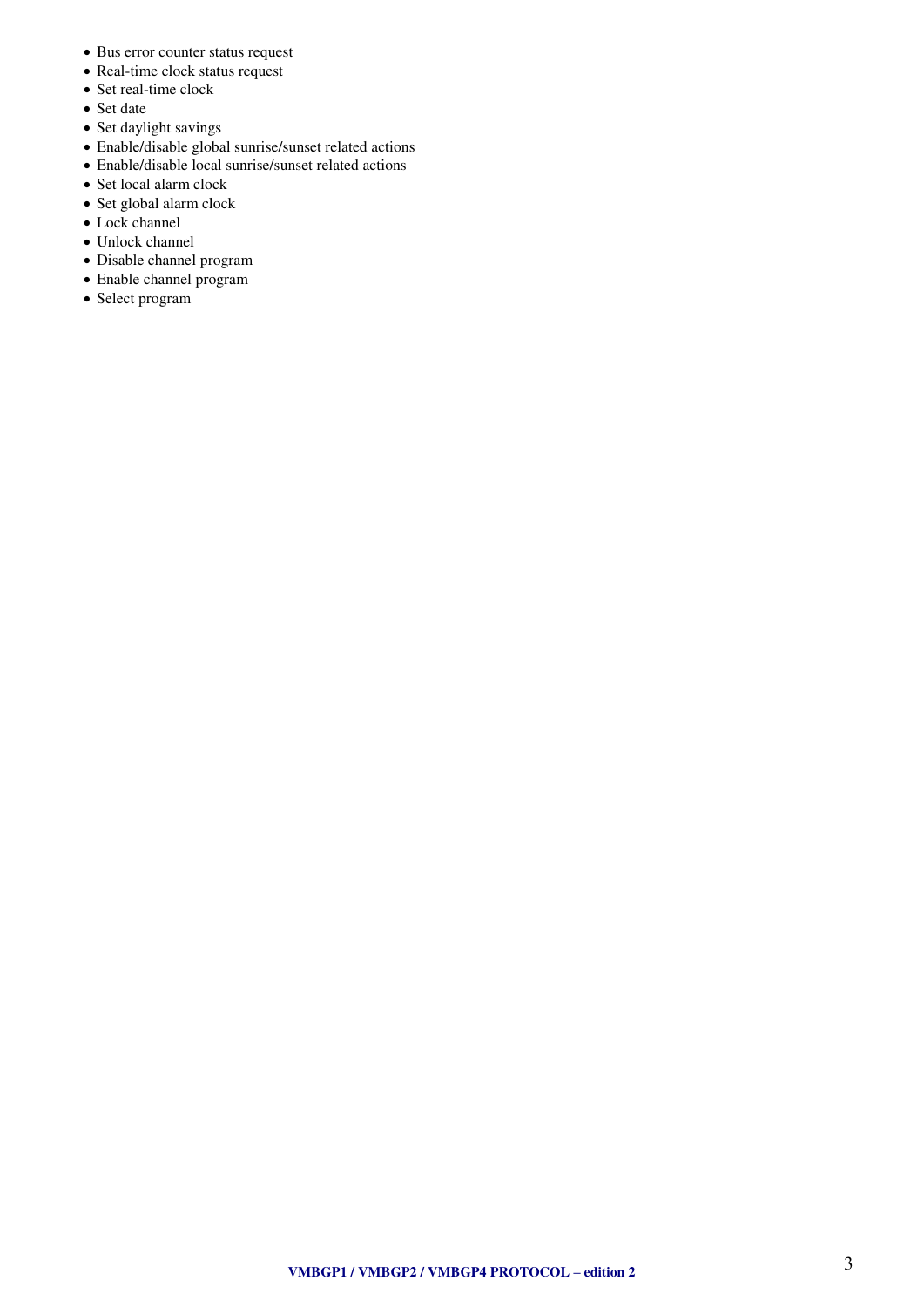*Transmits power up message (build 1415 or higher):*   $SID10-SID9 = 11$  (lowest priority)  $SID8...SID1 = H'00'$  $RTR = 0$  $DLC3...DLC0 = 2$  databyte to send DATABYTE1 = COMMAND\_POWER\_UP (H'AB') DATABYTE2 = module address

# *Transmits real time clock status request:*

 $SID10-SID9 = 11$  (lowest priority)  $SID8...SID1 = H'00'$  $RTR = 0$  $DLC3...DLC0 = 1$  databyte to send DATABYTE1 = COMMAND\_REALTIME\_CLOCK\_STATUS\_REQUEST (H'D7')

# *Transmits the real time clock status:*

 $SID10-SID9 = 11$  (lowest priority) SID8...SID1 = Module address  $RTR = 0$ DLC3...DLC0 = 4 databytes to send DATABYTE1 = COMMAND\_REALTIME\_CLOCK\_STATUS (H'D8') DATABYTE2 = Day

| Contents | Day       |
|----------|-----------|
|          | Monday    |
|          | Tuesday   |
| 2        | Wednesday |
|          | Thursday  |
|          | Friday    |
|          | Saturday  |
|          | Sunday    |

 $DATABYTE3 = Hour (0...23)$  $DATABYTE4 = Minute (0...59)$ 

# *Transmits the date status:*

 $SID10-SID9 = 11$  (lowest priority) SID8...SID1 = Module address  $RTR = 0$  $DLC3...DLC0 = 5$  databytes to send DATABYTE1 = COMMAND\_DATE\_STATUS (H'B7')  $DATABYTE2 = Day (1...31)$  $DATABYTE3 = Month(1...12)$ DATABYTE4 = High byte of Year DATABYTE5 = Low byte of Year

# *Transmits the daylight savings status:*

 $SID10-SID9 = 11$  (lowest priority)  $SID8...SID1 = Module address$  $RTR = 0$  $DLC3...DLC0 = 2$  databytes to send DATABYTE1 = COMMAND\_DAYLIGHT\_SAVING\_STATUS (H'AF')  $DATABYTE2 = 0 = disabled / 1 = enabled$ 

# *Transmits the channel switch status:*

 $SID10-SID9 = 00$  (highest priority) SID8...SID1 = Module address  $RTR = 0$  $DLC3...DLC0 = 4$  databytes to send DATABYTE1 = COMMAND\_PUSH\_BUTTON\_STATUS (H'00') DATABYTE2 = Channel just pressed DATABYTE3 = Channel just released DATABYTE4 = Channel long pressed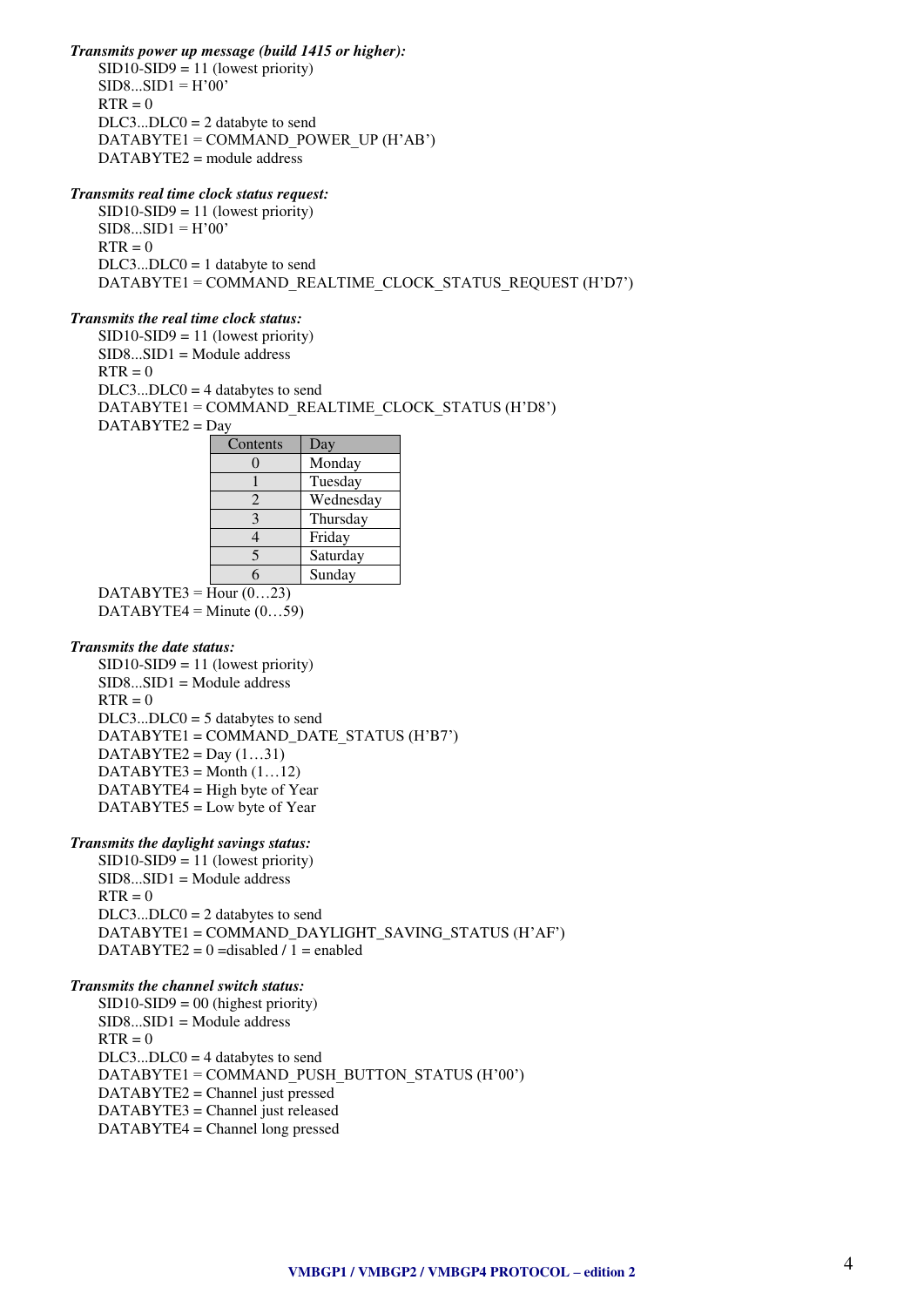| Transmits the sensor output switch status: |                         |                                                                  |  |
|--------------------------------------------|-------------------------|------------------------------------------------------------------|--|
| $SID10-SID9 = 00$ (highest priority)       |                         |                                                                  |  |
|                                            | $SID8SID1 = Subaddress$ |                                                                  |  |
| $RTR = 0$                                  |                         |                                                                  |  |
| $DLC3DLC0 = 4$ databytes to send           |                         |                                                                  |  |
|                                            |                         | DATABYTE1 = COMMAND_OUTPUT_STATUS (H'00')                        |  |
|                                            |                         | $DATABYTE2 = Output channel just activated (1 = just activated)$ |  |
|                                            | Contents                | Output channel                                                   |  |
|                                            | xxxxxxx1                | Heater just activated                                            |  |
|                                            | xxxxxx1x                | Boost heater/cooler just activated                               |  |
|                                            | xxxxx1xx                | Pump just activated                                              |  |
|                                            | xxxx1xxx                | Cooler just activated                                            |  |
|                                            | xxx1xxxx                | Temperature alarm 1 just activated                               |  |
|                                            | xx1xxxxx                | Temperature alarm 2 alarm activated                              |  |
|                                            | x1xxxxxx                | Temperature alarm 3 just activated                               |  |
|                                            | 1xxxxxxx                | Temperature alarm 4 alarm activated                              |  |
|                                            |                         | $DATABYTE3 = Outputs$ just deactivated $(1 = just$ deactivated)  |  |
|                                            | Contents                | Output channel                                                   |  |
|                                            | xxxxxxx1                | Heater just deactivated                                          |  |
|                                            | xxxxxx1x                | Boost heater/cooler just deactivated                             |  |
|                                            | xxxxx1xx                | Pump just deactivated                                            |  |
|                                            | xxxx1xxx                | Cooler just deactivated                                          |  |
|                                            | xxx1xxxx                | Temperature alarm 1 just deactivated                             |  |
|                                            | xx1xxxx                 | Temperature alarm 2 alarm deactivated                            |  |
|                                            | x1xxxxxx                | Temperature alarm 3 just deactivated                             |  |
|                                            | 1xxxxxxx                | Temperature alarm 4 alarm deactivated                            |  |

DATABYTE4 = always zero

#### *Transmits the module type:*

 $SID10-SID9 = 11$  (lowest priority) SID8...SID1 = Module address  $RTR = 0$ DLC3...DLC0 = 7 databytes to send DATABYTE1 = COMMAND\_MODULE\_TYPE (H'FF')  $DATABYTE2 = VMBGP1 type (H'1E')$ DATABYTE3 = High byte of serial number DATABYTE4 = Low byte of serial number DATABYTE5 = Memorymap version DATABYTE6 = Build year DATABYTE7 = Build week

#### *Transmits the module subtype:*

 $SID10-SID9 = 11$  (lowest priority) SID8...SID1 = Module address  $RTR = 0$ DLC3...DLC0 = 8 databytes to send DATABYTE1 = COMMAND\_SUBTYPE (H'B0') DATABYTE2 = VMBGP1 type (H'1E') DATABYTE3 = High byte of serial number DATABYTE4 = Low byte of serial number DATABYTE5 = Subaddress1 (H'FF' subaddress disabled) DATABYTE6 = Subaddress2 (H'FF' subaddress disabled) DATABYTE7 = Subaddress3 (H'FF' subaddress disabled) DATABYTE8 = Subaddress4 (H'FF' subaddress disabled)

#### *Transmit: Bus error counter status*

 $SID10-SID9 = 11$  (lowest priority) SID8...SID1 = Module address  $RTR = 0$  $DLC3...DLC0 = 4$  databytes to send DATABYTE1 = COMMAND\_BUSERROR\_COUNTER\_STATUS (H'DA') DATABYTE2 = Transmit error counter DATABYTE3 = Receive error counter DATABYTE4 = Bus off counter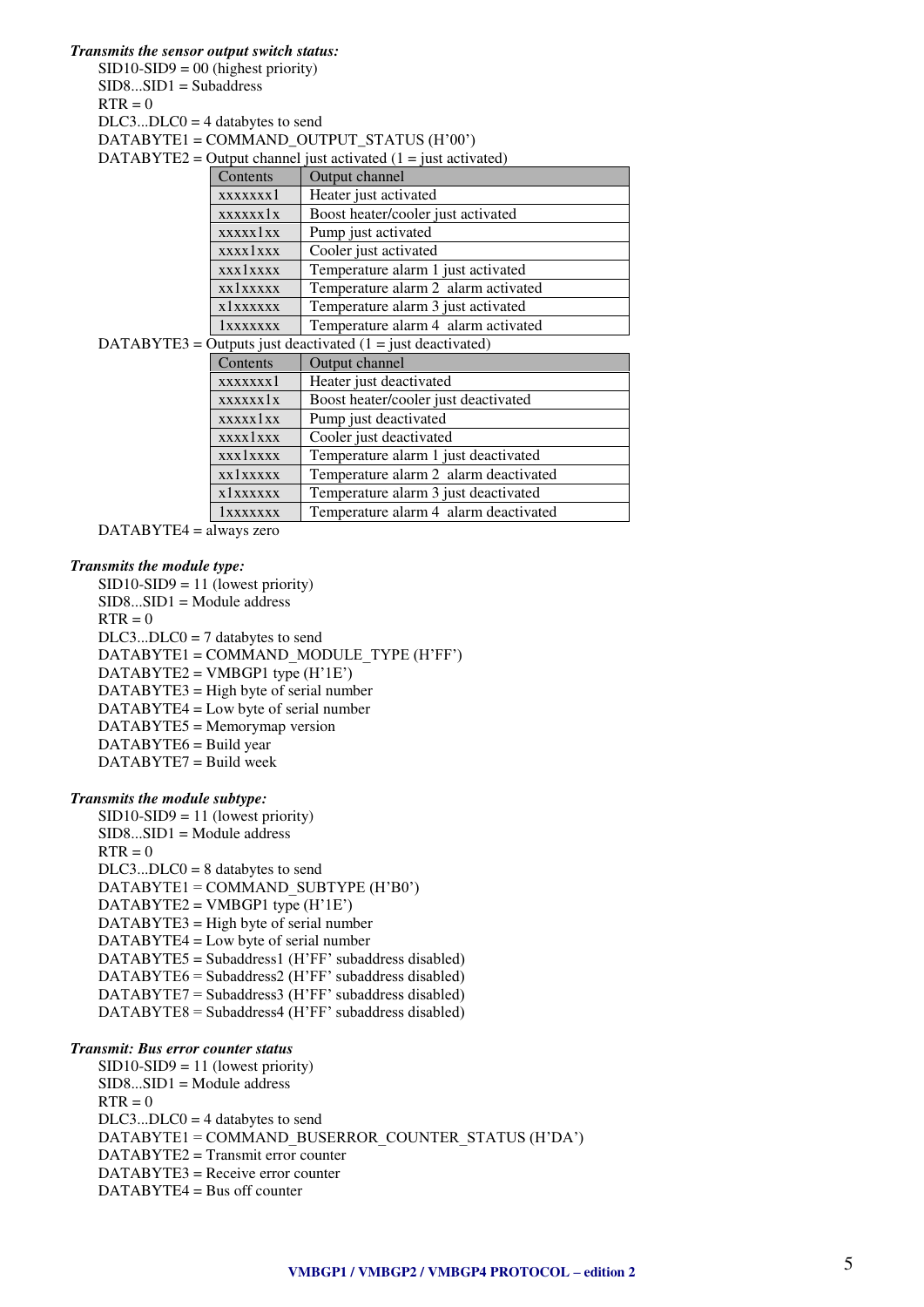*Transmits the memory data:*   $SID10-SID9 = 11$  (lowest priority) SID8...SID1 = Module address  $RTR = 0$  $DLC3...DLC0 = 4$  databytes to send DATABYTE1 = COMMAND\_MEMORY\_DATA (H'FE') DATABYTE2 = High memory address DATABYTE3 = LOW memory address DATABYTE4 = memory data

Remark: address range: H'0000' to H'03FF'

*Transmits memory data block (4 bytes):*

 $SID10-SID9 = 11$  (lowest priority)  $SID8...SID1 = Module address$  $RTR = 0$  $DLC3...DLC0 = 7$  databytes to send DATABYTE1 = COMMAND\_MEMORY\_DATA\_BLOCK (H'CC') DATABYTE2 = High start address of memory block DATABYTE3 = LOW start address of memory block DATABYTE4 = memory data1 DATABYTE5 = memory data2 DATABYTE6 = memory data3 DATABYTE7 = memory data4

Remark: address range: H'0000' to H'03FC' H'0400' to H'07FC' = eeprom data (build 1521 or higher)

#### *Transmits the first part of channel name:*

 $SID10-SID9 = 11$  (lowest priority) SID8...SID1 = Module address  $RTR = 0$  $DLC3...DLC0 = 8$  databytes to send DATABYTE1 = COMMAND\_CHANNEL\_NAME\_PART1 (H'F0')  $DATABYTE2 = channel number 1...9 (channel 9 = temperature sensor name)$ DATABYTE3 = Character 1 of the channel name DATABYTE4 = Character 2 of the channel name DATABYTE5 = Character 3 of the channel name DATABYTE6 = Character 4 of the channel name DATABYTE7 = Character 5 of the channel name DATABYTE8 = Character 6 of the channel name

#### *Transmits the second part of the channel name:*

 $SID10-SID9 = 11$  (lowest priority) SID8...SID1 = Module address  $RTR = 0$ DLC3...DLC0 = 8 databytes to send DATABYTE1 = COMMAND\_CHANNEL\_NAME\_PART2 (H'F1')  $DATABYTE2 = Channel number 1...9$  (channel 9 = temperature sensor name) DATABYTE3 = Character 7 of the channel name DATABYTE4 = Character 8 of the channel name DATABYTE5 = Character 9 of the channel name DATABYTE6 = Character 10 of the channel name DATABYTE7 = Character 11 of the channel name

DATABYTE8 = Character 12 of the channel name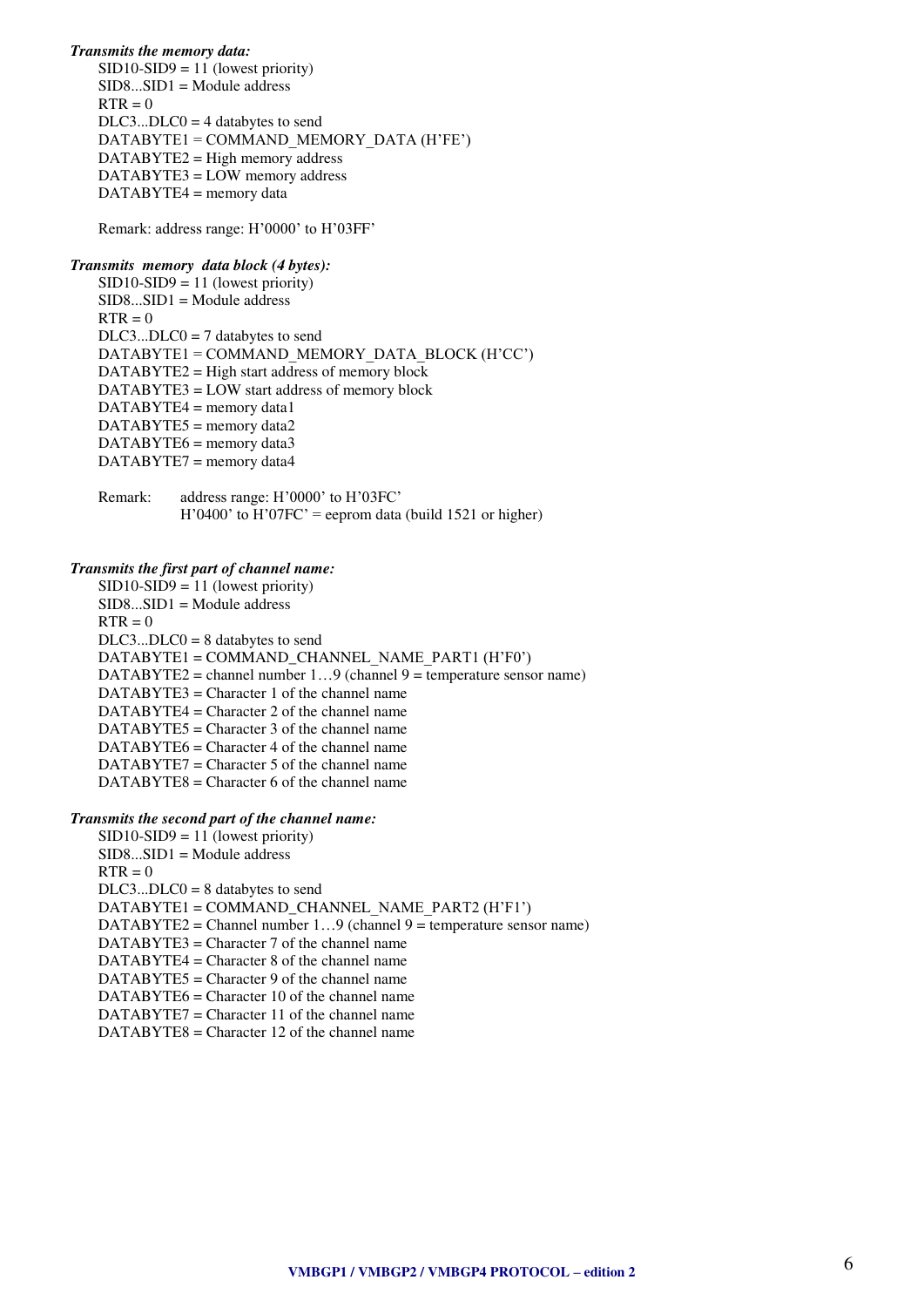*Transmits the third part of the channel name:*   $SID10-SID9 = 11$  (lowest priority) SID8...SID1 = Module address  $RTR = 0$ DLC3...DLC0 = 6 databytes to send DATABYTE1 = COMMAND\_CHANNEL\_NAME\_PART3 (H'F2')  $DATABYTE2 = channel number 1...9 (channel 9 = temperature sensor name)$ DATABYTE3 = Character 13 of the channel name DATABYTE4 = Character 14 of the channel name DATABYTE5 = Character 15 of the channel name DATABYTE6 = Character 16 of the channel name

Remarks:

Unused characters contain H'FF'.

# *Transmits the module status:*

 $SID10-SID9 = 11$  (lowest priority) SID8...SID1 = Module address  $RTR = 0$  $DLC3...DLC0 = 7$  databytes to send DATABYTE1 = COMMAND\_MODULE\_STATUS (H'ED') DATABYTE2 = channel 1 to 8 status (1 = pressed  $/ 0$  = released) DATABYTE3 = enabled/disable channel status  $(1 =$  enabled  $/ 0 =$  disabled) DATABYTE4 = normal/inverted channel status  $(1 = normal / 0 = inverted)$ DATABYTE5 = locked channel status  $(0 = \text{unlocked } / 1 = \text{locked})$ DATABYTE6 = disabled channel program status  $(0 = p \cdot \text{logram enabled} / 1 = \text{program disabled})$ 

 $DATABYTE7 = alarm & program selection$ 

| <b>Contents</b>       | <b>Selected program</b>   |
|-----------------------|---------------------------|
| B'xxxxx00'            | None                      |
| B'xxxxx01'            | Program group 1 (Summer)  |
| B'xxxxx10'            | Program group 2 (Winter)  |
| B'xxxxx11'            | Program group 3 (Holiday) |
| B'xxxxx0xx'           | Clock alarm 1 off         |
| B'xxxxx1xx'           | Clock alarm 1 on          |
| B'xxxx0xxx'           | Local clock alarm 1       |
| B'xxxx1xxx'           | Global clock alarm 1      |
| B'xxx0xxxx'           | Clock alarm 2 off         |
| $B'$ xxx $1$ xxx $x'$ | Clock alarm 2 on          |
| B'xx0xxxx'            | Local clock alarm 2       |
| B'xx1xxxx'            | Global clock alarm 2      |
| B'x0xxxxxx'           | Sunrise disabled          |
| B'x1xxxxxx'           | Sunrise enabled           |
| B'0xxxxxx'            | Sunset disabled           |
| B'1xxxxxx'            | Sunset enabled            |

#### *Transmit the sensor status:*

 $SID10-SID9 = 11$  (lowest priority) SID8...SID1 = Module address  $RTR = 0$ DLC3...DLC0 = 8 databytes to send DATABYTE1 = COMMAND\_TEMP\_SENSOR\_STATUS (H'EA') DATABYTE2 = Operating mode

| Contents      | Operating mode                        |
|---------------|---------------------------------------|
| xxxxxxx1      | Mode push button locked               |
| xxxxxxx0      | Mode push button unlocked             |
| $X$ xxx $11x$ | Disable mode                          |
| xxxxx01x      | Manual mode                           |
| xxxxx10x      | Sleep timer mode                      |
| xxxxx00x      | Run mode                              |
| xxxx1xxx      | Auto send sensor temperature enabled  |
| xxxx0xxx      | Auto send sensor temperature disabled |
| $x100$ xxxx   | Comfort mode                          |
| $x010$ xxxx   | Day mode                              |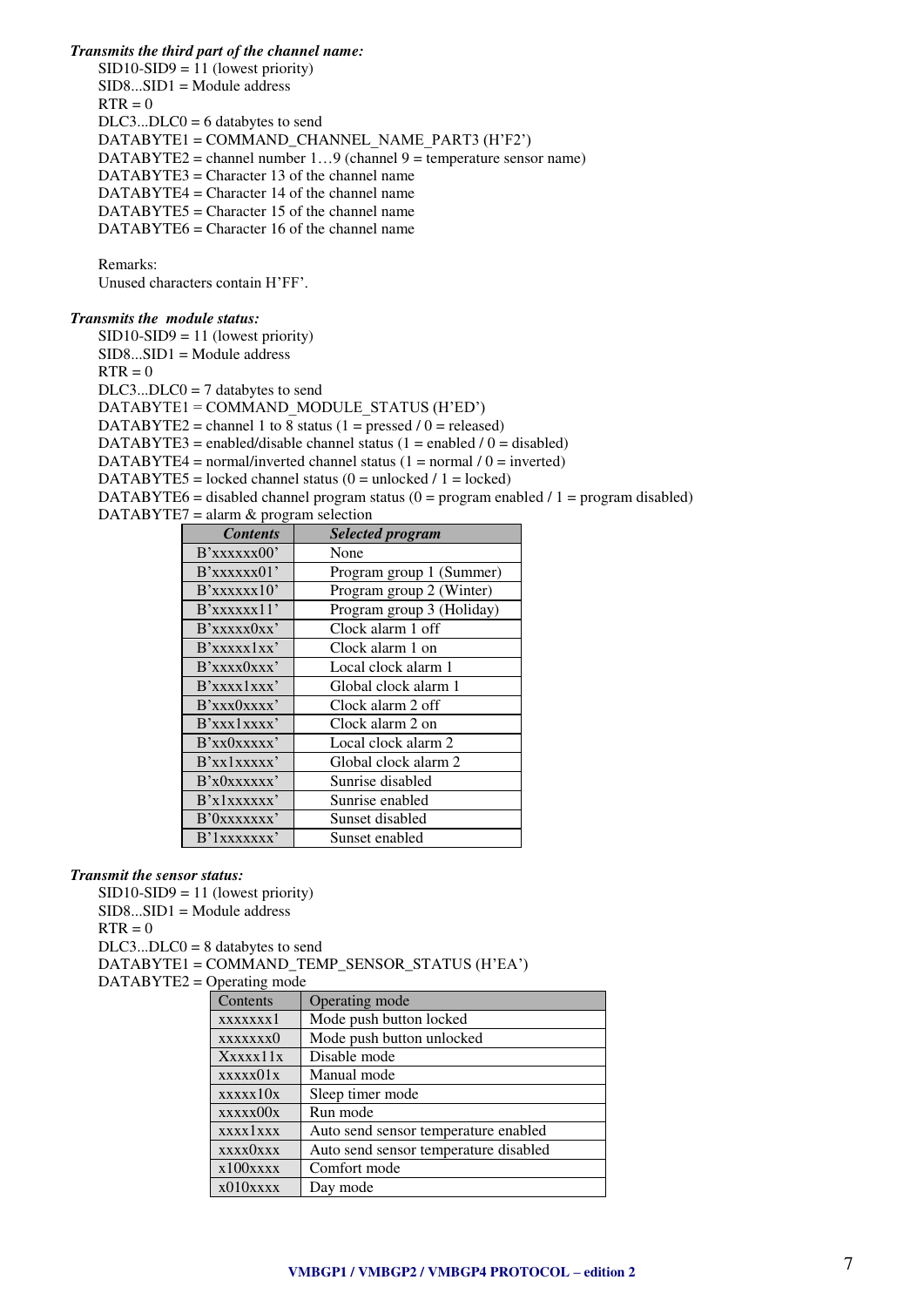|                                             | x001xxxx      | Night mode                                                                                      |
|---------------------------------------------|---------------|-------------------------------------------------------------------------------------------------|
|                                             | x000xxxx      | Safe temp mode (anti frost)                                                                     |
|                                             |               | Cooler mode                                                                                     |
|                                             | OXXXXXXX      | Heater mode                                                                                     |
| $DATABYTE3 = Program step mode$             |               |                                                                                                 |
|                                             | Contents      | Program step mode                                                                               |
|                                             | xxxxx0xx      | No sensor program group 1                                                                       |
|                                             | xxxxx1xx      | Sensor program group 1 available                                                                |
|                                             | xxxx0xxx      | No sensor program group 2                                                                       |
|                                             | xxxx1xxx      | Sensor program group 2 available                                                                |
|                                             | OXXXXXXX      | No sensor program group 3                                                                       |
|                                             |               | Sensor program group 3 available                                                                |
|                                             | $x100$ $xxxx$ | Comfort program step received                                                                   |
|                                             | $x010$ xxxx   | Day program step received                                                                       |
|                                             | $x001$ xxxx   | Night program step received                                                                     |
|                                             | X000xxxx      | Safe temperature program step received                                                          |
|                                             | xxxxxx1x      | Enable unjamming heater valve                                                                   |
|                                             | xxxxxx0x      | Disable unjamming heater valve                                                                  |
|                                             | xxxxxxx1      | Enable unjamming pump                                                                           |
|                                             | xxxxxxx0      | Disable unjamming pump                                                                          |
| $DATABYTE4 = Output status (1 = activated)$ |               |                                                                                                 |
|                                             | Contents      | Output channel                                                                                  |
|                                             | xxxxxxx0      | Heater off                                                                                      |
|                                             | xxxxxxx1      | Heater on                                                                                       |
|                                             | xxxxxx0x      | Boost heater/cooler off                                                                         |
|                                             | xxxxxx1x      | Boost heater/cooler on                                                                          |
|                                             | xxxxx0xx      | Pump off                                                                                        |
|                                             | xxxxx1xx      | Pump on                                                                                         |
|                                             | xxxx0xxx      | Cooler off                                                                                      |
|                                             | xxxx1xxx      | Cooler on                                                                                       |
|                                             | xxx0xxxx      | Temperature alarm 1 off                                                                         |
|                                             | xxx1xxxx      | Temperature alarm 1 on                                                                          |
|                                             | xx0xxxxx      | Temperature alarm 2 off                                                                         |
|                                             | xx1xxxxxx     | Temperature alarm 2 on                                                                          |
|                                             | x0xxxxxx      | Temperature alarm 3 off                                                                         |
|                                             | x1xxxxxx      | Temperature alarm 3 on                                                                          |
|                                             | OXXXXXXX      | Temperature alarm 4 off                                                                         |
|                                             | 1xxxxxxx      | Temperature alarm 4 on                                                                          |
|                                             |               | DATABYTE5 = Current sensor temperature into two's complement format (resolution $0.5^{\circ}$ ) |
|                                             | Contents      | Current sensor temperature                                                                      |
|                                             | 01111111      | $63.5^{\circ}$ C                                                                                |
|                                             |               |                                                                                                 |
|                                             | 00000001      | $0.5^{\circ}$ C                                                                                 |
|                                             | 00000000      | $0^{\circ}$ C                                                                                   |
|                                             | 11111111      | $-0.5$ °C                                                                                       |
|                                             |               |                                                                                                 |
|                                             | 10010010      | $-55^{\circ}$ C                                                                                 |
|                                             |               |                                                                                                 |
|                                             |               |                                                                                                 |

DATABYTE6 = Current temperature set (resolution  $0.5^{\circ}$ )

| Contents | Current temperature set |
|----------|-------------------------|
| 01101100 | $54^{\circ}$ C          |
|          |                         |
| 00101000 | $20^{\circ}$ C          |
|          |                         |
| 00000010 | $1^{\circ}C$            |
| 00000001 | $0.5^{\circ}$ C         |
| 00000000 | $0^{\circ}$ C           |
| 11111111 | $-0.5$ °C               |
|          |                         |
| 11000000 | $-32$ °C                |
|          |                         |

DATABYTE7 = High byte of the sleep timer

DATABYTE8 = Low byte of the sleep timer into minutes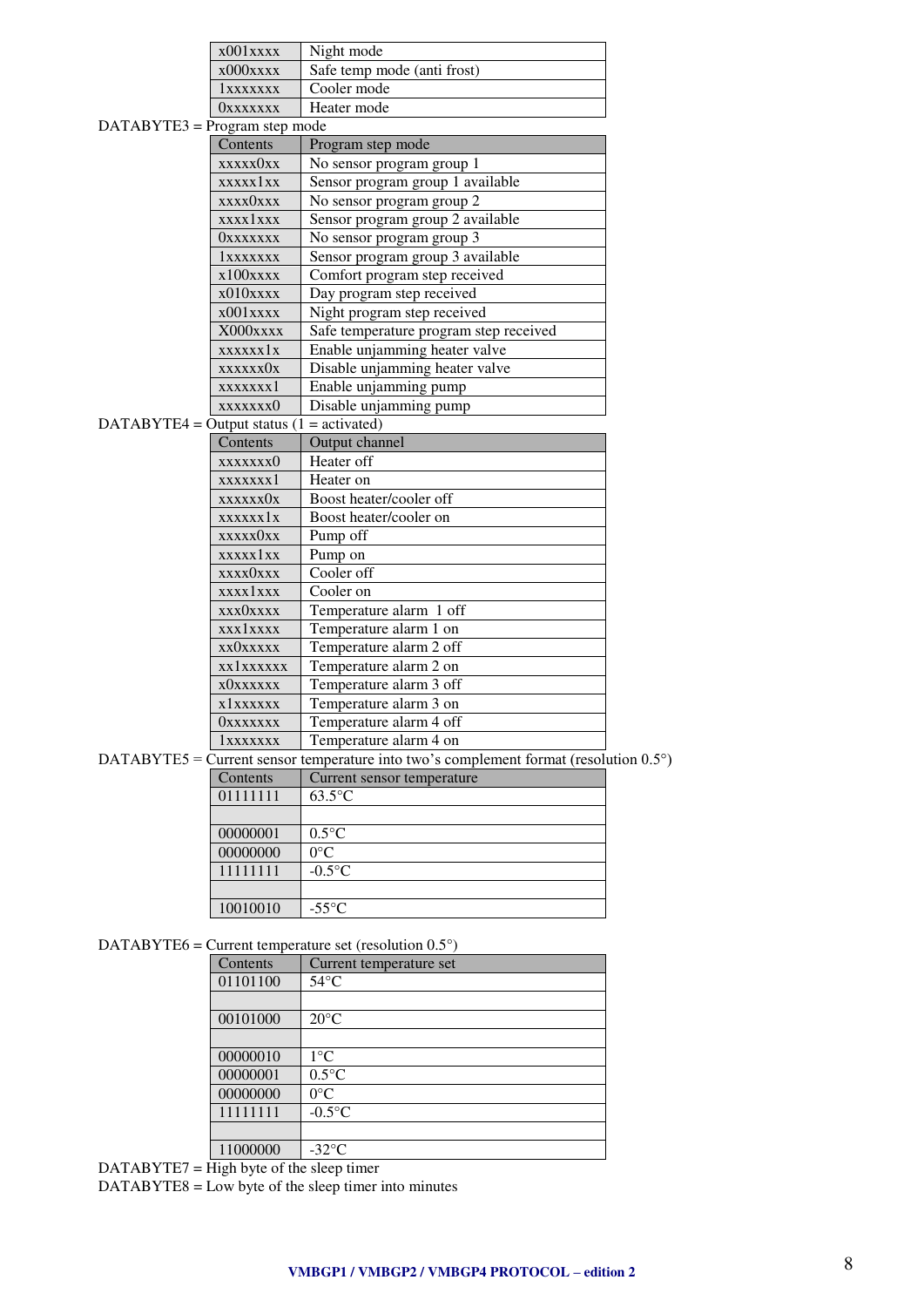Remark:

[DATABYTE7][DATABYTE8] contains a 16-bit sleep timer into minutes (1 to 65.279min).

If the sleep timer contains H'0000', the sleep timer is deactivated.

If the sleep timer contains a value between H'0001' and H'FEFF' (1 to 65.279min), the sleep timer is running for that time.

If the sleep timer contains H'FFFF', the sensor is in manual mode.

# *Transmit the sensor temperature:*

 $SID10-SID9 = 11$  (lowest priority)

SID8...SID1 = Module address

 $RTR = 0$ 

 $DLC3...DLC0 = 7$  databytes to send

DATABYTE1 = COMMAND\_SENSOR\_TEMPERATURE (H'E6')

DATABYTE2 = High byte current sensor temperature

 $DATABYTE3 = Low byte current sensor temperature into two's complement format (resolution 0.0625°)$ 

DATABYTE4 = High byte minimum sensor temperature

DATABYTE5 = Low byte minimum sensor temperature into two's complement format (resolution 0.0625°)

DATABYTE6 = High byte maximum sensor temperature

| DATABYTE7 = Low byte maximum sensor temperature into two's complement format (resolution $0.0625^{\circ}$ ) |
|-------------------------------------------------------------------------------------------------------------|
|-------------------------------------------------------------------------------------------------------------|

| High byte | Low byte | Current sensor temperature |
|-----------|----------|----------------------------|
| 01111111  | 11100000 | $63.5^{\circ}$ C           |
|           |          |                            |
| 00000001  | 00000000 | $0.5^{\circ}$ C            |
| 00000000  | 10000000 | $0.25^{\circ}$ C           |
| 00000000  | 01000000 | $0.125$ °C                 |
| 00000000  | 00100000 | $0.0625$ °C                |
| 00000000  | 00000000 | $0^{\circ}$ C              |
| 11111111  | 11111111 | $-0.0625$ °C               |
| 11111111  | 11011111 | $-0.125$ °C                |
| 11111111  | 10011111 | $-0.25$ °C                 |
| 11111110  | 00011111 | $-0.5$ °C                  |
|           |          |                            |
| 10010010  | 00011111 | $-55^{\circ}$ C            |

Remark:

The 5 least significant bits of the low byte are always zero.

The low order bytes are not sending with the data length of 4 bytes (resolution 0.5°C)

# *Transmit time statistics*

 $SID10-SID9 = 11$  (lowest priority)  $SID8...SID1 = Module address$  $RTR = 0$  $DLC3...DLC0 = 8$  databytes to send DATABYTE1 = COMMAND\_TIME\_STATISTICS (H'C8') DATABYTE2 = statistics mode index Contents Time statistics 10000001 Heating antifreeze mode time statistics 10000010 | Heating night mode time statistics 10000100 Heating day mode time statistics 10001000 Heating comfort mode time statistics<br>10010000 Heating global time statistics Heating global time statistics 01000001 Cooling standby mode time statistics 01000010 Cooling night mode time statistics 01000100 Cooling day mode time statistics 01001000 Cooling comfort mode time statistics 01010000 Cooling global time statistics

DATABYTE3 = 'ON' time (hours bcd digits  $4 \& 3$ )

DATABYTE4 = 'ON' time (hours bcd digits  $2 & 1$ )

DATABYTE5 = 'ON' time (minutes bcd digits  $2 \& 1$ )

DATABYTE6 = Mode time (hours bcd digits  $4 \& 3$ )

DATABYTE7 = Mode time (hours bcd digits  $2 & 1$ )

DATABYTE8 = Mode time (minutes bcd digits  $2 < 1$ )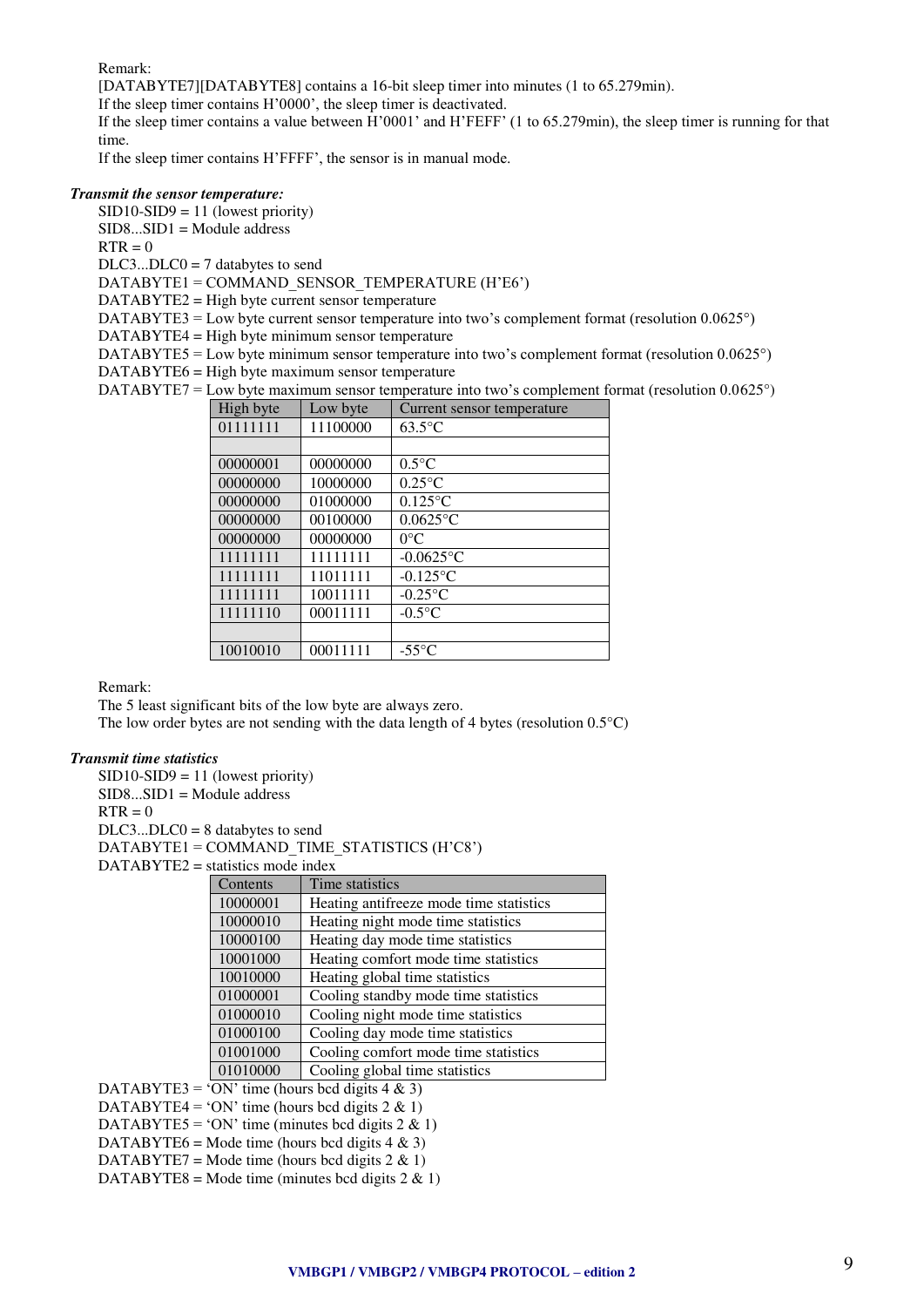Remark: The time is bcd formatted.

Databytes 3, 4 & 5 gives the total 'ON' time of the heater or cooler in the corresponding mode. Databytes 6, 7 & 8 gives the total time of selected mode.

# *Transmit the first part of the sensor settings:*

- $SID10-SID9 = 11$  (lowest priority)
- $SID8...SID1 = Module address$

 $RTR = 0$ 

- DLC3...DLC0 = 8 databytes to send
- DATABYTE1 = COMMAND\_TEMP\_SENSOR\_SETTINGS\_PART1 (H'E8')
- $DATABYTE2 = Current temperature set (resolution 0.5°)$
- $DATABYTE3 =$ Comfort temperature set for heating mode (resolution  $0.5^{\circ}$ )
- DATABYTE4 = Day temperature set for heating mode (resolution  $0.5^{\circ}$ )
- $DATABYTE5 = Night temperature set for heating mode (resolution 0.5°)$
- DATABYTE6 = Anti frost temperature set for heating mode (resolution  $0.5^{\circ}$ )
- $DATABYTE7 = Boost temperature difference set (resolution 0.5°)$

DATABYTE8 = Hysteresis temperature set

| <b>Contents</b> | <b>Hysteresis</b> |
|-----------------|-------------------|
| xxx11111        | $15.5^{\circ}$ C  |
|                 |                   |
| Xxx00001        | $0.5^{\circ}$ C   |
| Xxx00000        | $0^{\circ}C$      |

# *Transmit the second part of the sensor settings:*

- $SID10-SID9 = 11$  (lowest priority)
- SID8...SID1 = Module address
- $RTR = 0$
- DLC3...DLC0 = 8 databytes to send
- DATABYTE1 = COMMAND\_TEMP\_SENSOR\_SETTINGS\_PART2 (H'E9')
- $DATABYTE2 = Comfort temperature set for cooling mode (resolution 0.5°)$
- $DATABYTE3 = Day temperature set for cooling mode (resolution 0.5°)$
- $DATABYTE4 = Night temperature set for cooling mode (resolution 0.5°)$
- $DATABYTE5 = Safe$  temperature set for cooling mode (resolution  $0.5^{\circ}$ )
- DATABYTE6 = High byte of the default sleep timer
- DATABYTE7 = Low byte of the default sleep timer into minutes (1 to 65.279min)
- DATABYTE8 = Default auto send temperature time interval into seconds
	- (Valid range: 10…255s)
		- $(5...9)$  = auto send on temperature change with min interval  $5...9s$ )
	- $($  <4 = auto send disabled)

# *Transmit the third part of the sensor settings:*

- $SID10-SID9 = 11$  (lowest priority)
- SID8...SID1 = Module address

 $RTR = 0$ 

- $DLC3...DLC0 = 8$  databytes to send
- DATABYTE1 = COMMAND\_TEMP\_SENSOR\_SETTINGS\_PART3 (H'C6')
- DATABYTE2 = Temperature alarm 1 setting (resolution  $0.5^{\circ}$ )
- DATABYTE3 = Temperature alarm 4 setting (resolution  $0.5^{\circ}$ )
- $DATABYTE4 = Lower temperature range cool mode (resolution 0.5°)$
- $DATABYTE5 = Upper temperature range heat mode (resolution 0.5°)$

DATABYTE6 = Calibration offset factor (resolution  $0.5^{\circ}$ )

| Contents | Calibration factor                       |
|----------|------------------------------------------|
| 00001111 | Calibration factor $+7.5$ <sup>o</sup> C |
|          |                                          |
| 00000001 | Calibration factor $+0.5$ <sup>o</sup> C |
| 00000000 | Calibration factor $+0$ <sup>o</sup> C   |
| 11111111 | Calibration factor $-0.5$ <sup>o</sup> C |
|          |                                          |
| 11110000 | Calibration factor $-8^{\circ}$ C        |

DATABYTE7 = Zone number

DATABYTE8 = Calibration gain factor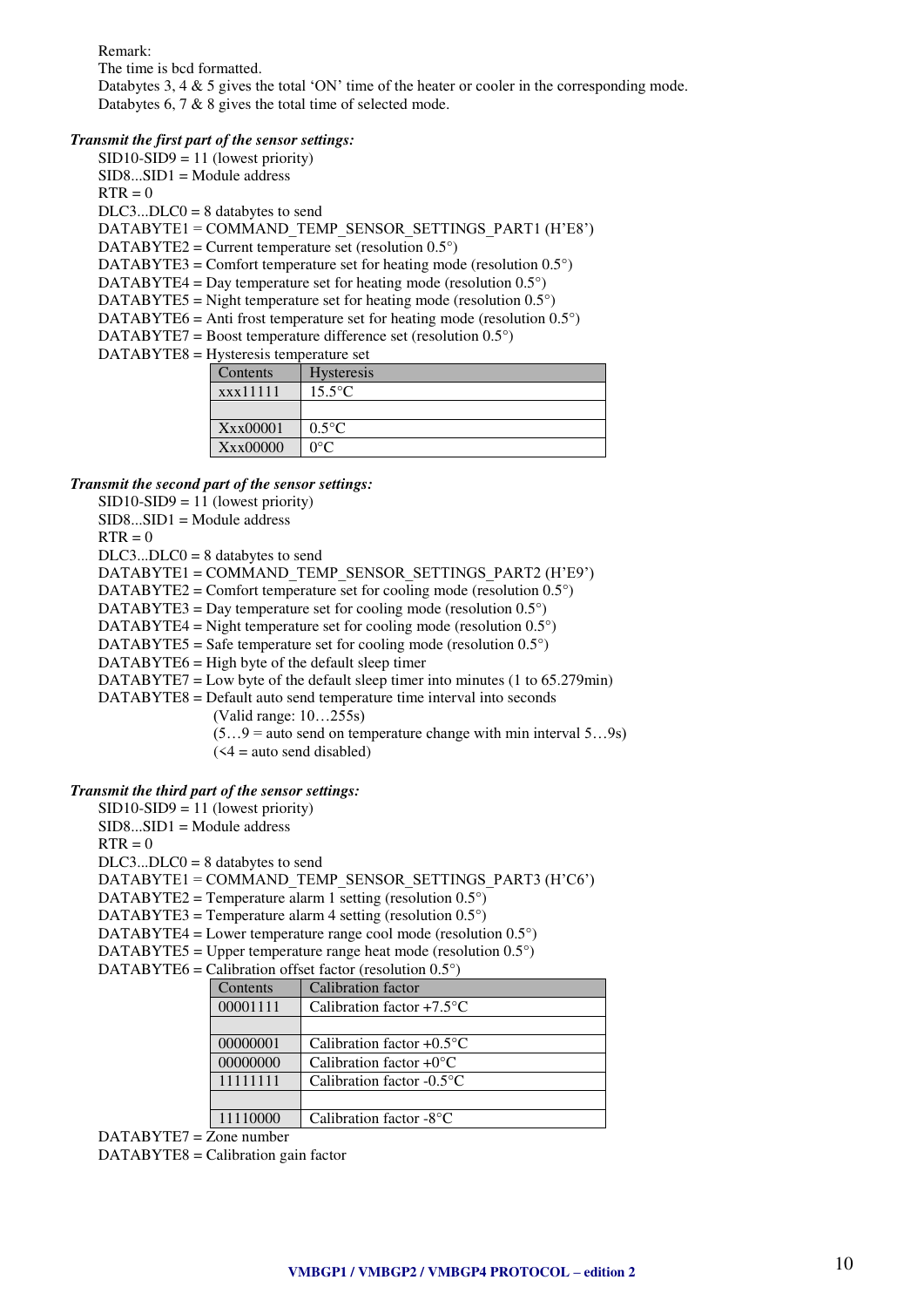*Transmit the fourth part of the sensor settings:* 

 $SID10-SID9 = 11$  (lowest priority) SID8...SID1 = Module address  $RTR = 0$  $DLC3...DLC0 = 8$  databytes to send DATABYTE1 = COMMAND\_TEMP\_SENSOR\_SETTINGS\_PART4 (H'B9')  $DATABYTE2 = Minimum switching time (0...255s)$  $DATABYTE3 = Pump$  delayed on time  $(0...255s)$ DATABYTE4 = Pump delayed off time  $(0...255s)$ DATABYTE5 = Temperature alarm 2 setting (resolution  $0.5^{\circ}$ ) DATABYTE6 = Temperature alarm 3 setting (resolution 0.5°)  $DATABYTE7 = Lower temperature range heat mode (resolution 0.5°)$  $DATABYTE8 = Upper temperature range cool mode (resolution 0.5°)$ 

# *Transmit: Clears LEDs on a linked push button module:*

 $SID10-SID9 = 11$  (lowest priority)  $SID8...SID1 = Address of the linked push button module for clearing LEDs$  $RTR = 0$  $DLC3...DLC0 = 2$  databytes to send DATABYTE1 = COMMAND\_CLEAR\_LED (H'F5')  $DATABYTE2 = LED bit numbers (1 = clear LED)$ 

#### *Transmit: Sets LEDs on a linked push button module:*

 $SID10-SID9 = 11$  (lowest priority)  $SID8...SID1 = Address of the linked push button module for setting LEDs on$  $RTR = 0$  $DLC3...DLC0 = 2$  databytes to send DATABYTE1 = COMMAND\_SET\_LED (H'F6')  $DATABYTE2 = LED bit numbers (1 = set LED)$ 

#### *Transmit: Blinks LEDs slowly on a linked push button module:*

 $SID10-SID9 = 11$  (lowest priority)  $SID8...SID1 = Address of the linked push button module for slowly thinking LEDs.$  $RTR = 0$  $DLC3...DLC0 = 2$  databytes to send DATABYTE1 = COMMAND\_SLOW\_BLINKING\_LED (H'F7')  $DATABYTE2 = LED bit numbers (1 = slow blink LED)$ 

# *Transmit: Blinks LEDs fast on a linked push button module:*

 $SID10-SID9 = 11$  (lowest priority) SID8...SID1 = Address of the linked push button module for fast blinking LEDs  $RTR = 0$  $DLC3...DLC0 = 2$  databytes to send DATABYTE1 = COMMAND\_FAST\_BLINKING\_LED (H'F8')  $DATABYTE2 = LED bit numbers (1 = fast blink LED)$ 

# *Transmits program step info:*

 $SID10-SID9 = 11$  (lowest priority) SID8...SID1 = Module address  $RTR = 0$  $DLC3...DLC0 = 8$  databytes to send DATABYTE1 = COMMAND\_PROGRAM\_STEP\_INFO (H'C1') DATABYTE2 = Program step number  $(1...85/255)$  step not found) DATABYTE3 = Program reference

| <b>Contents</b> | <b>Description</b>                 |
|-----------------|------------------------------------|
| 000xxxxx        | Disable program step               |
| $001$ xxxxx     | Absolute time                      |
| $010$ xxxxx     | Wake up time $1 +$ relative time   |
| $011$ xxxxx     | Go to bed time $1 +$ relative time |
| 100xxxxx        | Wake up time $2 +$ relative time   |
| $101$ xxxxx     | Go to bed time $2 +$ relative time |
| $110$ xxxxx     | Sunrise + relative time            |
| $111$ xxxxx     | Sunset $+$ relative time           |
| xxx01111        | Rel. time = $3h45min$              |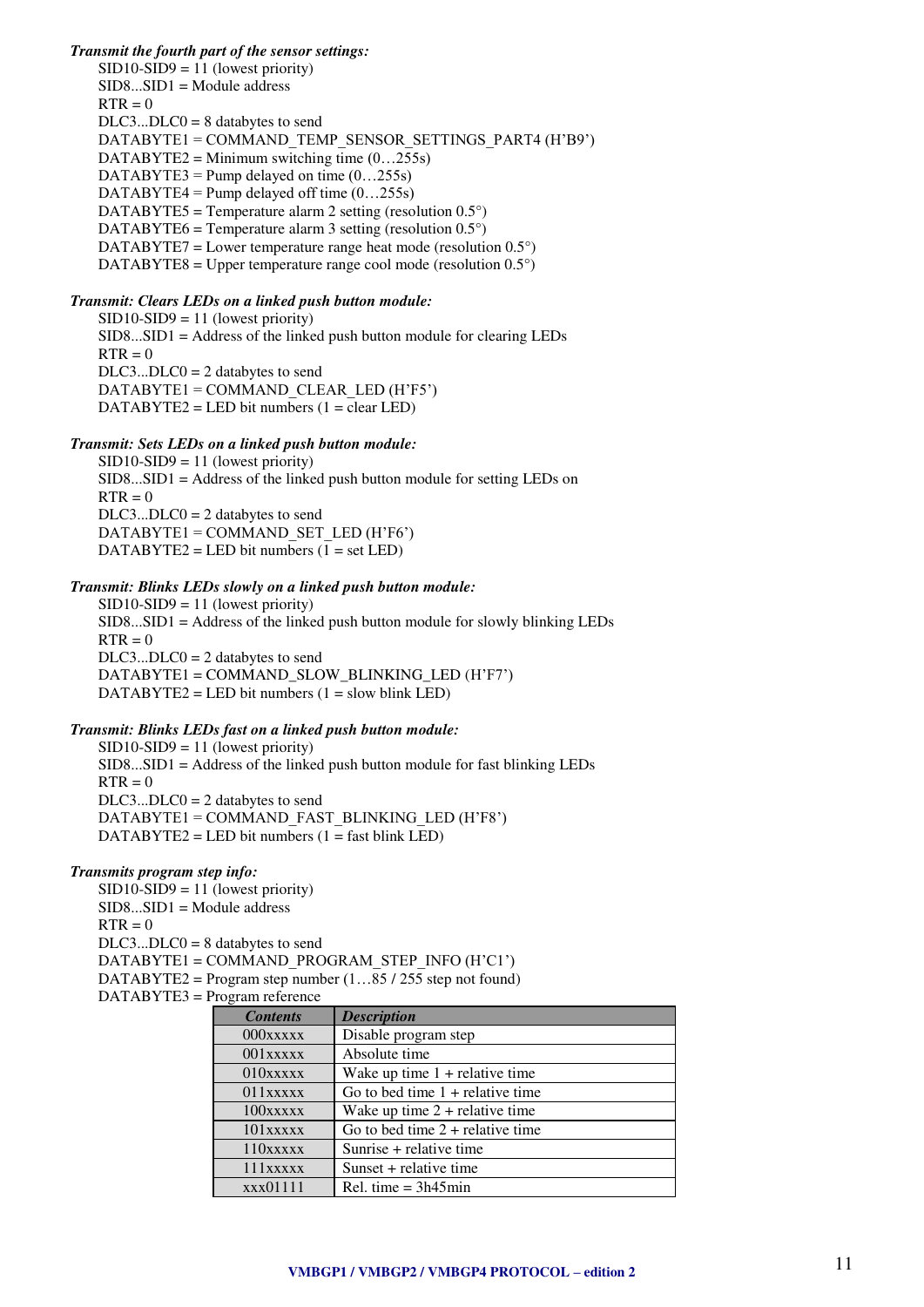| $\cdots$ |                       |
|----------|-----------------------|
| xxx00001 | Rel. time $= 15$ min  |
| xxx00000 | Rel. time $= 0$       |
| xxx11111 | Rel. time $= -15$ min |
| $\cdots$ |                       |
| xxx10000 | Rel. time $= -4h$     |

DATABYTE4 = Program step month  $&$  four least significant bits of day

| <b>Contents</b>               | <b>Description</b> |  |
|-------------------------------|--------------------|--|
| xxxx0000                      | Weekly program     |  |
| $\overline{\text{xxxx}}$ 0001 | January            |  |
| $\overline{\text{xxxx}}$ 0010 | February           |  |
| xxxx0011                      | March              |  |
| xxxx0100                      | April              |  |
| xxxx0101                      | May                |  |
| xxxx0110                      | June               |  |
| xxxx0111                      | July               |  |
| xxxx1000                      | August             |  |
| xxxx1001                      | September          |  |
| xxxx1010                      | October            |  |
| xxxx1011                      | November           |  |
| xxxx1100                      | December           |  |
| xxxx1101                      | Monthly program    |  |
| xxxx1110                      | Monthly program    |  |
| xxxx1111                      | Monthly program    |  |

| Contents byte6 | <b>Contents byte4</b> | <b>Description</b>       |
|----------------|-----------------------|--------------------------|
| 00xxxxx        | $0000$ xxxx           | <b>Never</b>             |
| 00xxxxx        | $0001$ xxxx           | Day 1of the month        |
| 00xxxxx        | $0010$ xxxx           | Day 2of the month        |
| .              |                       | .                        |
| $01$ xxxxxx    | $1111$ xxxx           | Day 31of the month       |
| 10xxxxx        | $0000$ xxxx           | Never                    |
| 10xxxxx        | $0001$ xxxx           | Every Monday             |
| 10xxxxxx       | $0010$ x x x x x      | <b>Every Tuesday</b>     |
| $\ddotsc$      | .                     | .                        |
| 10xxxxx        | $0111$ xxxx           | Every Sunday             |
| 10xxxxxx       | $1000$ xxxx           | Every weekend (sa & su)  |
| 10xxxxxx       | $1001$ xxxx           | Every working day (mofr) |
| 10xxxxxx       | $1010$ x x x x        | Every day except Sunday  |
| 10xxxxxx       | $1011$ xxxx           | Every day                |
| 10xxxxxx       | $1100$ xxxx           | Never                    |
| .              | .                     | .                        |
| 11xxxxxx       | 1111xxxx              | Never                    |

DATABYTE5 = Program step hour  $&$  group number

| <b>Contents</b>   | <b>Description</b>                |
|-------------------|-----------------------------------|
| xxx00000          | 0h                                |
| xxx00001          | l h                               |
| $\cdot\cdot\cdot$ | $\cdots$                          |
| xxx10111          | 23h                               |
| xx1xxxx           | Program group 1 (Summer program)  |
| x1xxxxxx          | Program group 2 (Winter program)  |
| <b>XXXXXXX</b>    | Program group 3 (Holiday program) |

DATABYTE6 = Program step minute  $&$  every flag  $&$  msb of day

| <b>Description</b> |
|--------------------|
| 0 <sub>min</sub>   |
| 1 min              |
| $\cdots$           |
| 59 <sub>min</sub>  |
|                    |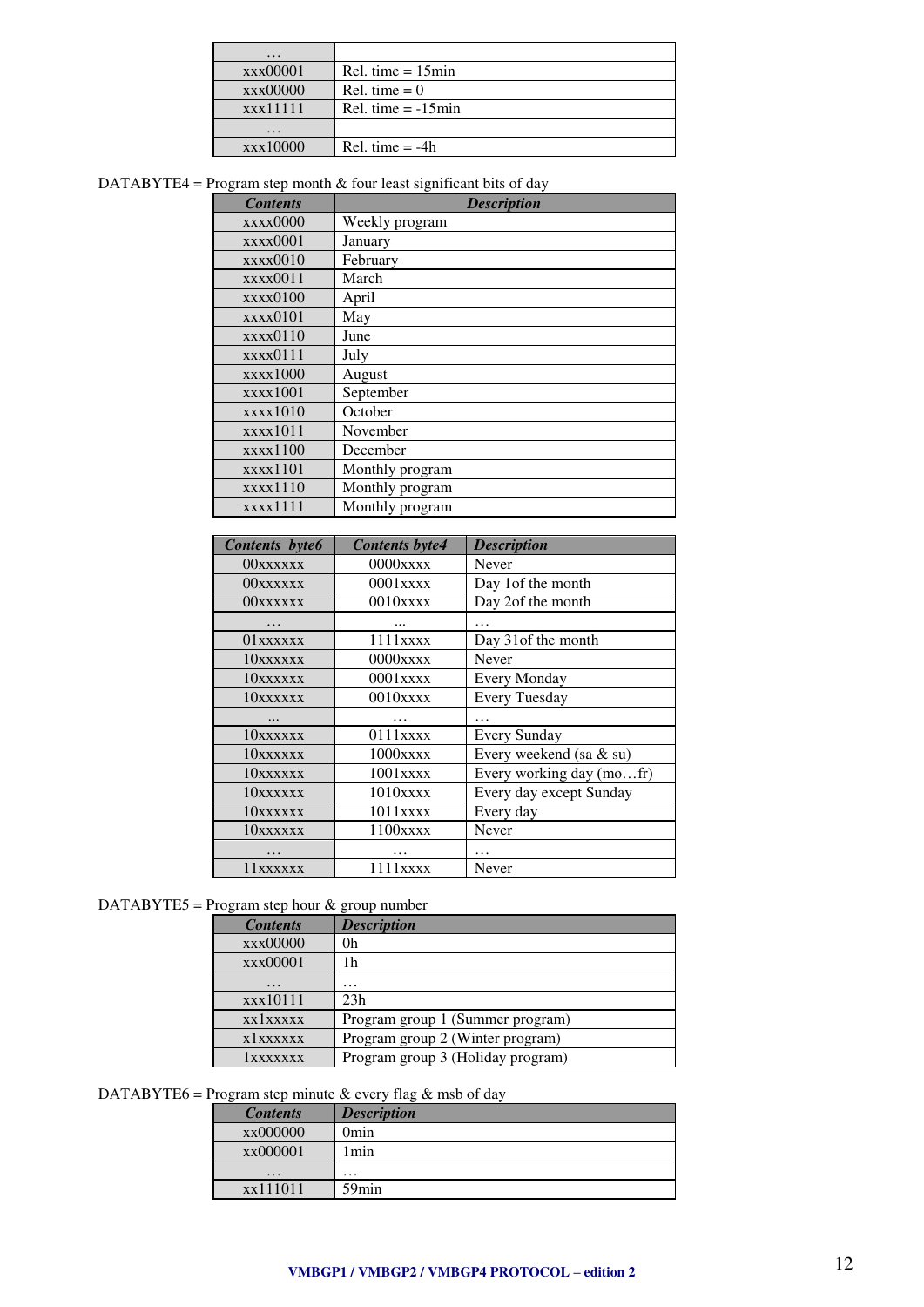| Contents byte6 | <b>Contents byte4</b> | <b>Description</b>       |
|----------------|-----------------------|--------------------------|
| 00xxxxx        | $0000$ xxxx           | <b>Never</b>             |
| 00xxxxxx       | $0001$ xxxx           | Day 1 of the month       |
| 00xxxxx        | $0010$ x x x x x      | Day 2of the month        |
| .              | .                     | .                        |
| $01$ xxxxxx    | $1111$ xxxx           | Day 31 of the month      |
| 10xxxxxx       | $0000$ xxxx           | Never                    |
| 10xxxxxx       | $0001$ xxxx           | <b>Every Monday</b>      |
| 10xxxxxx       | $0010$ xxxx           | <b>Every Tuesday</b>     |
|                |                       |                          |
| 10xxxxxx       | $0111$ xxxx           | Every Sunday             |
| 10xxxxxx       | $1000$ xxxx           | Every weekend (sa & su)  |
| 10xxxxxx       | $1001$ xxxx           | Every working day (mofr) |
| 10xxxxxx       | $1010$ xxxx           | Every day except Sunday  |
| 10xxxxxx       | $1011$ xxxx           | Every day                |
| 10xxxxxx       | $1100$ $xxxx$         | Never                    |
| .              | .                     | .                        |
| 11xxxxxx       | $1111$ xxxx           | Never                    |

# DATABYTE7 = Program step action

| rogram stop aotron<br>Contents | <b>Action</b>        |
|--------------------------------|----------------------|
| $\boldsymbol{0}$               | 0s25 Pulse           |
| $\mathbf{1}$                   | 1s Pulse             |
| $\overline{c}$                 | 2s Pulse             |
|                                | $\cdots$             |
| 119                            | 1min59s Pulse        |
| 120                            | 2min Pulse           |
| 121                            | 2min15s Pulse        |
| $\ldots$                       | $\cdots$             |
| 131                            | 4min45s Pulse        |
| 132                            | 5min Pulse           |
| 133                            | 5min30s Pulse        |
| $\cdots$                       | $\cdots$             |
| 181                            | 29min30s Pulse       |
| 182                            | 30min Pulse          |
| 183                            | 31min Pulse          |
| $\ldots$                       |                      |
| 211                            | 59min Pulse          |
| 212                            | 1h Pulse             |
| 213                            | 1h15min Pulse        |
| $\ldots$                       | $\cdots$             |
| 227                            | 4h45min Pulse        |
| 228                            | 5h Pulse             |
| 229                            | 5h30min Pulse        |
| $\cdots$                       |                      |
| 237                            | 9h30min Pulse        |
| 238                            | 10h Pulse            |
| 239                            | 11h Pulse            |
| $\ldots$                       | $\cdots$             |
| 246                            | 18h Pulse            |
| 247                            | Press                |
| 248                            | Long Press           |
| 249                            | Release              |
| 250                            | Lock                 |
| 251                            | Unlock               |
| 252                            | Sensor: Safe mode    |
| 253                            | Sensor: Night mode   |
| 254                            | Sensor: Day mode     |
| 255                            | Sensor: Comfort mode |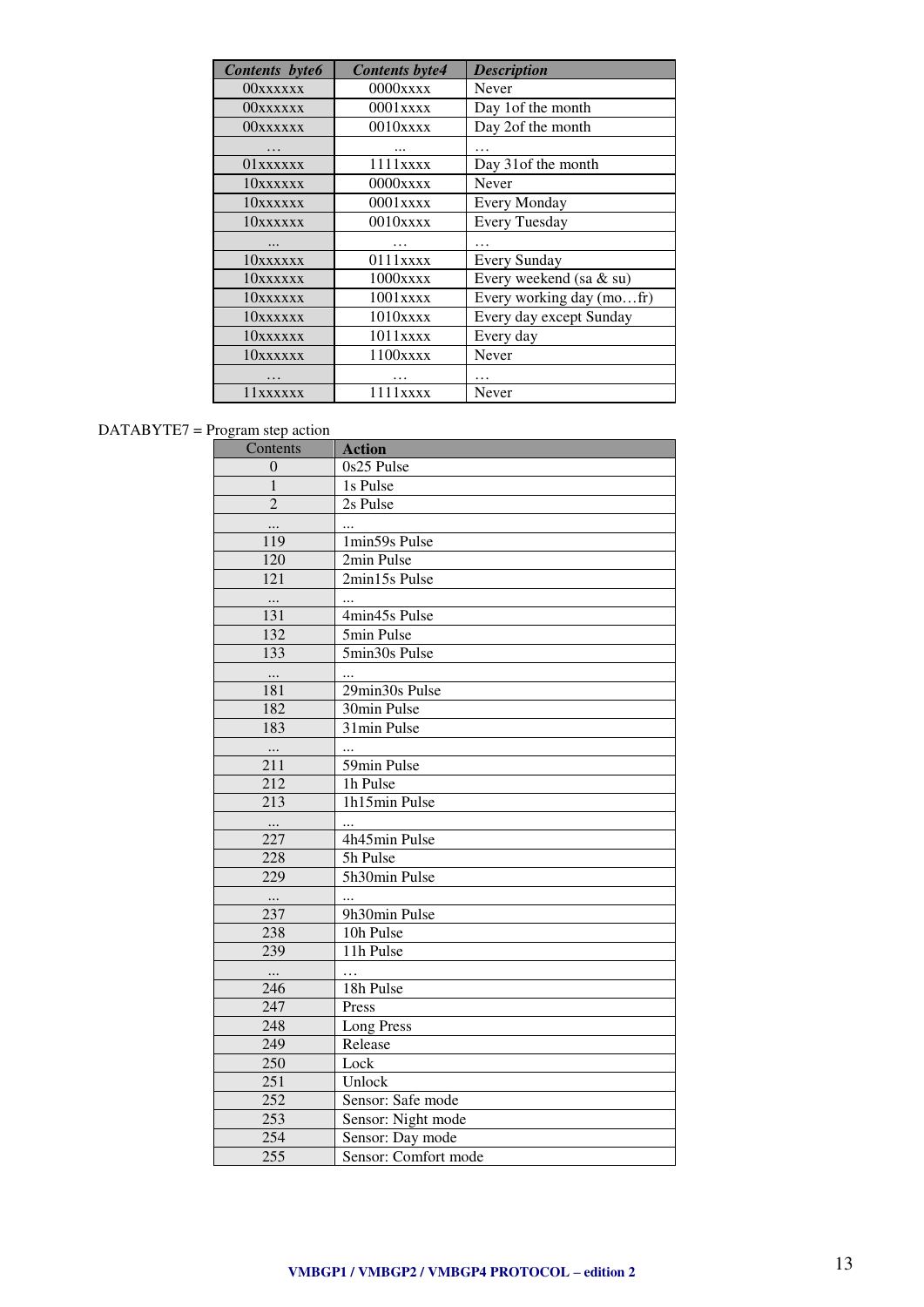| $DATABYTE8 = Channel$ |                         |                                 |  |
|-----------------------|-------------------------|---------------------------------|--|
|                       | <b>Contents</b>         | Channel                         |  |
|                       |                         | Channel 1 or temperature sensor |  |
|                       |                         | Channel 2                       |  |
|                       | $\bullet\bullet\bullet$ | $\cdots$                        |  |
|                       |                         | Channel 7                       |  |
|                       |                         | Channel 8                       |  |
|                       |                         |                                 |  |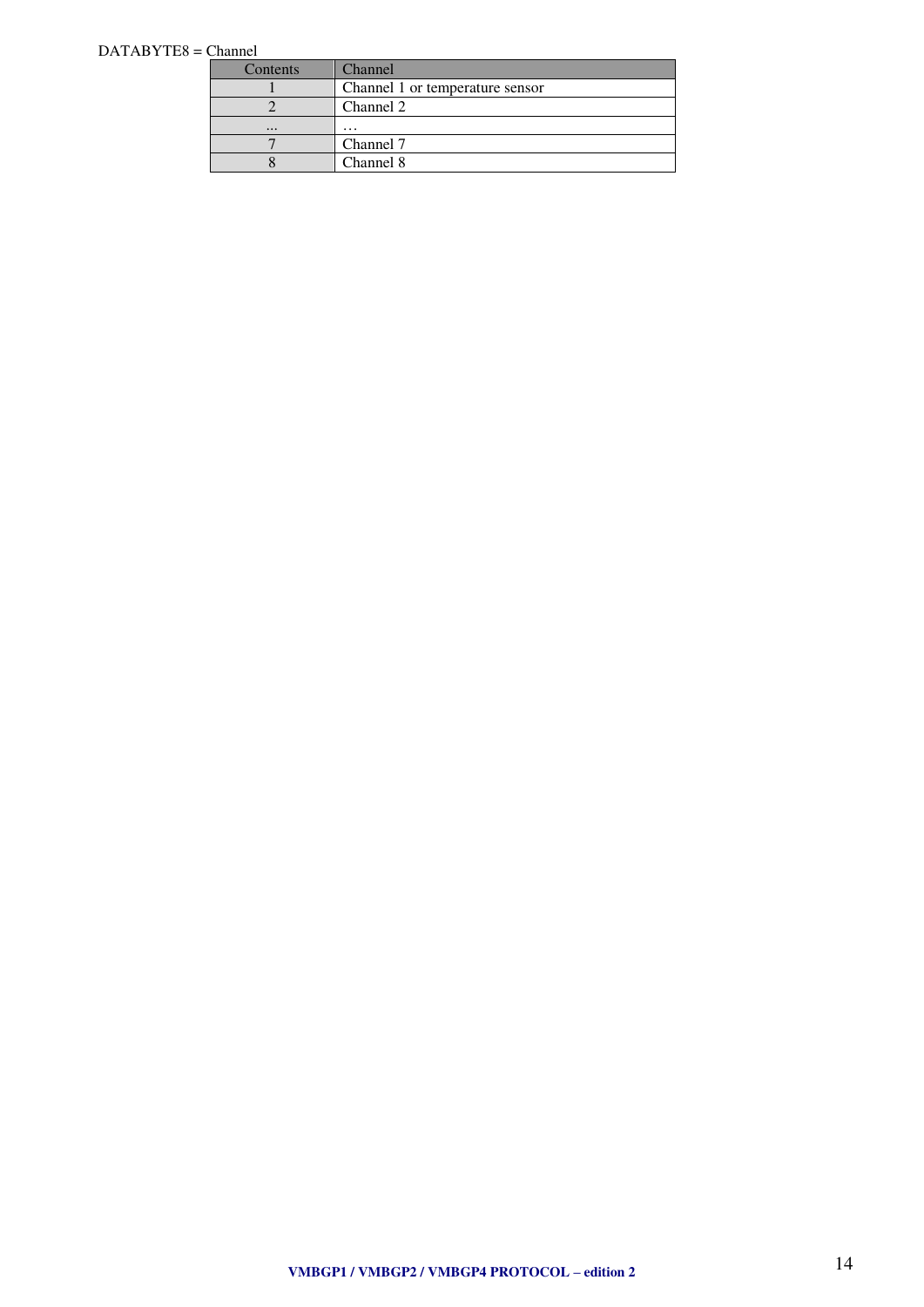*'Linked push button status' received:*  $SID10-SID9 = 00$  (highest priority)  $SID8...SID1 = Address of the linked push button module$  $RTR = 0$ DLC3...DLC0 = 4 databytes received DATABYTE1 = COMMAND\_PUSH\_BUTTON\_STATUS (H'00')  $DATABYTE2 = Linked push buttons just pressed (1 = just pressed)$  $DATABYTE3 = Linked push buttons just released (1 = just released)$  $DATABYTE4 = linked push buttons long pressed (1 = longer than 0.85s pressed)$ 

# *Power up message' received (build 1415 or higher):*

 $SID10-SID9 = 11$  (lowest priority)  $SID8...SID1 = H'00'$  $RTR = 0$  $DLC3...DLC0 = 2$  databyte to send DATABYTE1 = COMMAND\_POWER\_UP (H'AB') DATABYTE2 = module address

# *'Real time clock status request' command received:*

 $SID10-SID9 = 11$  (lowest priority)  $SID8...SID1 = H'00'$  $RTR = 0$  $DLC3...DLC0 = 1$  databyte to send DATABYTE1 = COMMAND\_REALTIME\_CLOCK\_STATUS\_REQUEST (H'D7')

Remark: The real time clock status will only be send if master clock is on

#### *'Set real time clock' command received:*

 $SID10-SID9 = 11$  (lowest priority)  $SID8...SID1 = H'00'$  $RTR = 0$  $DLC3...DLC0 = 4$  databytes to send DATABYTE1 = COMMAND\_SET\_REALTIME\_CLOCK (H'D8')  $DATABYTE2 = Day of week$ 

| Contents day of week' | <b>Description</b> |
|-----------------------|--------------------|
| H'00'                 | Monday             |
| H'01'                 | Tuesday            |
| H'02'                 | Wednesday          |
| H'03'                 | Thursday           |
| H'04'                 | Friday             |
| H'05'                 | Saterday           |
| H'06'                 | Sunday             |

 $DATABYTE3 = Hours (0...23)$  $DATABYTE4 =$  Minutes  $(0...59)$ 

#### *'Set date' command received:*

 $SID10-SID9 = 11$  (lowest priority)  $SID8...SID1 = H'00'$  $RTR = 0$  $DLC3...DLC0 = 5$  databytes to send DATABYTE1 = COMMAND\_SET\_REALTIME\_DATE (H'B7')  $DATABYTE2 = Day (1...31)$  $DATABYTE3 = Month (1...12)$ DATABYTE4 = High byte of Year DATABYTE5 = Low byte of Year

# *'Set daylight savings' command received:*

 $SID10-SID9 = 11$  (lowest priority)  $SID8...SID1 = H'00'$  $RTR = 0$  $DLC3...DLC0 = 2$  databytes to send DATABYTE1 = COMMAND\_SET\_DAYLIGHT\_SAVING (H'AF')  $DATABYTE2 = 0 = disabled / 1 = enabled$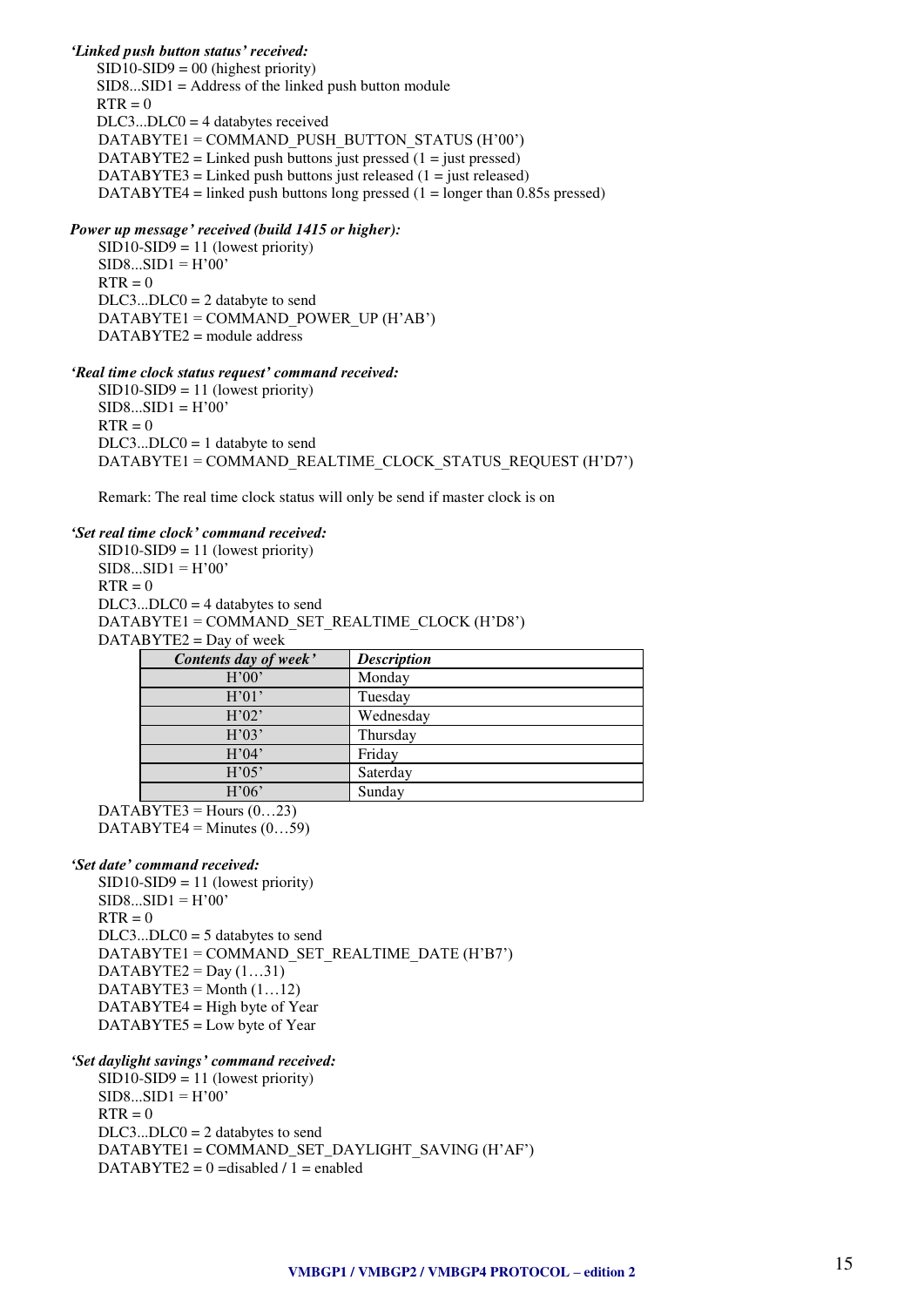*'Enable/disable global sunrise/sunset related actions' command received:*  $SID10-SID9 = 11$  (lowest priority)  $SID8...SID1 = H'00'$  $RTR = 0$ DLC3...DLC0 = 3 databytes to send DATABYTE1 = COMMAND\_ENA\_DIS\_SUNRISE\_SUNSET (H'AE') DATABYTE2 = Channel (FF) DATABYTE3 = enable/disable flags

| <b>Contents</b> | <b>Description</b>              |
|-----------------|---------------------------------|
| B'xxxxxxx0'     | Disable sunrise related actions |
| B'xxxxxx1'      | Enable sunrise related actions  |
| B'xxxxxx0x'     | Disable sunset related actions  |
| B'xxxxx1x'      | Enable sunset related actions   |

*'Enable/disable local sunrise/sunset related actions' command received:*

 $SID10-SID9 = 11$  (lowest priority)  $SID8...SID1 = Module address$  $RTR = 0$  $DLC3...DLC0 = 3$  databytes to send DATABYTE1 = COMMAND\_ENA\_DIS\_SUNRISE\_SUNSET (H'AE') DATABYTE2 = Channel (FF) DATABYTE3 = enable/disable flags

| <b>Contents</b> | <b>Description</b>              |
|-----------------|---------------------------------|
| B'xxxxxx0'      | Disable sunrise related actions |
| B'xxxxxx1'      | Enable sunrise related actions  |
| B'xxxxxx0x'     | Disable sunset related actions  |
| B'xxxxx1x'      | Enable sunset related actions   |

#### *'Set global clock alarm' command received:*

 $SID10-SID9 = 11$  (lowest priority)  $SID8...SID1 = H'00'$  $RTR = 0$  $DLC3...DLC0 = 7$  databytes to send DATABYTE1 = COMMAND\_SET\_ALARM\_CLOCK (H'C3')  $DATABYTE2 = Alarm number (1 or 2)$  $DATABYTE3 = Wake up hour (0...23)$  $DATABYTE4 = Wake up minute (0...59)$  $DATABYTE5 = Go$  to bed hour  $(0...23)$ DATABYTE6 = Go to bed minute  $(0...59)$ DATABYTE7 = Clock alarm enable flag  $(0 = \text{disabeled} / 1 = \text{enabeled})$ 

#### *'Set local clock alarm' command received:*

 $SID10-SID9 = 11$  (lowest priority)  $SID8...SID1 = Module address$  $RTR = 0$ DLC3...DLC0 = 7 databytes to send DATABYTE1 = COMMAND\_SET\_ALARM\_CLOCK (H'C3')  $DATABYTE2 = Alarm number (1 or 2)$  $DATABYTE3 = Wake up hour (0...23)$  $DATABYTE4 = Wake up minute (0...59)$  $DATABYTE5 = Go$  to bed hour  $(0...23)$ DATABYTE6 = Go to bed minute  $(0...59)$ DATABYTE7 = Clock alarm enable flag  $(0 = \text{disabeled}/1 = \text{enabeled})$ 

# *'Module type request' command received:*

 $SID10-SID9 = 11$  (lowest priority) SID8...SID1 = Module address  $RTR = 1$  $DLC3...DLC0 = 0$  databytes received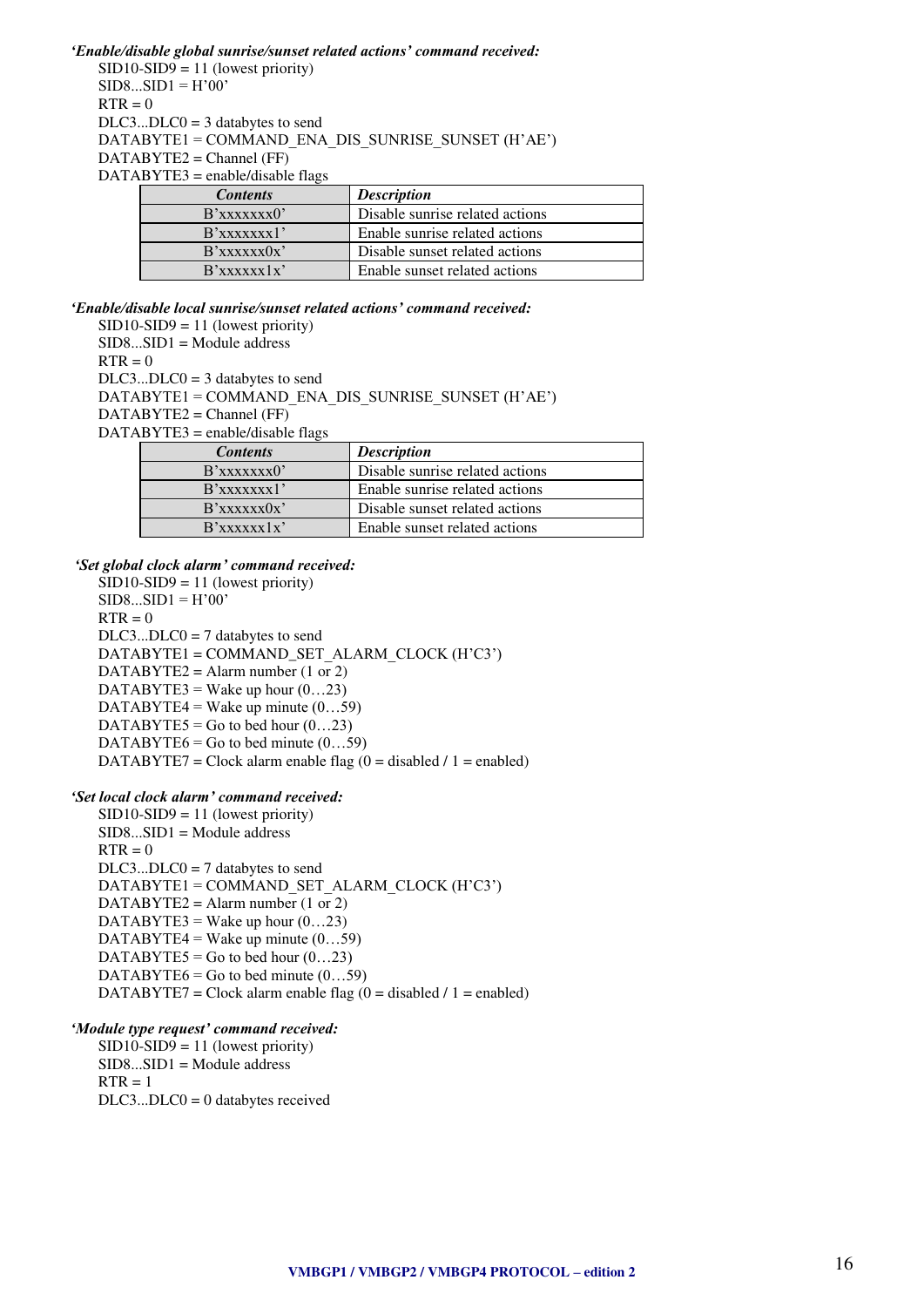*'Module status request' command received:*  $SID10-SID9 = 11$  (lowest priority) SID8...SID1 = Module address  $RTR = 0$ DLC3...DLC0 = 2 databytes received DATABYTE1 = COMMAND\_MODULE\_STATUS\_REQUEST (H'FA') DATABYTE2 = don't care

# *'Channel name request' command received:*

 $SID10-SID9 = 11$  (lowest priority)  $SID8...SID1 = Module address$  $RTR = 0$ DLC3...DLC0 = 2 databytes received DATABYTE1 = COMMAND\_CHANNEL\_NAME\_REQUEST (H'EF') DATABYTE2 = channel number 1…9 (9 for temperature sensor name)

Remark: channel =  $H'FF'$  for all 8 channel names & temperature sensor name

# *'Clear channel LED' command received:*

 $SID10-SID9 = 11$  (lowest priority) SID8...SID1 = Module address  $RTR = 0$ DLC3...DLC0 = 2 databytes received DATABYTE1 = COMMAND\_CLEAR\_LED (H'F5')  $DATABYTE2 = LEDs$  to clear (a one clears the corresponding LED of channel 1 to 8)

#### *'Set channel LED' command received:*

 $SID10-SID9 = 11$  (lowest priority)  $SID8...SID1 = Module address$  $RTR = 0$ DLC3...DLC0 = 2 databytes received  $DATABYTE1 = COMMAND SET LED (H'F6')$  $DATABYTE2 = LEDs$  to set (a one sets the corresponding LED of channel 1 to 8)

# *'Slow blink channel LED' command received:*

 $SID10-SID9 = 11$  (lowest priority)  $SID8...SID1 = Module address$  $RTR = 0$ DLC3...DLC0 = 2 databytes received DATABYTE1 = COMMAND\_SLOW\_BLINK\_LED (H'F7')  $DATABYTE2 = LEDs$  to blink slow (a one blinks slow the corresponding LED of channel 1 to 8)

#### *'Fast blink channel LED' command received:*

 $SID10-SID9 = 11$  (lowest priority) SID8...SID1 = Module address  $RTR = 0$ DLC3...DLC0 = 2 databytes received DATABYTE1 = COMMAND\_FAST\_BLINK\_LED (H'F8')  $DATABYTE2 = LEDs$  to blink fast (a one blinks fast the corresponding LED of channel 1 to 8)

# *'Very fast blink channel LED' command received:*

 $SID10-SID9 = 11$  (lowest priority)  $SID8...SID1 = Module address$  $RTR = 0$  $DLC3...DLC0 = 2$  databytes received DATABYTE1 = COMMAND\_VERY\_FAST\_BLINK\_LED (H'F9') DATABYTE2 = LEDs to blink very fast (a one blinks very fast the corresponding LED of channel 1 to 8)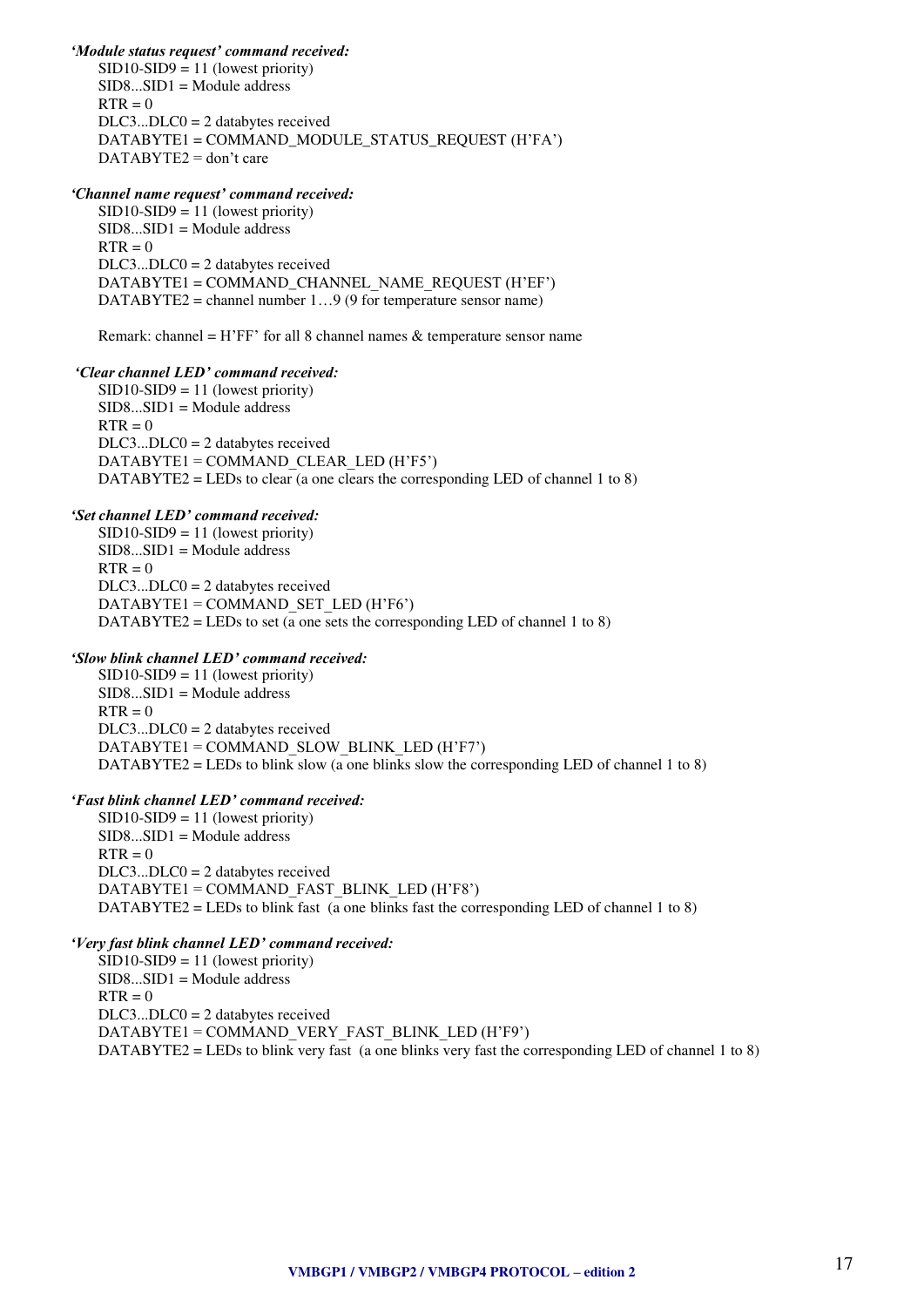*'Update channel LEDs' command received:*   $SID10-SID9 = 11$  (lowest priority) SID8...SID1 = Module address  $RTR = 0$  $DLC3...DLC0 = 4$  databytes received DATABYTE1 = COMMAND\_UPDATE\_LED\_STATUS (H'F4') DATABYTE2 = LEDs to set (a one sets the corresponding LED of channel 1 to 8)  $DATABYTE3 = LEDs$  to blink slow (a one blinks slow the corresponding LED of channel 1 to 8) DATABYTE4 = LEDs to blink fast (a one blinks very fast the corresponding LED of channel 1 to 8)

#### Remark:

The 'LEDs to set' status overrides the blinking modes. Very fast blinking if slow & fast blinking are set.

# *'Read data from memory' command received:*

 $SID10-SID9 = 11$  (lowest priority)  $SID8...SID1 = Module address$  $RTR = 0$ DLC3...DLC0 = 3 databytes received DATABYTE1 = COMMAND\_READ\_DATA\_FROM\_MEMORY (H'FD') DATABYTE2 = High memory address DATABYTE3 = LOW memory address

Remark: address range: H'0000' to H'03FF'

# *'Read data block from memory' command received:*

 $SID10-SID9 = 11$  (lowest priority) SID8...SID1 = Module address  $RTR = 0$ DLC3...DLC0 = 3 databytes received DATABYTE1 = COMMAND\_READ\_MEMORY\_BLOCK (H'C9') DATABYTE2 = High memory address DATABYTE3 = LOW memory address

Remark: address range: H'0000' to H'03FC'

# *'Memory dump request' command received:*

 $SID10-SID9 = 11$  (lowest priority)  $SID8...SID1 = Module address$  $RTR = 0$ DLC3...DLC0 = 1 databytes received DATABYTE1 = COMMAND\_MEMORY\_DUMP\_REQUEST (H'CB')

#### *'Write data to memory' command received:*

 $SID10-SID9 = 11$  (lowest priority) SID8...SID1 = Module address  $RTR = 0$ DLC3...DLC0 = 4 databytes received DATABYTE1 = COMMAND\_WRITE\_DATA\_TO\_MEMORY (H'FC') DATABYTE2 = High memory address DATABYTE3 = LOW memory address DATABYTE4 = memory data to write

Remark:

Wait at least 10ms for sending a next command on the velbus. Address range: H'0000' to H'03FF' Terminate always with a write command at the last memory location.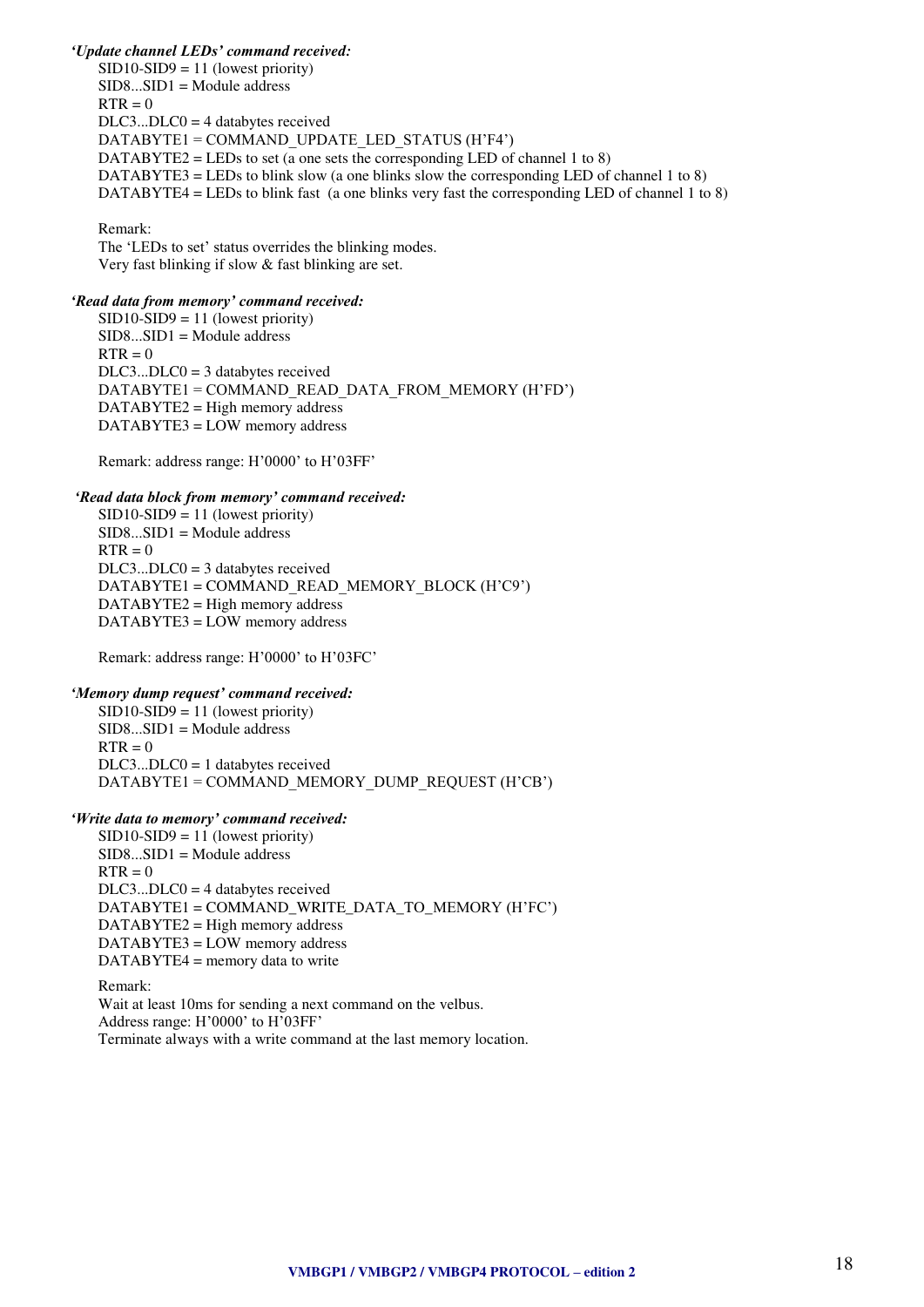*'Write memory block' command received:*  $SID10-SID9 = 11$  (lowest priority) SID8...SID1 = Module address  $RTR = 0$  $DLC3...DLC0 = 7$  databytes received DATABYTE1 = COMMAND\_WRITE\_MEMORY\_BLOCK (H'CA') DATABYTE2 = High memory address DATABYTE3 = LOW memory address DATABYTE4 = memory databyte1 to write DATABYTE5 = memory databyte2 to write DATABYTE6 = memory databyte3 to write DATABYTE7 = memory databyte4 to write

#### Remark:

Wait for 'memory data block' feedback before sending a next command on the velbus. Terminate always with a write command at the last memory location. Address range: H'0000' to H'03FC'

#### *'Bus error counter status request' command received:*

 $SID10-SID9 = 11$  (lowest priority) SID8...SID1 = Module address  $RTR = 0$  $DLC3...DLC0 = 1$  databytes to send DATABYTE1 = COMMAND\_BUS\_ERROR\_COUNTER\_STATUS\_REQUEST (H'D9')

#### *'Unlock channel' command received:*

 $SID10-SID9 = 00$  (highest priority) SID8...SID1 = Module address  $RTR = 0$ DLC3...DLC0 = 2 databytes received DATABYTE1 = COMMAND\_CANCEL\_FORCED\_OFF (H'13')  $DATABYTE2 = Channel number (1...9)$  (9 for enable temperature sensor)

Remark: channel number  $=$  H'FF' for all 8 channels

# *'Lock channel' command received:*

 $SID10-SID9 = 00$  (highest priority)  $SID8...SID1 = Module address$  $RTR = 0$ DLC3...DLC0 = 5 databytes received DATABYTE1 = COMMAND\_FORCED\_OFF (H'12')  $DATABYTE2 = Channel number (1...9)$  (9 for disable temperature sensor)  $DATABYTE3 = high byte of delay time$ DATABYTE4 = mid byte of delay time  $DATABYTE5 = low byte of delay time$ 

Remark:

Channel number  $=$  H'FF' for all 8 channels [DATABYTE3][DATABYTE4][DATABYTE5] contain a 24-bit time in seconds The command will be skipped when the time parameter contains zero. When the time parameter contains H'FFFFFF' then the channel will be permanently locked.

#### *'Enable Channel Program' command received:*

 $SID10-SID9 = 11$  (lowest priority) SID8...SID1 = Module address  $RTR = 0$ DLC3...DLC0 = 2 databytes received DATABYTE1 = COMMAND\_ENABLE\_PROGRAM (H'B2')  $DATABYTE2 = Channel number (1...8)$ 

Remark: channel number  $=$  H'FF' for all 8 channels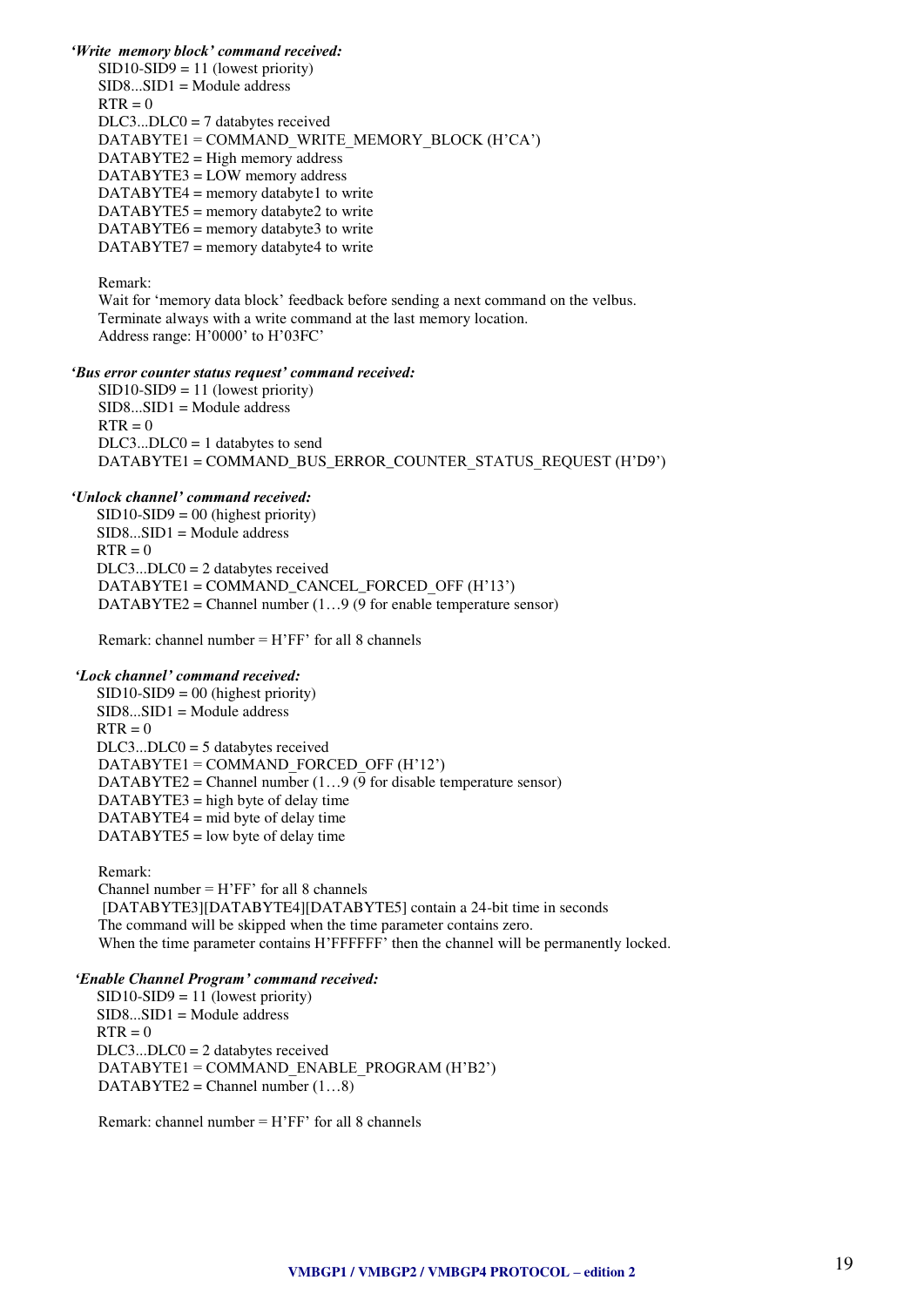*'Disable Channel Program' command received:*  $SID10-SID9 = 11$  (lowest priority) SID8...SID1 = Module address  $RTR = 0$ DLC3...DLC0 = 5 databytes received DATABYTE1 = COMMAND\_DISABLE\_PROGRAM (H'B1')  $DATABYTE2 = Channel number (1...8)$ DATABYTE3 = high byte of delay time DATABYTE4 = mid byte of delay time DATABYTE5 = low byte of delay time

Remark:

Channel number  $=$  H'FF' for all 8 channels [DATABYTE3][DATABYTE4][DATABYTE5] contain a 24-bit time in seconds The command will be skipped when the time parameter contains zero. When the time parameter contains H'FFFFFF' then the channel program will be permanently disabled.

#### *'Select Program' command received:*

 $SID10-SID9 = 11$  (lowest priority)  $SID8...SID1 = Module address$  $RTR = 0$ DLC3...DLC0 = 2 databytes received DATABYTE1 = COMMAND\_SELECT\_PROGRAM (H'B3') DATABYTE2 = Program mode

| <b>Contents</b> | <b>Selected programl</b>  |
|-----------------|---------------------------|
|                 | None                      |
|                 | Program group 1 (Summer)  |
|                 | Program group 2 (Winter)  |
|                 | Program group 3 (Holiday) |

# *'Sensor temperature request' command received:*

 $SID10-SID9 = 11$  (lowest priority)  $SID8...SID1 = Module address$  $RTR = 0$  $DLC3...DLC0 = 2$  databytes to send DATABYTE1 = COMMAND\_SENSOR\_TEMP\_REQUEST (H'E5') DATABYTE2 = Autosend time interval into seconds (valid range: 10…255s)  $(5...9)$  = auto send on temperature change)  $(1...4)$  = auto send disabled)  $(0 = no change on auto send interval)$ *'Sensor settings request' command received:*

 $SID10-SID9 = 11$  (lowest priority) SID8...SID1 = Module address  $RTR = 0$ DLC3...DLC0 = 2 databytes to send DATABYTE1 = COMMAND\_TEMP\_SENSOR\_SETTINGS\_REQUEST (H'E7') DATABYTE2 = don't care

# *'Set heating mode' command received:*

 $SID10-SID9 = 11$  (lowest priority) SID8...SID1 = Module address  $RTR = 0$ DLC3...DLC0 = 2 databytes received DATABYTE1 = COMMAND\_SET\_HEATING\_MODE (H'E0') DATABYTE2 = don't care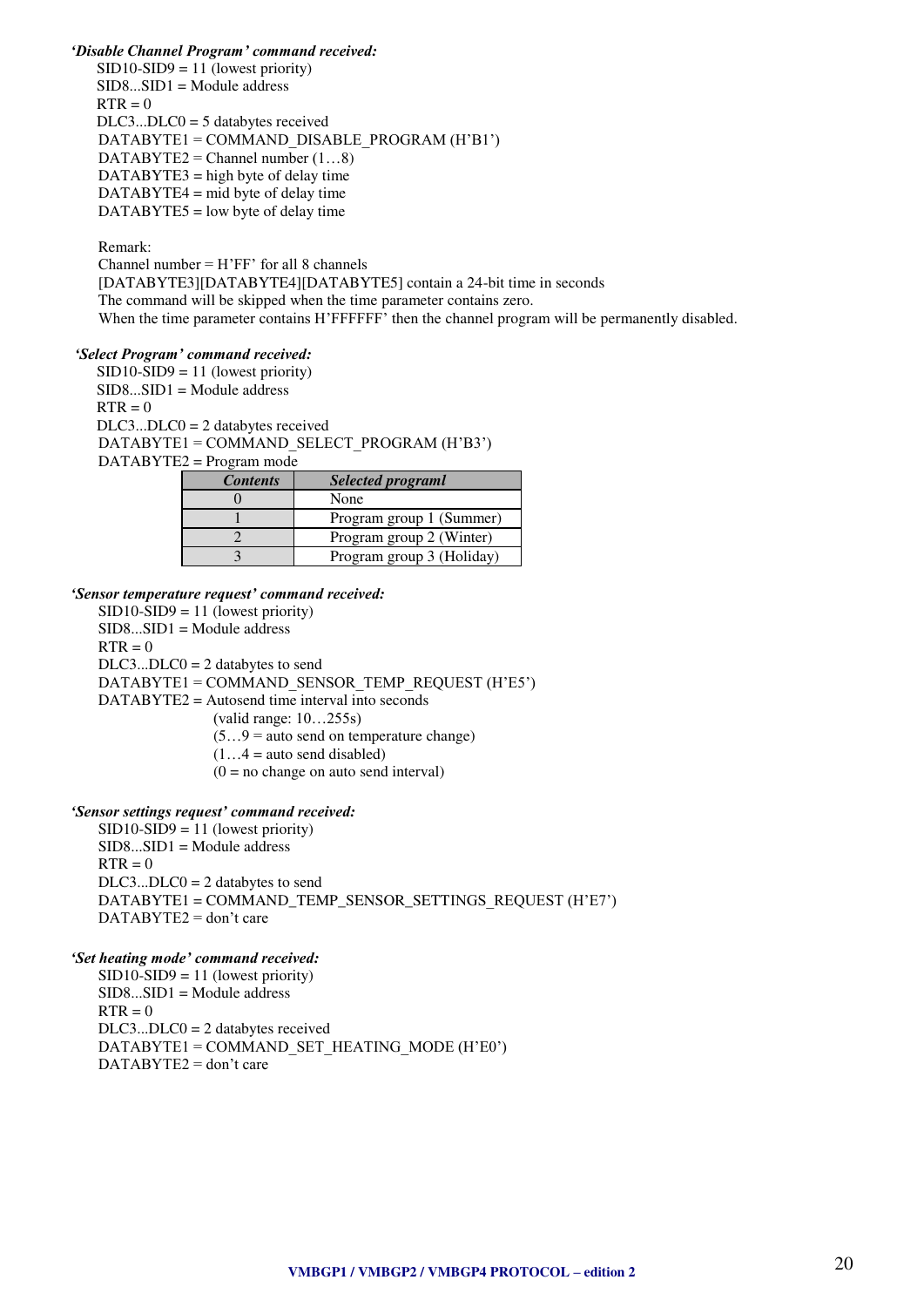*'Set cooling mode' command received:*  $SID10-SID9 = 11$  (lowest priority) SID8...SID1 = Module address  $RTR = 0$ DLC3...DLC0 = 2 databytes received DATABYTE1 = COMMAND\_SET\_COOLING\_MODE (H'DF') DATABYTE2 = don't care

# *'Set sensor zone number' command received:*

 $SID10-SID9 = 11$  (lowest priority) SID8...SID1 = Module address  $RTR = 0$  $DLC3...DLC0 = 2$  databytes to send DATABYTE1 = COMMAND\_SET\_SENSOR\_ZONE\_NUMBER (H'C5') DATABYTE2 = Zone number  $(0=$  no zone  $/ 1...7 =$  valid zone)

Remark: The module answers with his type

# *'Set default sleep time' command received:*

 $SID10-SID9 = 11$  (lowest priority) SID8...SID1 = Module address  $RTR = 0$ DLC3...DLC0 = 3 databytes received DATABYTE1 = COMMAND\_SET\_DEFAULT\_SLEEP\_TIME (H'E3')  $DATABYTE2 = High byte of the default sleep time$ DATABYTE3 = Low byte of the default sleep time into minutes (valid range H'0001' to H'FEFF' or 1min to 65.279min)

Remark: Wait at least 20ms for sending a next command on the velbus

# *'Set temperature' command received:*

 $SID10-SID9 = 11$  (lowest priority) SID8...SID1 = Module address  $RTR = 0$  $DLC3...DLC0 = 3$  databytes received  $DATABYTE1 = COMMAND SET$  TEMP (H'E4')  $DATABYTE2 = Pointer to temperature variable (0...20)$ 

| Contents        | Temperature variable                                  |
|-----------------|-------------------------------------------------------|
| $\theta$        | Current temperature set                               |
| $\mathbf{1}$    | Comfort temperature set for heating                   |
| $\overline{2}$  | Day temperature set for heating                       |
| $\overline{3}$  | Night temperature set for heating                     |
| $\overline{4}$  | Safe temperature set for heating                      |
| 5               | Temperature difference for turbo output               |
| 6               | Hysteresis $(0^{\circ}15.5^{\circ}C)$                 |
| $\overline{7}$  | Comfort temperature set for cooling                   |
| 8               | Day temperature set for cooling                       |
| 9               | Night temperature set for cooling                     |
| 10              | Safe temperature set for cooling                      |
| 11              | Calibration offset factor (-8°+7.5°C)                 |
| 12              | Reset minimum/maximum temperature                     |
| $\overline{13}$ | Reset time statistics                                 |
| 14              | enable/disable anti-block valve/pump                  |
| 15              | Temperature alarm 1 set                               |
| $\overline{16}$ | Temperature alarm 4 set                               |
| 17              | Lower temperature range cool mode                     |
| 18              | Upper temperature range heat mode                     |
| 19              | Differential sensor address (H'FF' = no diff. sensor) |
| 20              | Target temperature set for the differential sensor    |
| 21              | Minimum switching time                                |
| 22              | Pump delayed on time                                  |
| 23              | Pump delayed off time                                 |
| 24              | Temperature alarm 2 set                               |
| 25              | Temperature alarm 3 set                               |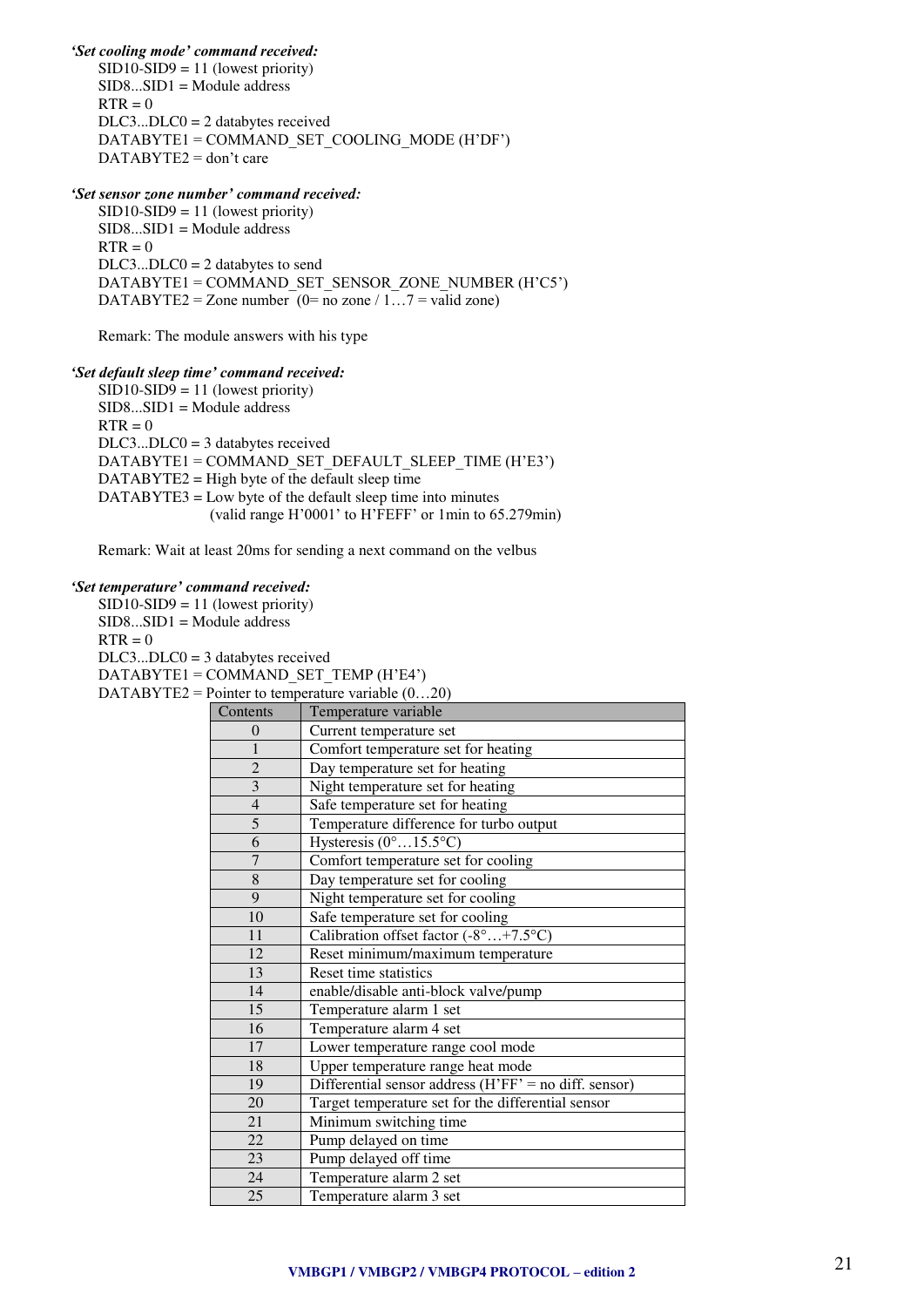| 26 | Lower temperature range heat mode |
|----|-----------------------------------|
|    | Upper temperature range cool mode |
| 28 | Calibration gain factor           |

 $DATABYTE3 = Temperature set (resolution 0.5°)$ <br>Contents Temperature set Temperature set  $63.5^{\circ}$ C 01111111 00101000 20°C  $\begin{array}{|c|c|c|c|}\n \hline\n 000000010 & 1^{\circ}\text{C} \\
 \hline\n 00000001 & 0.5^{\circ}\text{C}\n \end{array}$  $\begin{array}{|c|c|c|c|c|}\n \hline\n 000000001 & 0.5^{\circ}{\circ} \\
 \hline\n 00000000 & 0^{\circ}{\rm C}\n \end{array}$  $\begin{array}{c|c}\n 000000000 & 0^{\circ}\text{C} \\
 \hline\n 11111111 & -0.5^{\circ}\text{C}\n \end{array}$ 11111111 10010010 -55°C DATABYTE3 = Reset minimum/maximum temperature<br>
Contents Reset temperature Contents Reset temperature<br>000000001 Reset minimum terms 00000001 Reset minimum temperature<br>00000010 Reset maximum temperature Reset maximum temperature  $DATABYTE3 = Rest time statistics mode index  
Contents | Rest time stati$ Contents Reset time statistics<br>10000001 Reset heating antifre 10000001 Reset heating antifreeze mode time statistics<br>10000010 Reset heating night mode time statistics 10000010 Reset heating night mode time statistics<br>10000100 Reset heating day mode time statistics Reset heating day mode time statistics 10001000 Reset heating comfort mode time statistics 10010000 Reset heating global time statistics 01000001 Reset cooling standby mode time statistics<br>01000010 Reset cooling night mode time statistics 01000010 Reset cooling night mode time statistics<br>01000100 Reset cooling day mode time statistics Reset cooling day mode time statistics 01001000 Reset cooling comfort mode time statistics 01010000 Reset cooling global time statistics  $DATABYTE3 = Enable/disable unjamining heater valve & pump$ Contents Enable/disable unjamming valve and pump 00000000 Disable unjamming heater valve & pump 00000001 Disable unjamming heater valve & enable unjamming pump<br>00000010 Enable unjamming heater valve & disable unjamming pump 00000010 Enable unjamming heater valve & disable unjamming pump<br>00000011 Enable unjamming heater valve & pump Enable unjamming heater valve & pump

DATABYTE3 = Minimum switching time:

| Contents | Operating mode                             |  |  |  |
|----------|--------------------------------------------|--|--|--|
| 00000000 | No switching time protection               |  |  |  |
| 00000001 | 1 minute switching time protection         |  |  |  |
| 00000010 | 2 minute switching time protection         |  |  |  |
| $\cdots$ | .                                          |  |  |  |
| 11111110 | 254 minute switching time protection       |  |  |  |
| 11111111 | Default 1 minute switching time protection |  |  |  |

Remark:

Valid hysteresis range =  $0 \dots 15.5$ °C

Valid calibration factor range =  $-8$  ...7.5 °C

Wait at least 10ms for sending a next command on the velbus.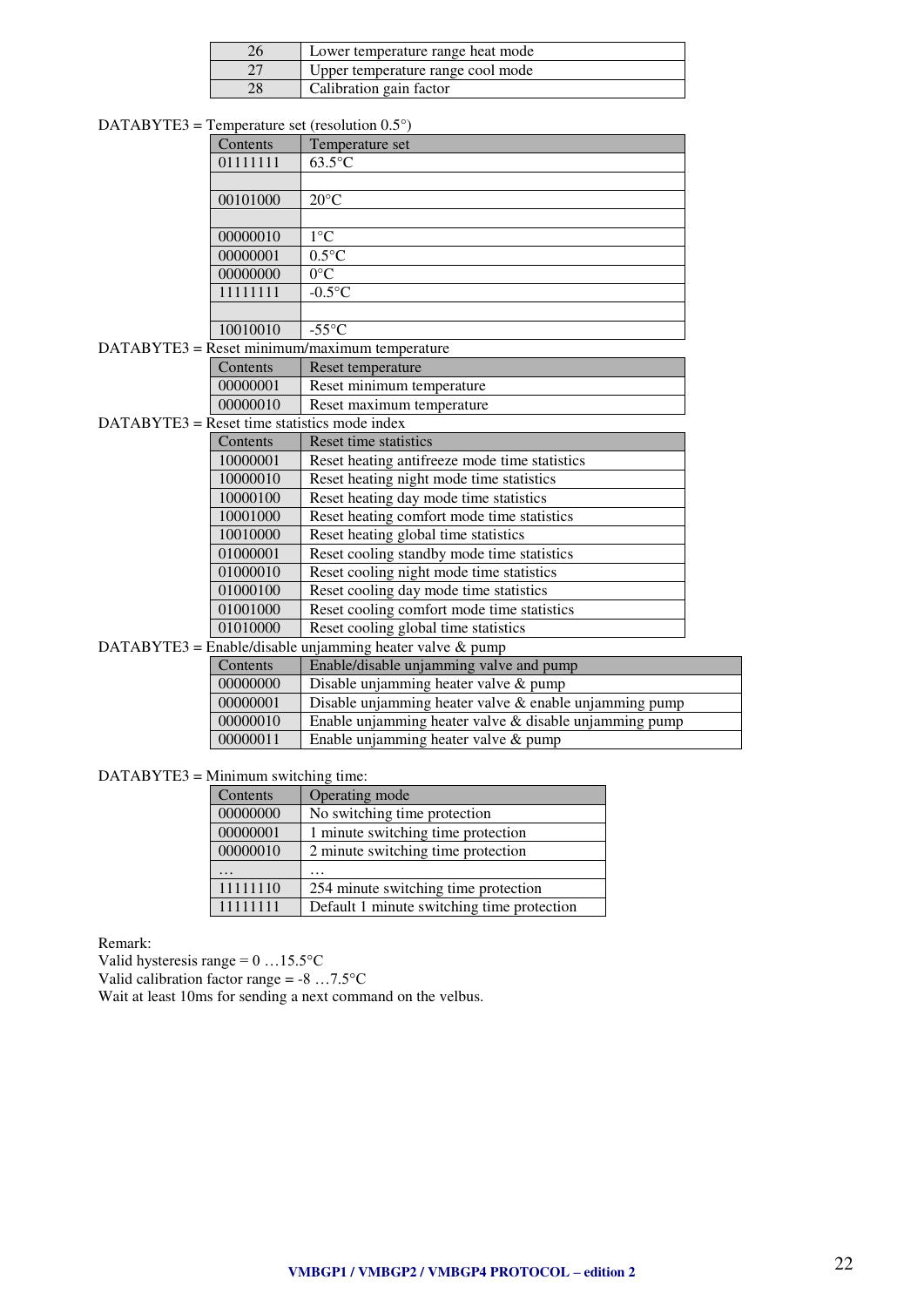*'Switch to comfort mode' command received:*  $SID10-SID9 = 11$  (lowest priority) SID8...SID1 = Module address  $RTR = 0$  $DLC3...DLC0 = 3$  databytes received DATABYTE1 = COMMAND\_SWITCH\_TO\_COMFORT\_MODE (H'DB') DATABYTE2 = High byte of the sleep time DATABYTE3 = Low byte of the sleep time into minutes

# Remark:

If the sleep time contains H'FF00', the command is a program step. A sleep time between H'0001' and H'FEFF' (1 to 65.279min) starts the sleep timer for that time and program steps will not be executed during that time. A sleep time of H'FFFF' puts the sensor into manual mode. Program steps will not be executed any more and local control is disabled. A value of zero for the sleep time cancels the manual mode or sleep timer.

# *'Switch to day mode' command received:*

 $SID10-SID9 = 11$  (lowest priority)  $SID8...SID1 = Module address$  $RTR = 0$ DLC3...DLC0 = 3 databytes received DATABYTE1 = COMMAND\_SWITCH\_TO\_DAY\_MODE (H'DC') DATABYTE2 = High byte of the sleep time DATABYTE3 = Low byte of the sleep time into minutes

Remark:

If the sleep time contains H'FF00', the command is a program step. A sleep time between H'0001' and H'FEFF' (1 to 65.279min) starts the sleep timer for that time and program steps will not be executed during that time. A sleep time of H'FFFF' puts the sensor into manual mode. Program steps will not be executed any more and local control is disabled. A value of zero for the sleep time cancels the manual mode or sleep timer.

# *'Switch to night mode' command received:*

 $SID10-SID9 = 11$  (lowest priority)  $SID8...SID1 = Module address$  $RTR = 0$ DLC3...DLC0 = 3 databytes received DATABYTE1 = COMMAND\_SWITCH\_TO\_NIGHT\_MODE (H'DD') DATABYTE2 = High byte of the sleep time DATABYTE3 = Low byte of the sleep time into minutes

Remark:

If the sleep time contains H'FF00', the command is a program step.

A sleep time between H'0001' and H'FEFF' (1 to 65.279min) starts the sleep timer for that time and program steps will not be executed during that time.

A sleep time of H'FFFF' puts the sensor into manual mode. Program steps will not be executed anymore and local control is disabled.

A value of zero for the sleep time cancels the manual mode or sleep timer.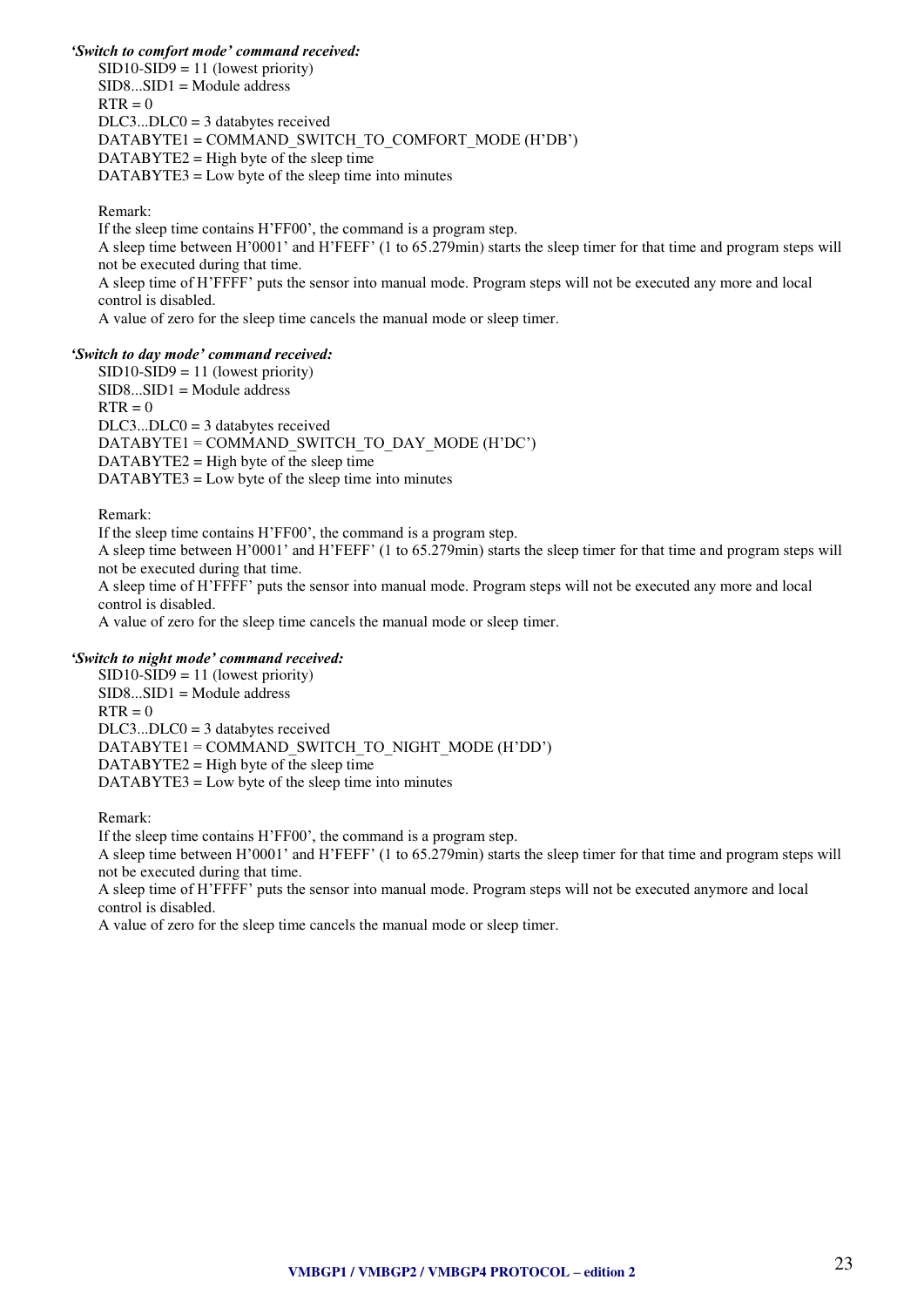*'Switch to safe temperature mode' command received:*   $SID10-SID9 = 11$  (lowest priority) SID8...SID1 = Module address  $RTR = 0$  $DLC3...DLC0 = 3$  databytes received DATABYTE1 = COMMAND\_SWITCH\_TO\_SAFE\_MODE (H'DE') DATABYTE7 = High byte of the sleep time DATABYTE8 = Low byte of the sleep time into minutes

#### Remark:

If the sleep time contains H'FF00', the command is a program step.

A sleep time between H'0001' and H'FEFF' (1 to 65.279min) starts the sleep timer for that time and program steps will not be executed during that time.

A sleep time of H'FFFF' puts the sensor into manual mode. Program steps will not be executed anymore and local control is disabled.

A value of zero for the sleep time cancels the manual mode or sleep timer.

#### *'Time statistics request' command received:*

 $SID10-SID9 = 11$  (lowest priority)

SID8...SID1 = Module address

 $RTR = 0$ 

 $DLC3...DLC0 = 2$  databytes to send

DATABYTE1 = COMMAND\_TIME\_STATISTICS\_REQUEST (H'C7')<br>DATABYTE2 = statistics mode index  $DATABYTE2 = statistics$ 

|  |  | JA I AB Y I EZ = statistics mode index |  |
|--|--|----------------------------------------|--|
|  |  |                                        |  |

| Contents | Time statistics request                 |
|----------|-----------------------------------------|
| 10000001 | Heating antifreeze mode time statistics |
| 10000010 | Heating night mode time statistics      |
| 10000100 | Heating day mode time statistics        |
| 10001000 | Heating comfort mode time statistics    |
| 10010000 | Heating global time statistics          |
| 01000001 | Cooling standby mode time statistics    |
| 01000010 | Cooling night mode time statistics      |
| 01000100 | Cooling day mode time statistics        |
| 01001000 | Cooling comfort mode time statistics    |
| 01010000 | Cooling global time statistics          |
|          |                                         |

# *'Read program step' command received:*

 $SID10-SID9 = 11$  (lowest priority)

SID8...SID1 = Module address

 $RTR = 0$ 

 $DLC3...DLC0 = 5$  databytes to send

DATABYTE1 = COMMAND\_READ\_PROGRAM\_STEP (H'C0')

 $DATABYTE2 = Start program step number (1...85)$ 

 $DATABYTE3 = Program group number (1...3)$ 

 $DATABYTE4 = Channel (1...8 for buttons or 128 for temperature channel)$ 

DATABYTE5 = Search direction (1 = search for next matched step  $/ 0$  = search for previous matched program step)

#### *'Write program step' command received:*

 $SID10-SID9 = 11$  (lowest priority)

SID8...SID1 = Module address

 $RTR = 0$ 

DLC3...DLC0 = 8 databytes to send

DATABYTE1 = COMMAND\_WRITE\_PROGRAM\_STEP (H'C2')

DATABYTE2 = Program step number (1…85)

DATABYTE3 = Program reference

| <b>Contents</b> | <b>Description</b>                 |
|-----------------|------------------------------------|
| 000xxxxx        | Disable program step               |
| $001$ xxxxx     | Absolute time                      |
| $010$ xxxxx     | Wake up time $1 +$ relative time   |
| $011$ xxxxx     | Go to bed time $1 +$ relative time |
| 100xxxxx        | Wake up time $2 +$ relative time   |
| $101$ x x x x x | Go to bed time $2 +$ relative time |
| $110$ xxxxx     | Sunrise + relative time            |
| $111$ x x x x x | Sunset $+$ relative time           |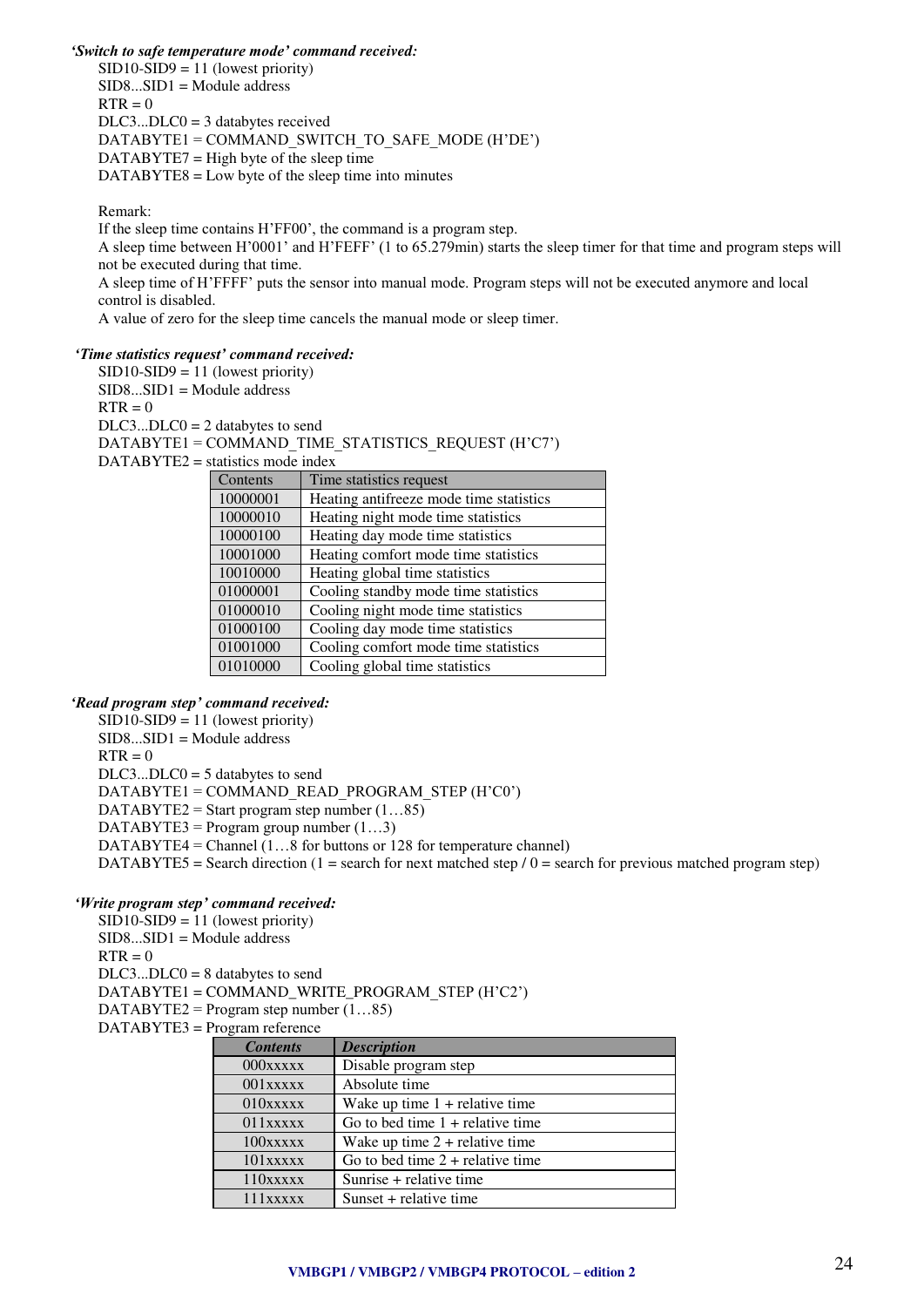| xxx01111          | Rel. time $= 3h45$ min |
|-------------------|------------------------|
| $\cdot\cdot\cdot$ |                        |
| xxx00001          | Rel. time $= 15$ min   |
| xxx00000          | Rel. time $= 0$        |
| xxx11111          | Rel. time $= -15$ min  |
| $\cdot\cdot\cdot$ |                        |
| xxx10000          | Rel. time $= -4h$      |

# DATABYTE4 = Program step month  $&$  four least significant bits of day

| <b>Contents</b>               | <b>Description</b> |
|-------------------------------|--------------------|
| xxxx0000                      | Weekly program     |
| $\overline{\text{xxxx}}$ 0001 | January            |
| $\overline{\text{xxxx}}$ 0010 | February           |
| xxxx0011                      | March              |
| xxxx0100                      | April              |
| xxxx0101                      | May                |
| xxxx0110                      | June               |
| xxxx0111                      | July               |
| xxxx1000                      | August             |
| xxxx1001                      | September          |
| xxxx1010                      | October            |
| xxxx1011                      | November           |
| xxxx1100                      | December           |
| xxxx1101                      | Monthly program    |
| xxxx1110                      | Monthly program    |
| xxxx1111                      | Monthly program    |

| Contents byte6 | <b>Contents byte4</b> | <b>Description</b>       |
|----------------|-----------------------|--------------------------|
| 00xxxxxx       | $0000$ x x x x x $x$  | Never                    |
| 00xxxxxx       | $0001$ xxxx           | Day 1of the month        |
| 00xxxxxx       | $0010$ xxxx           | Day 2of the month        |
|                |                       |                          |
| 01xxxxxx       | 1111xxxx              | Day 31 of the month      |
| 10xxxxxx       | $0000$ xxxx           | Never                    |
| 10xxxxxx       | 0001xxxx              | <b>Every Monday</b>      |
| 10xxxxxx       | $0010$ x x x x x      | <b>Every Tuesday</b>     |
| $\ddotsc$      | .                     | .                        |
| 10xxxxxx       | $0111$ xxxx           | <b>Every Sunday</b>      |
| 10xxxxxx       | $1000$ xxxx           | Every weekend (sa & su)  |
| 10xxxxxx       | $1001$ x x x x x      | Every working day (mofr) |
| 10xxxxxx       | $1010$ xxxx           | Every day except Sunday  |
| 10xxxxxx       | $1011$ xxxx           | Every day                |
| 10xxxxxx       | $1100$ xxxx           | Never                    |
|                |                       | .                        |
| 11xxxxxx       | 1111xxxx              | Never                    |

# DATABYTE5 = Program step hour & group number

| <b>Contents</b>                                     | <b>Description</b>               |  |
|-----------------------------------------------------|----------------------------------|--|
| xxx00000                                            | 0h                               |  |
| xxx00001                                            | 1h                               |  |
| $\cdots$                                            | $\cdots$                         |  |
| xxx10111                                            | 23h                              |  |
| xx1xxxx                                             | Program group 1 (Summer program) |  |
| x1xxxxx                                             | Program group 2 (Winter program) |  |
| Program group 3 (Holiday program)<br><b>XXXXXXX</b> |                                  |  |

# DATABYTE6 = Program step minute  $\&$  msb of day  $\&$  every flag

| <b>Contents</b> | <b>Description</b> |
|-----------------|--------------------|
| xx000000        | 0min               |
| xx000001        | m <sub>1</sub> n   |
| $\cdots$        | $\cdots$           |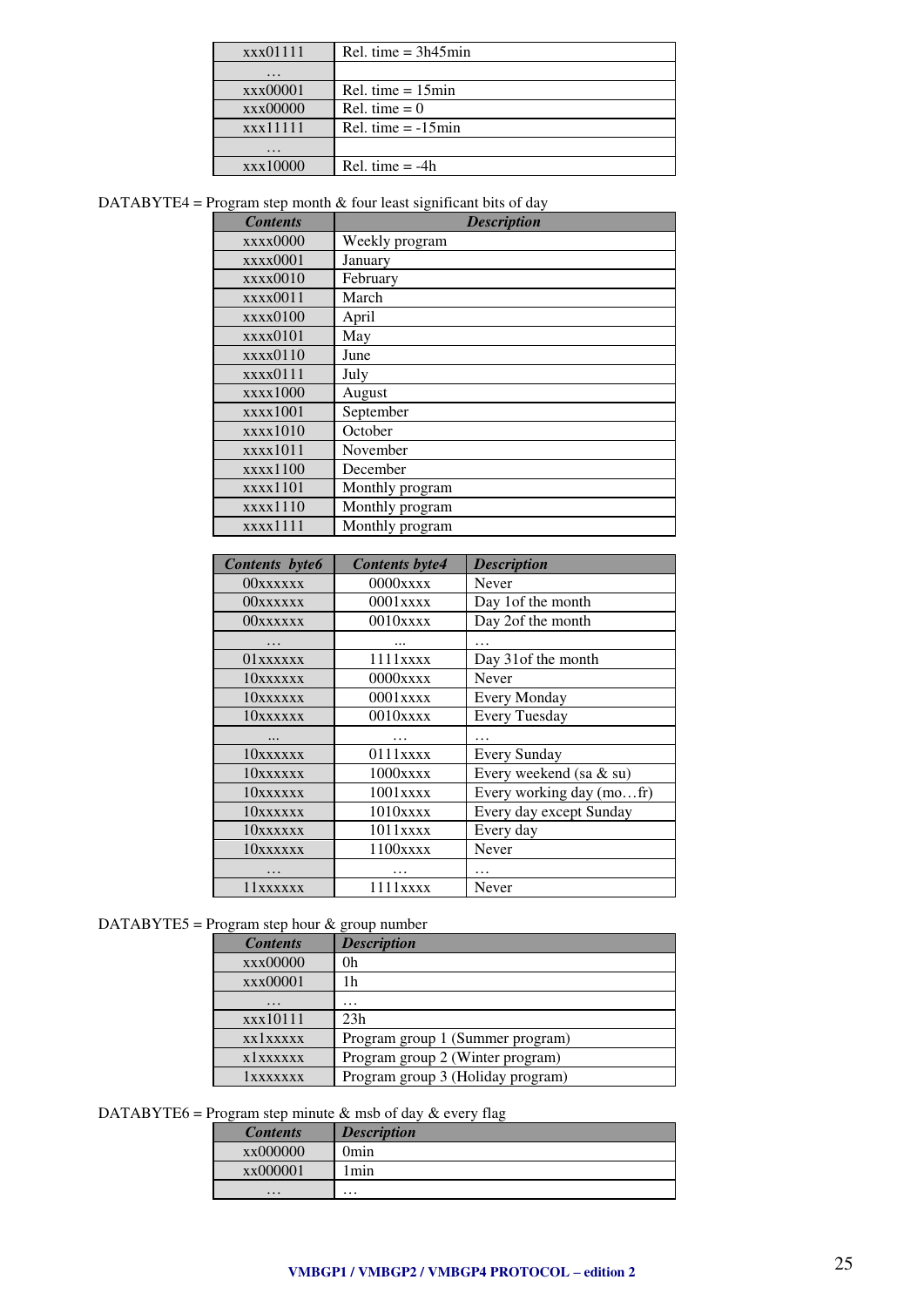| xx111011       | 59 <sub>min</sub>              |                          |
|----------------|--------------------------------|--------------------------|
|                |                                |                          |
| Contents byte6 | <b>Contents byte4</b>          | <b>Description</b>       |
| 00xxxxx        | $0000$ xxxx                    | Never                    |
| 00xxxxx        | $0001$ x x x x x x $x + y = 0$ | Day 1of the month        |
| 00xxxxx        | $0010$ x x x x x               | Day 2of the month        |
| .              | .                              |                          |
| $01$ xxxxxx    | $1111$ xxxx                    | Day 31 of the month      |
| 10xxxxx        | $0000$ xxxx                    | Never                    |
| 10xxxxx        | $0001$ x x x x x x $x + y = 0$ | Every Monday             |
| 10xxxxx        | $0010$ x x x x x               | <b>Every Tuesday</b>     |
| .              | .                              |                          |
| 10xxxxxx       | $0111$ xxxx                    | <b>Every Sunday</b>      |
| 10xxxxxx       | $1000$ xxxx                    | Every weekend (sa & su)  |
| 10xxxxxx       | $1001$ xxxx                    | Every working day (mofr) |

10xxxxxx 1010xxxx Every day except Sunday

10xxxxxx 1011xxxx Every day<br>1100xxxx 1100xxxx Never  $1100xxx$ … … … 11xxxxx 1111xxxx Never

# DATABYTE7 = Program step action

| ° <del>o</del> mm ovep av<br>Contents | <b>Action</b>           |
|---------------------------------------|-------------------------|
| $\overline{0}$                        | 0s25 Pulse              |
| $\mathbf{1}$                          | 1s Pulse                |
| $\overline{2}$                        | 2s Pulse                |
|                                       |                         |
| 119                                   | 1min59s Pulse           |
| 120                                   | 2min Pulse              |
| 121                                   | 2min15s Pulse           |
| $\cdots$                              |                         |
| $\overline{131}$                      | 4min45s Pulse           |
| 132                                   | 5min Pulse              |
| 133                                   | 5min30s Pulse           |
| $\cdots$                              |                         |
| 181                                   | $29\text{min}30s$ Pulse |
| 182                                   | 30min Pulse             |
| 183                                   | 31min Pulse             |
| $\cdots$                              | $\cdots$                |
| 211                                   | 59min Pulse             |
| 212                                   | 1h Pulse                |
| 213                                   | 1h15min Pulse           |
| $\ldots$                              |                         |
| 227                                   | 4h45min Pulse           |
| 228                                   | 5h Pulse                |
| 229                                   | 5h30min Pulse           |
| $\cdots$                              |                         |
| 237                                   | 9h30min Pulse           |
| 238                                   | 10h Pulse               |
| 239                                   | 11h Pulse               |
| $\ldots$                              | $\cdots$                |
| 246                                   | 18h Pulse               |
| 247                                   | Press                   |
| 248                                   | <b>Long Press</b>       |
| 249                                   | Release                 |
| 250                                   | Lock                    |
| 251                                   | Unlock                  |
| 252                                   | Sensor: Safe mode       |
| 253                                   | Sensor: Night mode      |
| 254                                   | Sensor: Day mode        |
| 255                                   | Sensor: Comfort mode    |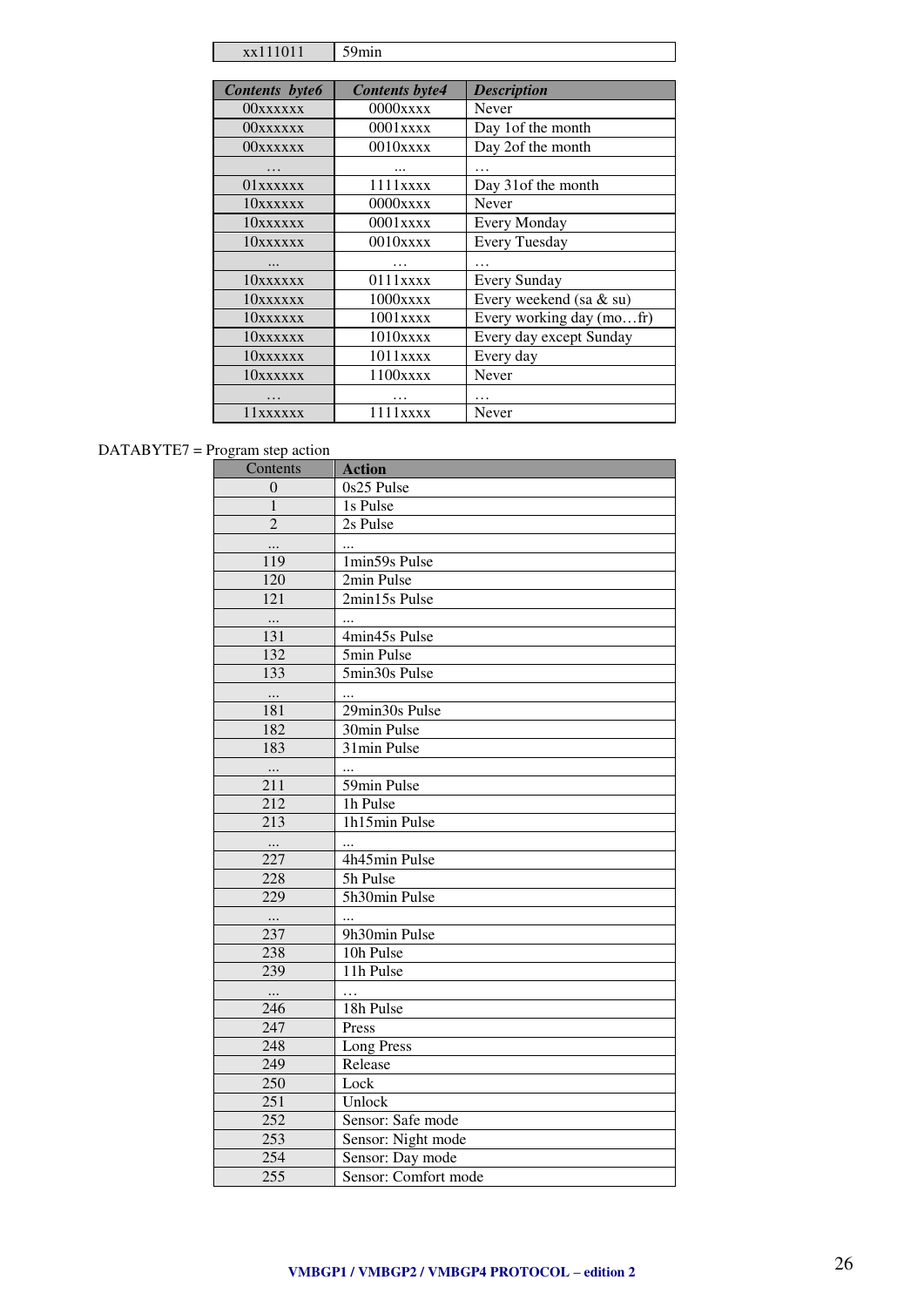# DATABYTE8 = Channel

| Contents                | Channel                         |
|-------------------------|---------------------------------|
|                         | Channel 1 or temperature sensor |
|                         | Channel 2                       |
| $\bullet\bullet\bullet$ | $\cdots$                        |
|                         | Channel 7                       |
|                         | Channel 8                       |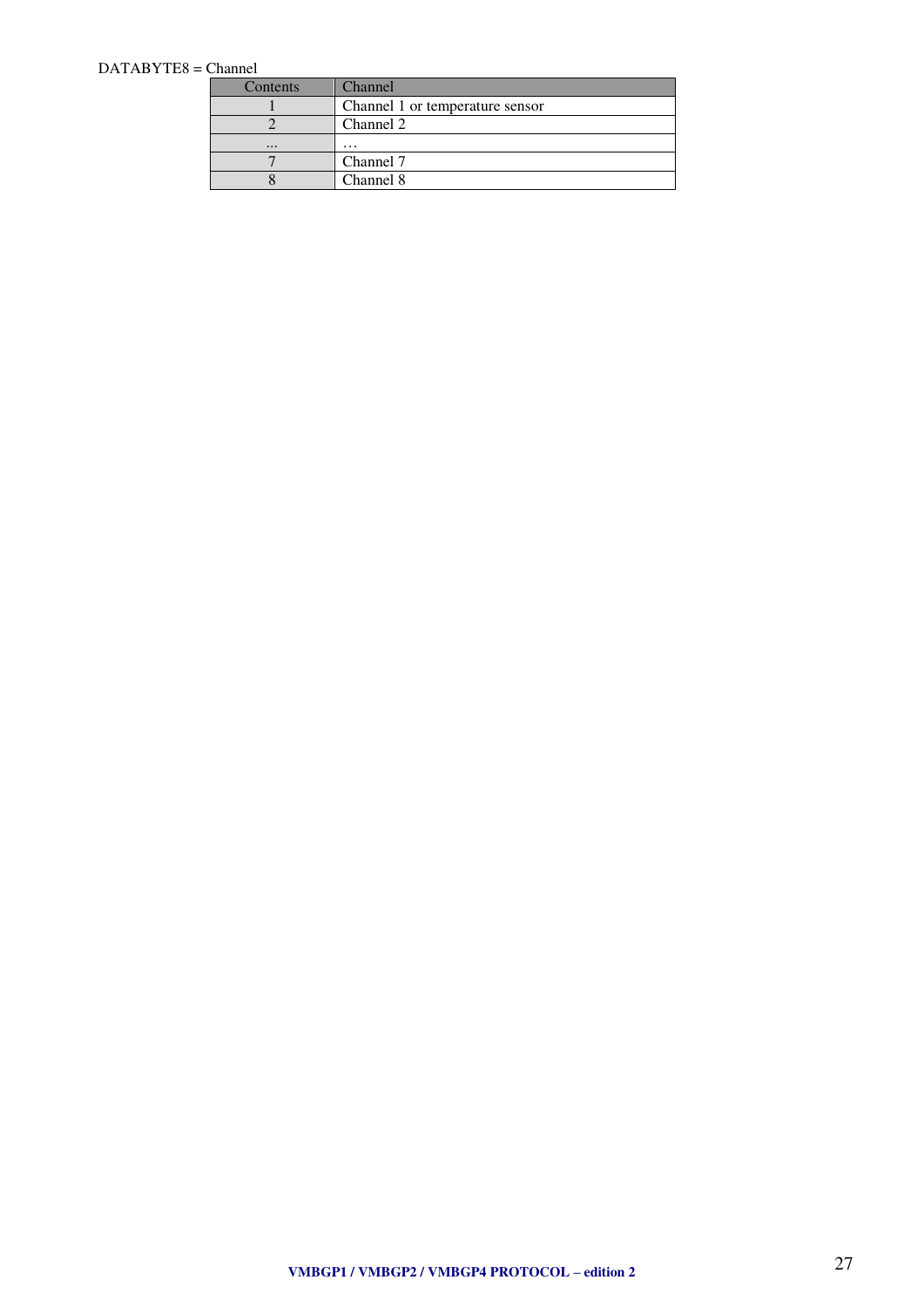# **Memory map version 0 for build 1350 or lower:**

| <b>Address</b>     | <b>Contents</b>                                                                                                                           | <b>Address</b>     | <b>Contents</b>                                                                                                       |
|--------------------|-------------------------------------------------------------------------------------------------------------------------------------------|--------------------|-----------------------------------------------------------------------------------------------------------------------|
| H'0000'            | Channel 1 name character 1                                                                                                                | H'0001'            | Channel 1 name character 2                                                                                            |
| $\cdots$           |                                                                                                                                           | $\ldots$           |                                                                                                                       |
| H'000E'            | Channel 1 name character 15                                                                                                               | $\rm H'000F'$      | Channel 1 name character 16                                                                                           |
| H'0010'            | Channel 1 reaction time                                                                                                                   | H'0011'            | Channel 1 start function                                                                                              |
| H'0012'            | Channel 1 end function                                                                                                                    | H'0013'            | Channel 1 mode                                                                                                        |
| H'0014'            | Channel 2 name character 1                                                                                                                | H'0015'            | Channel 2 name character 2                                                                                            |
|                    |                                                                                                                                           |                    |                                                                                                                       |
| H'0022'            | Channel 2 name character 15                                                                                                               | H'0023'            | Channel 2 name character 16                                                                                           |
| H'0024'            | Channel 2 reaction time                                                                                                                   | H'0025'            | Channel 2 start function                                                                                              |
| $\rm H'0026'$      | Channel 2 end function                                                                                                                    | H'0027'            | Channel 2 mode                                                                                                        |
|                    |                                                                                                                                           | $\ldots$           |                                                                                                                       |
| H'008C'            | Channel 8 name character 1                                                                                                                | H'0089'            | Channel 8 name character 2                                                                                            |
|                    |                                                                                                                                           | $\ldots$           |                                                                                                                       |
| H'009A'            | Channel 8 name character 15                                                                                                               | H'009B'            | Channel 8 name character 16                                                                                           |
| H'009C'            | Channel 8 reaction time                                                                                                                   | H'009D'            | Channel 8 start function                                                                                              |
| H'009E'            | Channel 8 end function                                                                                                                    | H'009F'            | Channel 8 mode                                                                                                        |
| H'00A0'            | Long pressed delay                                                                                                                        | H'00A1'            | Dual function long pressed time                                                                                       |
| H'00A2'            | Led backlight intensity                                                                                                                   | H'00A3'            | Led intensity                                                                                                         |
| H'00A4'            | Alarm clock configuration                                                                                                                 | H'00A5'            | Wake up 1 hour $(023)$                                                                                                |
| H'00A6'            | Wake up 1 minutes $(059)$                                                                                                                 | H'00A7'            | Go to bed 1 hour $(023)$                                                                                              |
| H'00A8'            | Go to bed 1 minutes $(059)$                                                                                                               | H'00A9'            | Wake up 2 hour $(023)$                                                                                                |
| H'00AA'            | Wake up 2 minutes $(059)$                                                                                                                 | H'00AB'            | Go to bed 2 hour $(023)$                                                                                              |
| H'00AC'            | Go to bed 2 minutes $(059)$                                                                                                               | H'00AD'            | Sunrise hour at 21 December (023)                                                                                     |
| H'00AE'            | Sunrise minutes at 21 December (059)                                                                                                      | H'00AF'            | Sunrise 21 January – sunrise 5 January (-128'127')                                                                    |
| H'00B0'            | Sunrise 5 February - sunrise 21 January (-128'127')                                                                                       | H'00B1'            | Sunrise 21 February - sunrise 5 February (-128'127')                                                                  |
| H'00B2'            | Sunrise 5 March - sunrise 21 February (-128'127')                                                                                         | H'00B3'            | Sunrise 21 March – sunrise 5 March $(-128^{\circ} \dots 127^{\circ})$                                                 |
| H'00B4'            | Sunrise 5 April – sunrise 21 March (-128'127')                                                                                            | H'00B5'            | Sunrise 21 April – sunrise 5 April (-128'127')                                                                        |
| H'00B6'<br>H'00B8' | Sunrise 5 May - sunrise 21 April (-128'127')                                                                                              | H'00B7'<br>H'00B9' | Sunrise 21 May – sunrise 5 May (-128'127')                                                                            |
| H'00BA'            | Sunrise 5 June – sunrise 21 May $(-128^{\circ} \dots 127^{\circ})$<br>Sunrise 5 July – sunrise 21 June $(-128^{\circ} \dots 127^{\circ})$ | H'00BB'            | Sunrise 21 June – sunrise 5 June $(-128$ 127')<br>Sunrise 21 July – sunrise 5 July $(-128^{\circ} \dots 127^{\circ})$ |
| H'00BC'            | Sunrise 5 August – sunrise 21 July $(-128^{\circ} \dots 127^{\circ})$                                                                     | H'00BD'            | Sunrise 21 August – sunrise 5 August $(-128$ '127')                                                                   |
| H'00BE'            | Sunrise 5 September – sunrise 21 August (-128'127')                                                                                       | H'00BF'            | Sunrise 21 September – sunrise 5 September (-128127')                                                                 |
| H'00C0'            | Sunrise 5 October – sunrise 21 September (-128'127')                                                                                      | H'00C1'            | Sunrise 21 October – sunrise 5 October (-128'127')                                                                    |
| H'00C2'            | Sunrise 5 November – sunrise 21 October (-128'127')                                                                                       | H'00C3'            | Sunrise 21 November – sunrise 5 November (-128'127')                                                                  |
| H'00C4'            | Sunrise 5 December – sunrise 21 November (-128'127')                                                                                      | H'00C5'            | Sunrise 21 December – sunrise 5 December (-128'127')                                                                  |
| H'00C6'            | Sunrise 5 January – sunrise 21 December (-128'127')                                                                                       | H'00C7'            | Sunset hour at 21 December (023)                                                                                      |
| $H'00C8'$          | Sunset minutes at 21 December (059)                                                                                                       | H'00C9'            | Sunset 21 January – sunset 5 January (-128'127')                                                                      |
| H'00CA'            | Sunset 5 February – sunset 21 January (-128'127')                                                                                         | H'00CB'            | Sunset 21 February - sunset 5 February (-128'127')                                                                    |
| H'00CC'            | Sunset 5 March – sunset 21 February $(-128^{\circ} \dots 127^{\circ})$                                                                    | H'00CD'            | Sunset 21 March – sunset 5 March $(-128^{\circ} \dots 127^{\circ})$                                                   |
| H'00CE'            | Sunset 5 April - sunset 21 March (-128'127')                                                                                              | H'00CF'            | Sunset 21 April – sunset 5 April $(-128^{\circ} \dots 127^{\circ})$                                                   |
| H'00D0'            | Sunset 5 May – sunset 21 April (-128'127')                                                                                                | H'00D1'            | Sunset 21 May – sunset 5 May (-128'127')                                                                              |
| H'00D2'            | Sunset 5 June – sunset 21 May $(-128^{\circ} \dots 127^{\circ})$                                                                          | H'00D3'            | Sunset 21 June – sunset 5 June $(-128^{\circ} \dots 127^{\circ})$                                                     |
| H'00D4'            | Sunset 5 July – sunset 21 June $(-128$ 127')                                                                                              | H'00D5'            | Sunset 21 July – sunset 5 July (-128'127')                                                                            |
| H'00D6'            | Sunset 5 August – sunset 21 July (-128'127')                                                                                              | H'00D7'            | Sunset 21 August – sunset 5 August $(-128^{\circ} \dots 127^{\circ})$                                                 |
| H'00D8'            | Sunset 5 September – sunset 21 August (-128'127')                                                                                         | H'00D9'            | Sunset 21 September – sunset 5 September (-128'127')                                                                  |
| H'00DA'            | Sunset 5 October – sunset 21 September (-128'127')                                                                                        | H'00DB'            | Sunset 21 October – sunset 5 October $\overline{(-128\cdot .127)}$                                                    |
| H'00DC'            | Sunset 5 November – sunset 21 October $(-128^{\circ} \dots 127^{\circ})$                                                                  | H'00DC'            | Sunset 21 November – sunset 5 November (-128'127')                                                                    |
| H'00DE'            | Sunset 5 December – sunset 21 November (-128'127')                                                                                        | H'00DF'            | Sunset 21 December – sunset 5 December (-128'127')                                                                    |
| H'00E0'            | Sunset 5 January – sunset 21 December $(-128^{\circ} \dots 127^{\circ})$                                                                  | H'00E1'            | Sensor name character 1                                                                                               |
| H'00E2'            | Sensor name character 2                                                                                                                   | H'00E3'            | Sensor name character 3                                                                                               |
|                    |                                                                                                                                           |                    |                                                                                                                       |
| H'00F0'            | Sensor name character 16                                                                                                                  | $H'00F1'$          | Temp. sensor: zone                                                                                                    |
| H'00F2'            | Temp. sensor: flags                                                                                                                       | H'00F3'            | Temp. sensor: calibration offset                                                                                      |
| H'00F4'<br>H'00F6' | Temp. sensor: calibration gain<br>Temp. sensor: boost difference                                                                          | H'00F5'            | Temp. sensor: hysteresis                                                                                              |
| H'00F8'            | Temp. sensor: pump delayed off                                                                                                            | H'00F7'<br>H'00F9' | Temp. sensor: Pump delayed on<br>Temp. sensor: min switching time                                                     |
| H'00FA'            | Temp. sensor: default sleep time low byte                                                                                                 | H'00FB'            | Temp. sensor: default sleep time high byte                                                                            |
|                    |                                                                                                                                           |                    |                                                                                                                       |
| H'00FC'<br>H'00FE' | Temp. sensor: heater lower temperature range<br>Temp. sensor: heater safe temperature set                                                 | H'00FD'<br>H'00FF' | Temp. sensor: heater upper temperature range<br>Temp. sensor: heater night temperature set                            |
| H'0100'            | Temp. sensor: heater day temperature set                                                                                                  | H'0101'            | Temp. sensor: heater comfort temperature set                                                                          |
| H'0102'            | Temp. sensor: cooler lower temperature range                                                                                              | H'0103'            | Temp. sensor: cooler upper temperature range                                                                          |
| H'0104'            | Temp. sensor: cooler safe temperature set                                                                                                 | H'0105'            | Temp. sensor: cooler night temperature set                                                                            |
| H'0106'            | Temp. sensor: cooler day temperature set                                                                                                  | H'0107'            | Temp. sensor: cooler comfort temperature set                                                                          |
| H'0108'            | Temp. sensor: alarm 1 temperature set                                                                                                     | H'0109'            | Temp. sensor: alarm 2 temperature set                                                                                 |
|                    |                                                                                                                                           |                    |                                                                                                                       |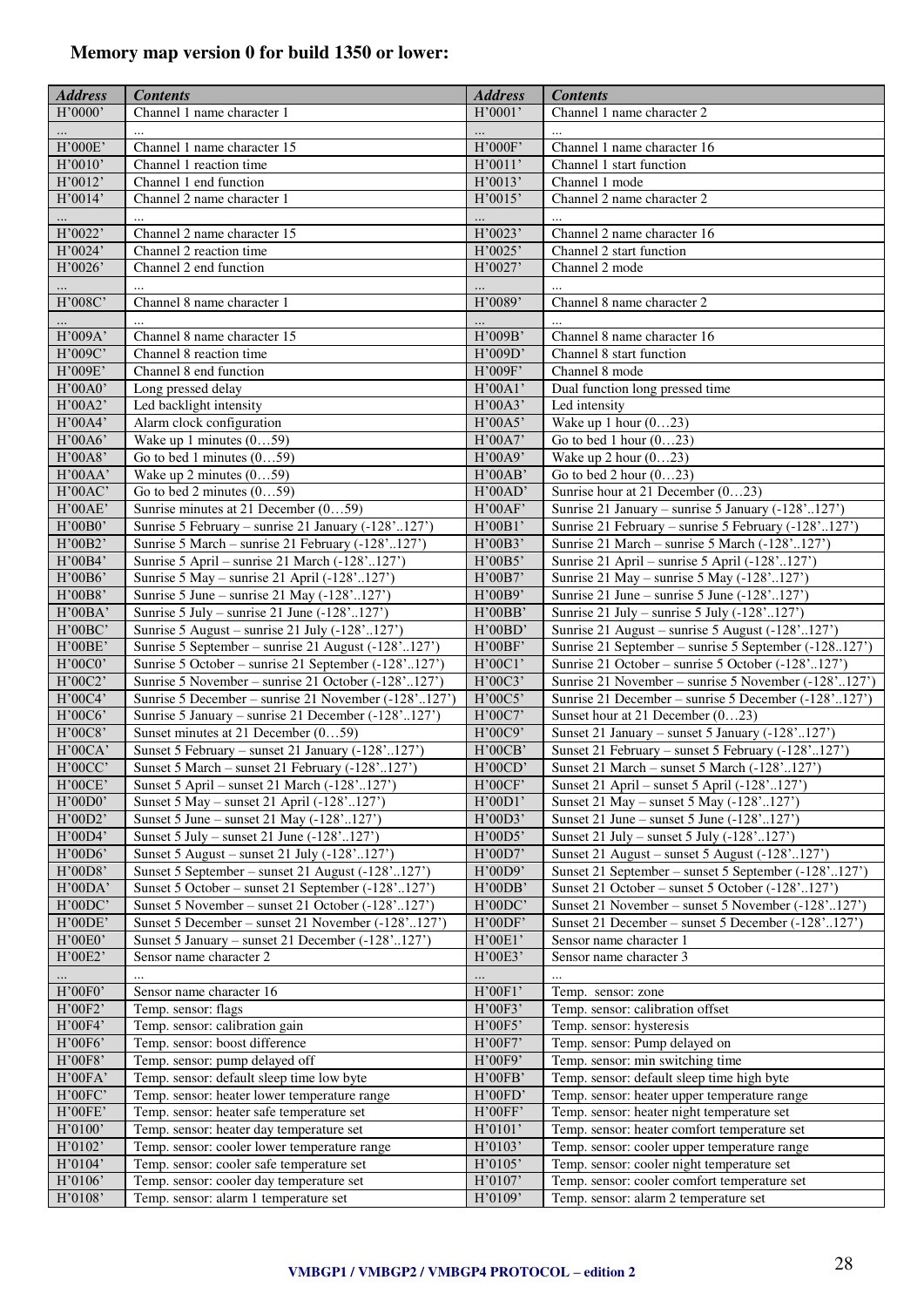| H'010A' | sensor: alarm 3<br>'emp.<br>temperature set | H'010B' | sensor: alarm 4 temperature set<br>emp. |
|---------|---------------------------------------------|---------|-----------------------------------------|
| H'010C' | Module settings                             | H'010D' | Not used                                |
| H'010E' | Not used                                    | H'010F' | Not used                                |

# **Remark:**

Unused locations contain H'FF'

| Valid reaction times |  |
|----------------------|--|
|----------------------|--|

| <b>Contents</b> | <b>Reaction time</b> |
|-----------------|----------------------|
| H'01'           | immediatly (default) |
| H'4C'           | 1s                   |
| H'99'           | 2s                   |
| H'E0'           | 3s                   |
| H'FF'           | Channel disabled     |

# *Channel x start/end function*

| <b>Contents</b> | <b>Function</b>     |
|-----------------|---------------------|
|                 | Channel 1 (default) |
|                 | Channel 2 (default) |
|                 | $\cdots$            |
|                 | Channel 7 (default) |
|                 | Channel 8 (default) |

# **Remark:**

For a normal one function button, the start and end function channel are the same.

For a multi function button, the start function channel must be less than the end function. At every press the next channel will be send. When the end function channel is reached, the start channel will be send again at the next press.

For a dual function button, the start function channel will be send at a short press or the end function will be send at a long press.

# *Channels mode*

| <b>Contents</b> | <b>Description</b>                           |
|-----------------|----------------------------------------------|
| B'xxxxxxx0'     | Dual function disabled (default)             |
| B'xxxxxx1'      | Dual function enabled                        |
| B'xxxxxx0x'     | Multi-function auto reset disabled (default) |
| B'xxxxx1x'      | Multi-function auto reset enabled            |
| B'xxxxx0xx'     | Led backlight off                            |
| B'xxxxx1xx'     | Led backlight on                             |
| B'xxxx0xxx'     | Led feedback off (default)                   |
| B'xxxx1xxx'     | Led feedback on (default)                    |
| B'xxx0xxxx'     | Slow blinking led feedback off               |
| B'xxx1xxxx'     | Slow blinking led feedback on (default)      |
| B'xx0xxxxx'     | Fast blinking led feedback off               |
| B'xx1xxxx'      | Fast blinking led feedback on (default)      |
| B'x0xxxxxx'     | Very fast blinking led feedback off          |
| B'x1xxxxxx'     | Very fast blinking led feedback on (default) |

#### **Remark:**

When auto reset is enabled, the start function will be loaded again after 3 seconds inactivity of the channel. For a dual function button, the start function channel will be send at a short press or the end function will be send at a long press.

The dual function overwrites the multi-function mode.

#### *Valid long pressed delay*

| <b>Contents</b> | <b>Reaction time</b> |
|-----------------|----------------------|
| H'40'           | $0.8s$ (default)     |
| H'80'           | 1.6s                 |

# *Valid dual function long pressed times*

| <b>Contents</b> | Long pressed time |
|-----------------|-------------------|
| H'4C'           |                   |
| H'99'           | 2s (default)      |
| H'E0            |                   |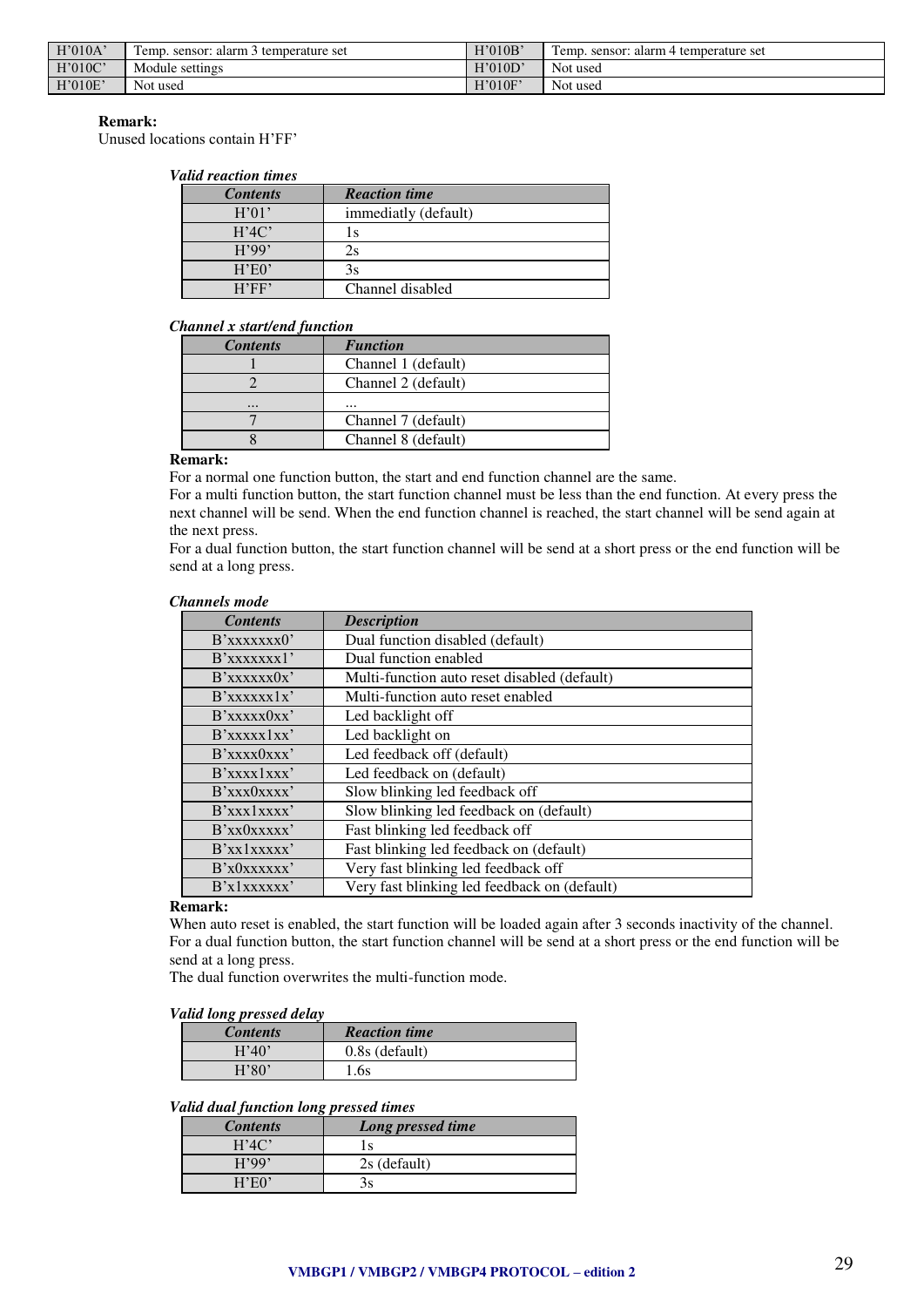# *Led backlight intensity*

| <b>Contents</b> | Led backlight intensity |
|-----------------|-------------------------|
| H'01'           | Minimum                 |
| $\cdots$        | $\cdots$                |
| H'05'           | default                 |
| $\cdots$        | $\cdots$                |
| H'0F'           | Maximum                 |

# *Led intensity*

| ------------    |                      |  |
|-----------------|----------------------|--|
| <b>Contents</b> | <b>Led</b> intensity |  |
| H'10'           | Minimum              |  |
| $\cdots$        | $\cdots$             |  |
|                 | Maximum (default)    |  |

# *Alarm clock configuration*

| <b>Contents</b> | <b>Channel locked/unlocked</b>      |  |
|-----------------|-------------------------------------|--|
| B'xxxxxx0'      | Alarm 1 disabled (default)          |  |
| B'xxxxxx1'      | Alarm 1 enabled                     |  |
| B'0xxxxx0x'     | Local alarm 1 (default)             |  |
| B'1xxxx1x'      | Global alarm 1                      |  |
| B'xxxxx0xx'     | Alarm 2 disabled (default)          |  |
| B'xxxxx1xx'     | Alarm 2 enabled                     |  |
| B'xxxx0xxx'     | Local alarm 2 (default)             |  |
| B'xxxx1xxx'     | Global alarm 2                      |  |
| B'xxx0xxxx'     | Sunrise disabled                    |  |
| B'xxx1xxxx'     | Sunrise enabled (default)           |  |
| B'xx0xxxxx'     | Sunset disabled                     |  |
| B'xx1xxxx'      | Sunset enabled (default)            |  |
| B'x0xxxxxx'     | Day light savings disabled          |  |
| B'x1xxxxxx'     | Day light savings enabled (default) |  |

# *Module settings*

| <b>Contents</b> | <b>Description</b>        |
|-----------------|---------------------------|
| B'x0xxxxxx'     | Keybeep off               |
| B'x1xxxxxx'     | Keybeep enabled (default) |

#### *Temp. sensor zone*

| <b>Contents</b>         | <b>Zone</b> |
|-------------------------|-------------|
|                         | No zone     |
|                         | Zone $1$    |
| $\bullet\bullet\bullet$ | $\cdots$    |
|                         | Zone 7      |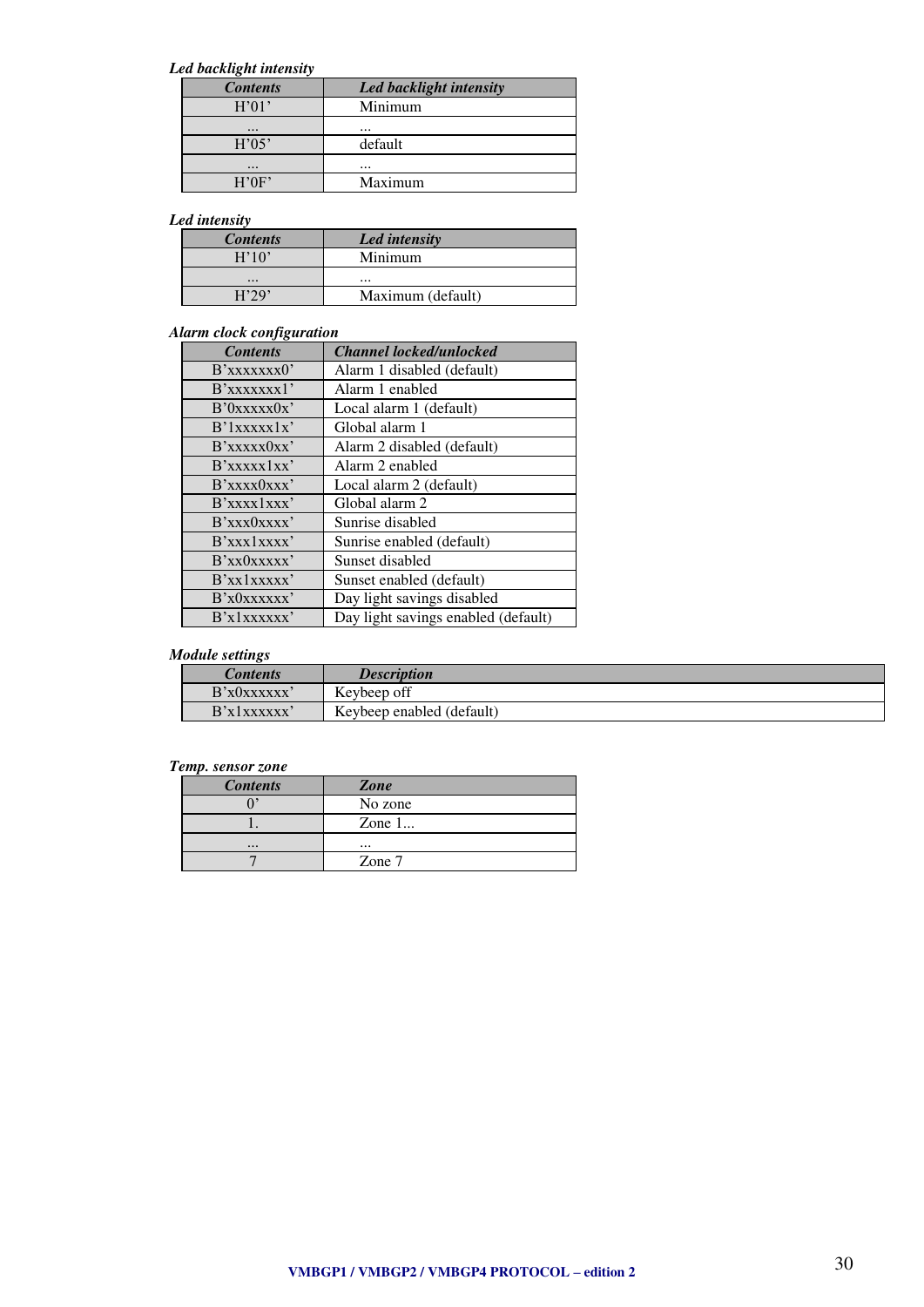# *Temp. sensor flags*

| <b>Contents</b>       | <b>Description</b>                              |
|-----------------------|-------------------------------------------------|
| B'xxxxxxx0'           | Pump unjamming disabled (default)               |
| B'xxxxxx1'            | Pump unjamming enabled                          |
| B'xxxxx0x'            | Heater valve unjamming disabled (default)       |
| B'xxxxx1x'            | Heater valve unjamming enabled                  |
| B'xxxxx0xx'           | Temperature alarms absolute (default)           |
| B'xxxxx1xx'           | Temperature alarms relative                     |
| B'xxxx0xxx'           | Low temperature alarm $1 \& 2$                  |
| B'xxxx1xxx'           | High temperature alarm $1 \& 2$ (default)       |
| B'xxx0xxxx'           | Low temperature alarm $3 & 4$                   |
| $B'$ xxx $1$ xxx $x'$ | High temperature alarm $3 \& 4$ (default)       |
| B'xx0xxxx'            | Independent temperature alarms (default)        |
| B'xx1xxxxx'           | Dependent temperature alarms                    |
| B'x0xxxxxx'           | Normal Led indication (default)                 |
| B'x1xxxxx'            | Thermostat Led indication for VMBGP4            |
| B'OXXXXXXX'           | Button 4 of VMBGP4 operates normal (default)    |
| B'1xxxxxx'            | Button 4 of VMBGP4 as manual thermostat control |

# *Temp. sensor calibration offset (resolution 0.5°):*

| Contents | Calibration offset                               |  |
|----------|--------------------------------------------------|--|
| 00001111 | Calibration offset $+7.5$ °C                     |  |
| .        | .                                                |  |
| 00000001 | Calibration offset $+0.5$ °C                     |  |
| 00000000 | Calibration offset $+0$ <sup>o</sup> C (default) |  |
| 11111111 | Calibration offset $-0.5$ <sup>o</sup> C         |  |
| $\cdots$ | $\cdots$                                         |  |
| 11110000 | Calibration offset $-8^{\circ}$ C                |  |

# *Temp. sensor calibration gain:*

| Contents                                                                                      | Calibration gain           |  |
|-----------------------------------------------------------------------------------------------|----------------------------|--|
|                                                                                               | Calibration gain           |  |
| $\cdots$                                                                                      | $\cdots$                   |  |
| 128                                                                                           | Calibration gain (default) |  |
| $\cdot$                                                                                       | $\cdots$                   |  |
| 255                                                                                           | Calibration gain           |  |
| $C_1$ 1.1 $\ldots$ 1.1 $\ldots$ $\ldots$ $\ldots$ $\ldots$ $\ldots$ $\ldots$ $C_{n}$ $\ldots$ |                            |  |

Calibrated Temperature = (gain/128) \* sensortemperature + offset

# *Temp. sensor hysteresis (resolution 0.5°):*

| <b>Contents</b> | <b>Hysteresis</b> |
|-----------------|-------------------|
| 00011111        | $15.5^{\circ}$ C  |
|                 |                   |
| 00000001        | $0.5^{\circ}$ C   |
| 00000000        | ∩∘∩               |
|                 |                   |

# *Temp. sensor boost difference (resolution 0.5°):*

| Contents | Temperature difference |
|----------|------------------------|
| 00010100 | $+10^{\circ}$ C        |
|          |                        |
| 00000001 | $+0.5$ °C              |
| 00000000 | $0^{\circ}$ C          |
| 11111111 | $-0.5$ °C              |
|          |                        |
| 11101100 | $-10^{\circ}$ C        |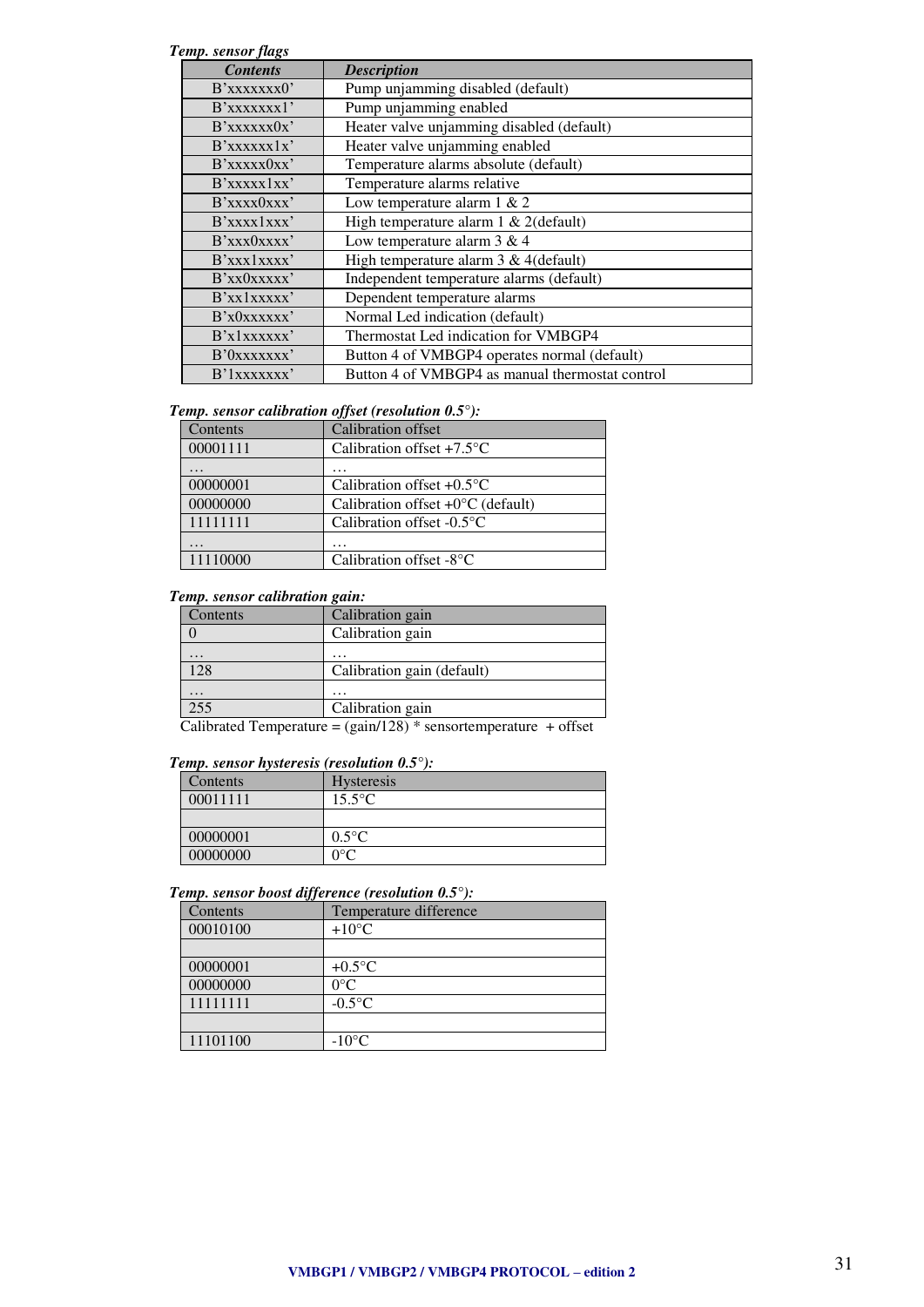# *Temp. sensor pump delayed on, pump delayed off & valve minimum switching time:*

| Contents | Time              |
|----------|-------------------|
| 00000000 |                   |
| 00000001 | sec               |
| 00000010 | 2 sec             |
| $\cdots$ | $\cdots$          |
| 11111110 | $254 \text{ sec}$ |
| 11111111 | $255$ sec         |

# *Temp. sensor default sleep time into minutes*

valid range H'0001' to H'FEFF' or 1min to 65.279min

# *Temp. sensor lower, upper, safe, night, day, comfort or alarm set (resolution 0.5°):*

| Contents | Temperature set |
|----------|-----------------|
| 01111000 | $60^{\circ}$ C  |
|          |                 |
| 00101000 | $20^{\circ}$ C  |
|          |                 |
| 00000010 | $1^{\circ}C$    |
| 00000001 | $0.5^{\circ}$ C |
| 00000000 | $0^{\circ}$ C   |
| 11111111 | $-0.5$ °C       |
|          |                 |
| 11000000 | $-32^{\circ}$ C |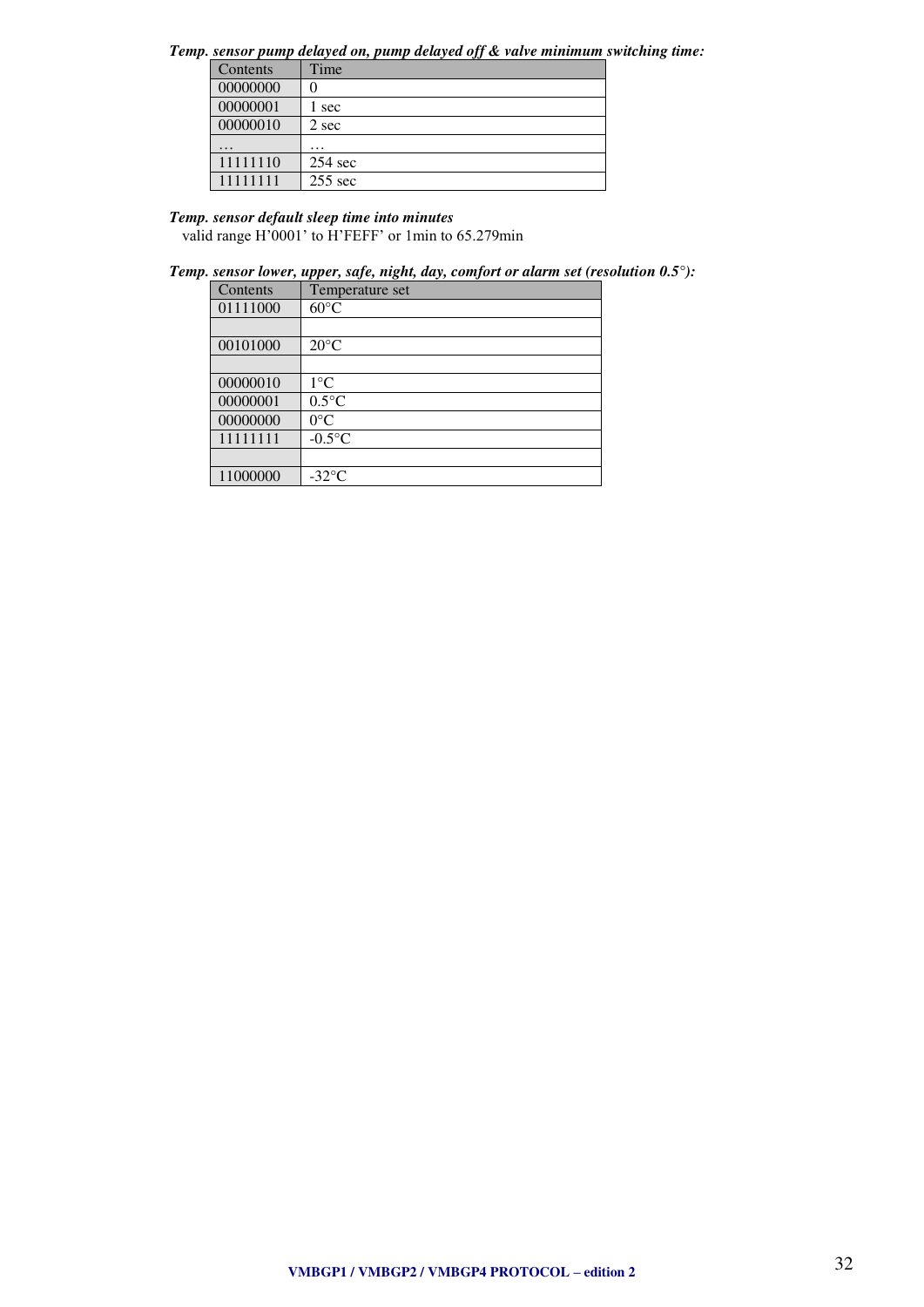| <b>Address</b> | <b>Contents</b>                        | <b>Address</b> | <b>Contents</b>                         |
|----------------|----------------------------------------|----------------|-----------------------------------------|
| H'0110'        | Linked Push button 1 module address    | H'0111'        | Linked Push button 1 bit number         |
| H'0112'        | Linked Push button 1 action            | H'0113'        | Linked Push button 1 time parameter     |
| H'0114'        | Linked Push button 1 channel parameter | H'0115'        | Linked Push button 2 module address     |
| H'0116'        | Linked Push button 2 bit number        | H'0117'        | Linked Push button 2 action             |
| H'0118'        | Linked Push button 2 time parameter    | H'0119'        | Linked Push button 2 channel parameter  |
| H'011A'        | $\cdots$                               | H'011B'        | $\cdots$                                |
| $\cdots$       | $\cdots$                               | $\cdots$       | $\cdots$                                |
| H'01FA'        | $\cdots$                               | H'01FB'        | Linked Push button 48 module address    |
| H'01FC'        | Linked Push button 48 bit number       | H'01FD'        | Linked Push button 48 action            |
| H'01FE'        | Linked Push button 48 time parameter   | H'01FF'        | Linked Push button 48 channel parameter |

# **Remark:** Unused locations contain H'FF'

| <b>Action</b>  | <b>Action</b>                            | Time parameter            | <b>Channel parameter</b> |
|----------------|------------------------------------------|---------------------------|--------------------------|
| number         |                                          |                           |                          |
| $\overline{0}$ | Switch status led indication             | $\blacksquare$            | Channel number (18)      |
| 1              | Lock channel at closed switch            | $\overline{\phantom{a}}$  | Channel number (18)      |
| $\overline{2}$ | Lock channel at opened switch            | $\overline{a}$            | Channel number (18)      |
| 3              | Lock channel                             | Timeout                   | Channel number (18)      |
| $\overline{4}$ | Lock/unlock channel                      | Timeout                   | Channel number (18)      |
| 5              | Unlock channel                           | $\mathcal{L}$             | Channel number (18)      |
| 6              | Disable channel program at closed switch | $\overline{\phantom{a}}$  | Channel number (18)      |
| $\overline{7}$ | Disable channel program at opened switch | $\equiv$                  | Channel number (18)      |
| 8              | Disable channel program channel          | Timeout                   | Channel number (18)      |
| 9              | Disable/enable channel program           | Timeout                   | Channel number (18)      |
| 10             | Enable channel program                   | $\mathbf{r}$              | Channel number (18)      |
| 11             | Select no programs                       | $\overline{\phantom{a}}$  |                          |
| 12             | Select summer programs                   | $\overline{\phantom{a}}$  |                          |
| 13             | Select winter programs                   | $\blacksquare$            | $\overline{a}$           |
| 14             | Select holiday programs                  |                           |                          |
| 15             | Enable Alarm 1 at closed switch          | $\mathbb{Z}^{\mathbb{Z}}$ | $\mathbf{r}$             |
| 16             | Enable Alarm 1 at open switch            | $\overline{\phantom{a}}$  | $\overline{\phantom{a}}$ |
| 17             | Disable Alarm 1 at closed switch         | $\overline{\phantom{a}}$  |                          |
| 18             | Disable Alarm 1 at open switch           | $\overline{\phantom{a}}$  |                          |
| 19             | Enable Alarm 1                           | $\overline{\phantom{a}}$  |                          |
| 20             | Enable/Disable Alarm 1                   | $\mathbf{r}$              | $\overline{a}$           |
| 21             | Disable Alarm 1                          | $\blacksquare$            | $\blacksquare$           |
| 22             | Enable Alarm 2 at closed switch          |                           |                          |
| 23             | Enable Alarm 2 at open switch            | $\blacksquare$            | $\overline{\phantom{a}}$ |
| 24             | Disable Alarm 2 at closed switch         | $\overline{\phantom{a}}$  | $\overline{a}$           |
| 25             | Disable Alarm 2 at open switch           | $\equiv$                  |                          |
| 26             | Enable Alarm 2                           | $\mathcal{L}$             | $\overline{\phantom{a}}$ |
| 27             | Enable/Disable Alarm 2                   | $\overline{\phantom{a}}$  | $\overline{\phantom{a}}$ |
| 28             | Disable Alarm 2                          | $\mathcal{L}$             | $\equiv$                 |
| 29             | Enable Sunrise at closed switch          | $\overline{\phantom{a}}$  | $\overline{a}$           |
| 30             | Enable Sunrise at open switch            | $\blacksquare$            |                          |
| 31             | Disable Sunrise at closed switch         | $\mathcal{L}$             | $\overline{\phantom{a}}$ |
| 32             | Disable Sunrise at open switch           | $\overline{\phantom{a}}$  | $\overline{\phantom{a}}$ |
| 33             | <b>Enable Sunrise</b>                    | $\equiv$                  |                          |
| 34             | Enable/Disable Sunrise                   | $\blacksquare$            | $\overline{a}$           |
| 35             | Disable Sunrise                          |                           |                          |
| 36             | Enable Sunset at closed switch           | $\mathbf{r}$              | $\sim$                   |
| 37             | Enable Sunset at open switch             | $\overline{\phantom{a}}$  | $\overline{\phantom{a}}$ |
| 38             | Disable Sunset at closed switch          | $\overline{\phantom{a}}$  |                          |
| 39             | Disable Sunset at open switch            | $\blacksquare$            |                          |
| 40             | <b>Enable Sunset</b>                     |                           |                          |
| 41             | Enable/Disable Sunset                    | $\mathbb{L}$              | $\frac{1}{2}$            |
| 42             | Disable Sunset                           |                           |                          |
| 43             | Sensor: Comfort mode                     | Short press sleep time    | Long press sleep time    |
| 44             | Sensor: Day mode                         | Short press sleep time    | Long press sleep time    |
| 45             | Sensor: Night mode                       | Short press sleep time    | Long press sleep time    |
| 46             | Sensor: Safe mode                        | Short press sleep time    | Long press sleep time    |
| 47             | Sensor: Heating mode                     | $\bar{\phantom{a}}$       |                          |
|                |                                          |                           |                          |
| 48             | Sensor: Cooling mode                     | $\overline{\phantom{a}}$  |                          |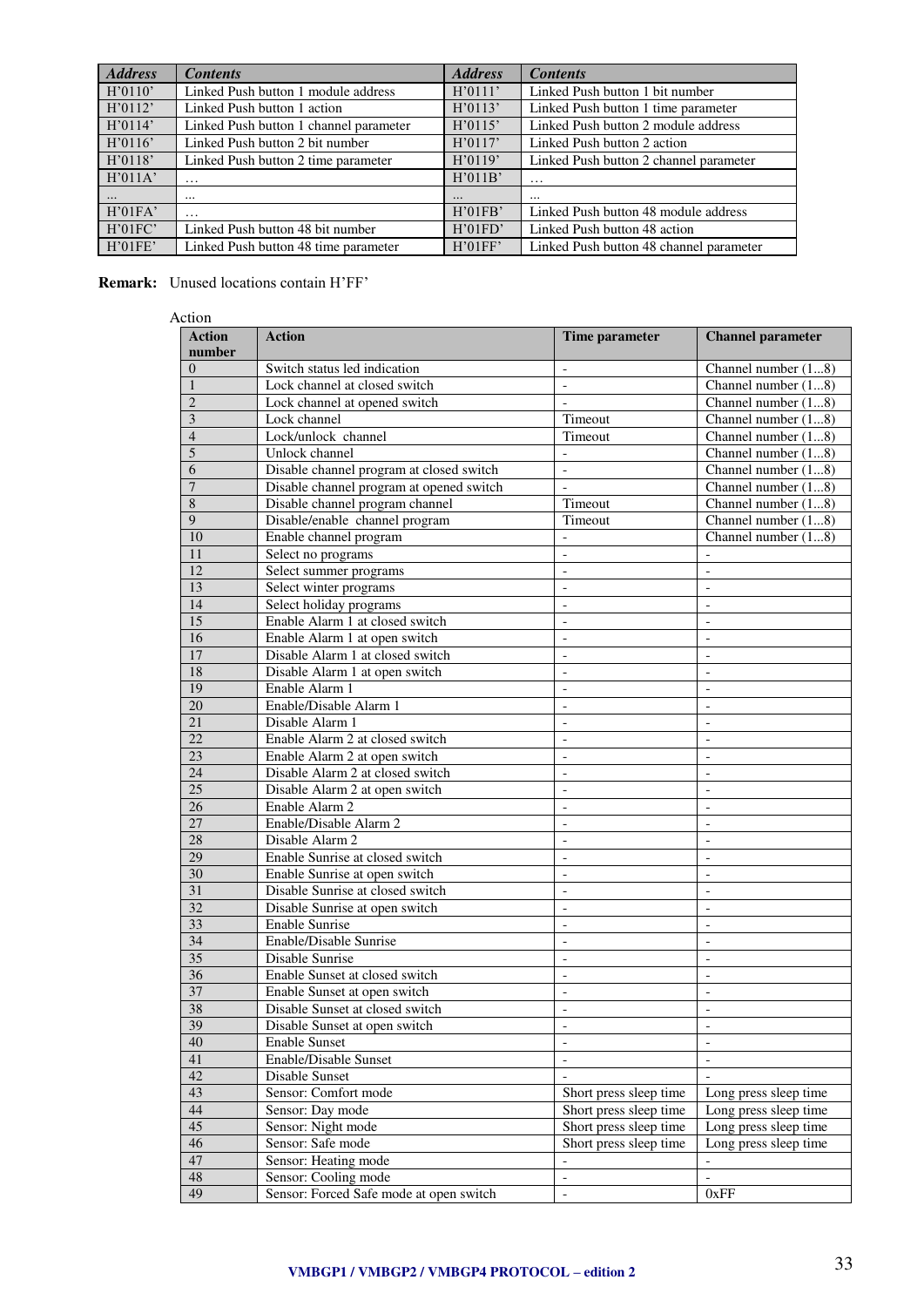| - 50 | Sensor: Forced Safe mode at closed switch |         | 0xFF |
|------|-------------------------------------------|---------|------|
|      | Sensor: Forced Safe mode                  | Timeout |      |
|      | Sensor: Forced or Cancel Forced Safe mode | Timeout |      |
|      | Sensor: Cancel Forced Safe mode           |         |      |

# Time parameter

| <b>Time</b>      | <b>Timeout</b>          | <b>Sleep time</b> | a              |
|------------------|-------------------------|-------------------|----------------|
| parameter        |                         | parameter         |                |
| $\boldsymbol{0}$ | 0s (no timer)           | $\theta$          | N              |
| $\mathbf{1}$     | 1s                      | $\mathbf{1}$      | S <sub>0</sub> |
| $\overline{2}$   | $\overline{2}$ s        | $\overline{2}$    | $\overline{S}$ |
| 3                | 3s                      | $\overline{3}$    | $\overline{S}$ |
| $\cdots$         |                         | $\overline{4}$    | $\overline{S}$ |
| 119              | 1min59s                 |                   |                |
| 120              | 2min                    | 17                | $\overline{S}$ |
| 121              | 2min15s                 | 18                | S <sub>0</sub> |
|                  |                         | 19                | $\overline{S}$ |
| 131              | 4min45s                 |                   |                |
| 132              | 5min                    | 33                | $\overline{S}$ |
| 133              | $5\text{min}30\text{s}$ | 34                | S <sub>0</sub> |
|                  |                         | 35                | S <sub>0</sub> |
| 181              | 29min30s                |                   |                |
| 182              | 30min                   | 45                | $\overline{S}$ |
| 183              | 31min                   | 46                | $\overline{S}$ |
|                  |                         | 47                | $\overline{S}$ |
| 211              | 59min                   |                   | $\cdot$ .      |
| 212              | 1 <sub>h</sub>          | 57                | S <sub>0</sub> |
| 213              | 1h15min                 | 58                | $\overline{S}$ |
| $\ldots$         |                         | 59                | $\overline{S}$ |
| 227              | 4h45min                 |                   |                |
| 228              | 5h                      | 96                | S <sub>0</sub> |
| 229              | 5h30min                 | 97                | $\overline{S}$ |
| $\cdots$         |                         |                   |                |
| 237              | 9h30min                 |                   |                |
| 238              | 10 <sub>h</sub>         |                   |                |
| 239              | 11h                     |                   |                |
| $\cdots$         |                         |                   |                |
| 251              | 23h                     |                   |                |
| 252              | 1d                      |                   |                |
| 253              | $2\mathrm{d}$           |                   |                |
| 254              | 3d                      |                   |                |
| 255              | Infinite                |                   |                |
|                  |                         |                   |                |

| <b>Time</b><br>ameter | <b>Timeout</b>          | <b>Sleep time</b><br>parameter | action                                             |
|-----------------------|-------------------------|--------------------------------|----------------------------------------------------|
| $\mathbf{0}$          | $0s$ (no timer)         | $\Omega$                       | No action                                          |
| $\overline{1}$        | 1s                      | 1                              | Select until next program step execution           |
| $\overline{2}$        | 2s                      | $\overline{2}$                 | Select for default sleep time (see sensor config.) |
| $\overline{3}$        | 3s                      | 3                              | Select for 15 min (auto return to program)         |
| $\cdots$              |                         | $\overline{4}$                 | Select for 30 min (auto return to program)         |
| 119                   | 1min59s                 |                                |                                                    |
| 120                   | 2min                    | 17                             | Select for 3h45 min (auto return to program)       |
| $\overline{121}$      | 2min15s                 | 18                             | Select for 4h min (auto return to program)         |
| $\cdots$              |                         | 19                             | Select for 4h30 min (auto return to program)       |
| 131                   | 4min45s                 | $\cdots$                       |                                                    |
| 132                   | 5min                    | 33                             | Select for 11h30 min (auto return to program)      |
| 133                   | $5\text{min}30\text{s}$ | 34                             | Select for 12h (auto return to program)            |
| $\ddots$              |                         | 35                             | Select for 13h (auto return to program)            |
| 181                   | 29min30s                |                                |                                                    |
| 182                   | 30min                   | 45                             | Select for 23h (auto return to program)            |
| 183                   | 31min                   | 46                             | Select for 1 day (auto return to program)          |
| $\cdots$              |                         | 47                             | Select for 1 day 12h (auto return to program)      |
| $\overline{211}$      | 59min                   | $\cdots$                       |                                                    |
| 212                   | 1 <sub>h</sub>          | 57                             | Select for 6 days 12h (auto return to program)     |
| 213                   | 1h15min                 | 58                             | Select for 7 days (auto return to program)         |
| $\cdots$              |                         | 59                             | Select for 8 days (auto return to program)         |
| 227                   | 4h45min                 |                                |                                                    |
| 228                   | 5 <sub>h</sub>          | 96                             | Select for 45 days (auto return to program)        |
| 229                   | $5h30\overline{min}$    | 97                             | Select and ignore all program steps                |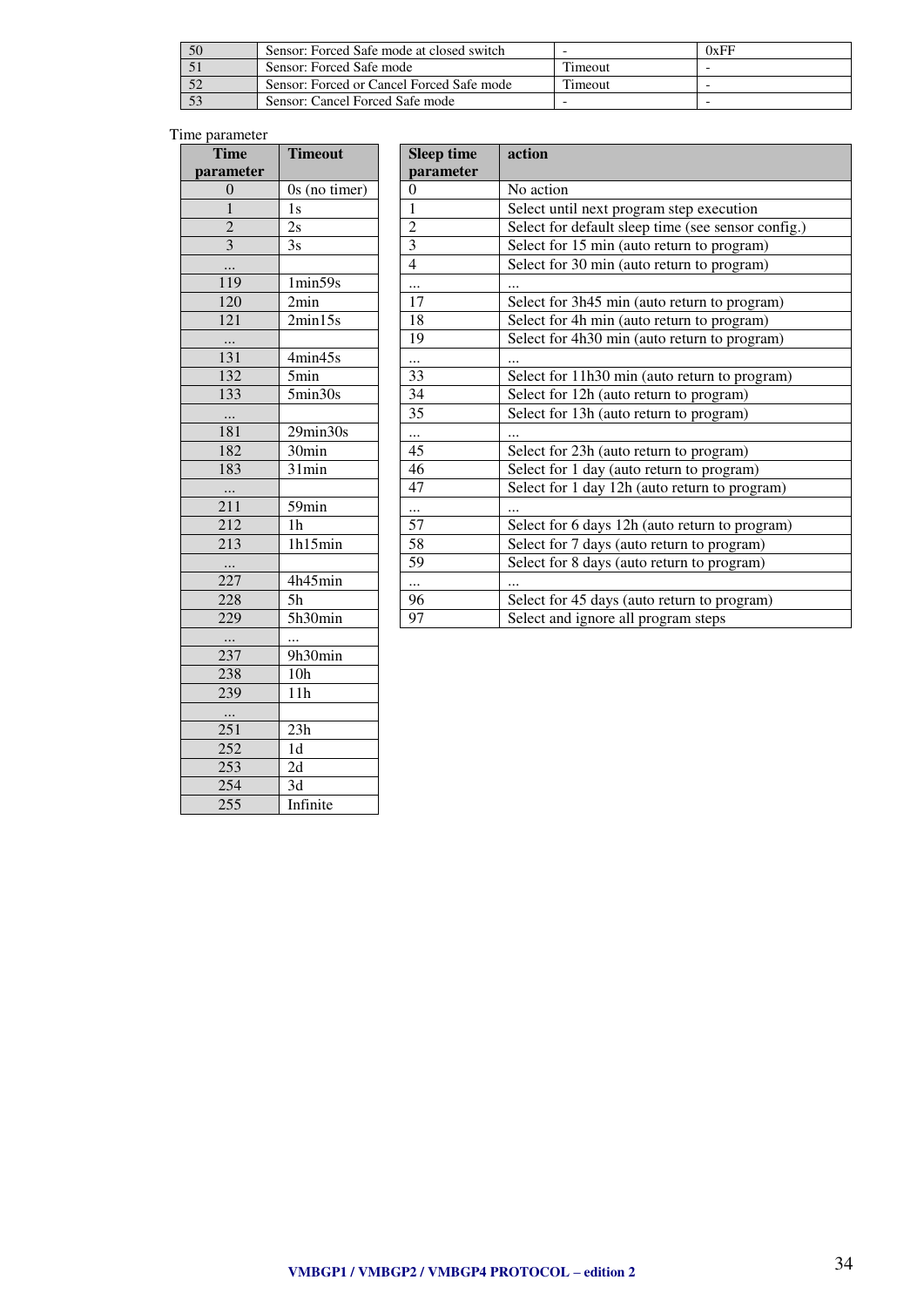| <b>Address</b> | <b>Contents</b>       | <b>Address</b>   | <b>Contents</b>       |
|----------------|-----------------------|------------------|-----------------------|
| H'0200'        | Program step 1 byte1  | H'0201'          | Program step 1 byte2  |
| H'0202'        | Program step 1 byte3  | H'0203'          | Program step 1 byte4  |
| H'0204'        | Program step 1 byte5  | H'0205'          | Program step 1 byte6  |
| $\cdots$       |                       | $\bullet\bullet$ | $\cdot$               |
| H'03F8'        | Program step 85 byte1 | H'03F9'          | Program step 85 byte2 |
| H'03FA'        | Program step 85 byte3 | H'03FB'          | Program step 85 byte4 |
| H'03FC         | Program step 85 byte5 | H'03FD'          | Program step 85 byte6 |
| H'03FE'        | Not used              | H'03FF'          | Not used              |

| Contents program byte1 | <b>Description</b>                 |  |
|------------------------|------------------------------------|--|
| B'000xxxxx'            | Disable program step               |  |
| B'001xxxxx'            | Absolute time                      |  |
| B'010xxxxx'            | Wake up time $1 +$ relative time   |  |
| B'011xxxxx'            | Go to bed time $1 +$ relative time |  |
| B'100xxxxx'            | Wake up time $2 +$ relative time   |  |
| B'101xxxxx'            | Go to bed time $2 +$ relative time |  |
| B'110xxxxx'            | Sunrise + relative time            |  |
| B'111xxxxx'            | Sunset + relative time             |  |
| $B'$ xxx $01111'$      | Rel. time $= 3h45$ min             |  |
|                        |                                    |  |
| $B'$ xxx00001'         | Rel. time $= 15$ min               |  |
| B'xxx00000'            | Rel. time $= 0$                    |  |
| $B'$ xxx $11111'$      | Rel. time $= -15$ min              |  |
| .                      |                                    |  |
| $B'$ xxx $10000'$      | Rel. time $= -4h$                  |  |

**Remark:** Wake up, Go to bed, sunrise & sunset time are only allowed for weekly programs

| Contents program byte2 | <b>Description</b> |
|------------------------|--------------------|
| B'xxxx0000'            | Weekly program     |
| B'xxxx0001'            | January            |
| B'xxxx0010'            | February           |
| B'xxxx0011'            | March              |
| B'xxxx0100'            | April              |
| B'xxxx0101'            | May                |
| B'xxxx0110'            | June               |
| B'xxxx0111'            | July               |
| B'xxxx1000'            | August             |
| B'xxxx1001'            | September          |
| B'xxxx1010'            | October            |
| B'xxxx1011'            | November           |
| B'xxxx1100'            | December           |
| B'xxxx1101'            | Monthly program    |
| B'xxxx1110'            | Monthly program    |
| B'xxxx1111'            | Monthly program    |

| Contents program byte3 | <b>Description</b>                |
|------------------------|-----------------------------------|
| B'xxx00000'            | 0h                                |
| $B'$ xxx $00001'$      | 1h                                |
| $\cdots$               | $\cdots$                          |
| $B'$ xxx $10111'$      | 23h                               |
| B'xx1xxxx'             | Program group 1 (Summer program)  |
| B'x1xxxxxx'            | Program group 2 (Winter program)  |
| B'1xxxxxx'             | Program group 3 (Holiday program) |

| Contents program byte4 | <b>Description</b> |
|------------------------|--------------------|
| B'xx000000'            | 0 <sub>min</sub>   |
| B'xx000001'            | 1 min              |
| $\cdots$               | $\cdots$           |
| B'xx111011'            | 59 <sub>min</sub>  |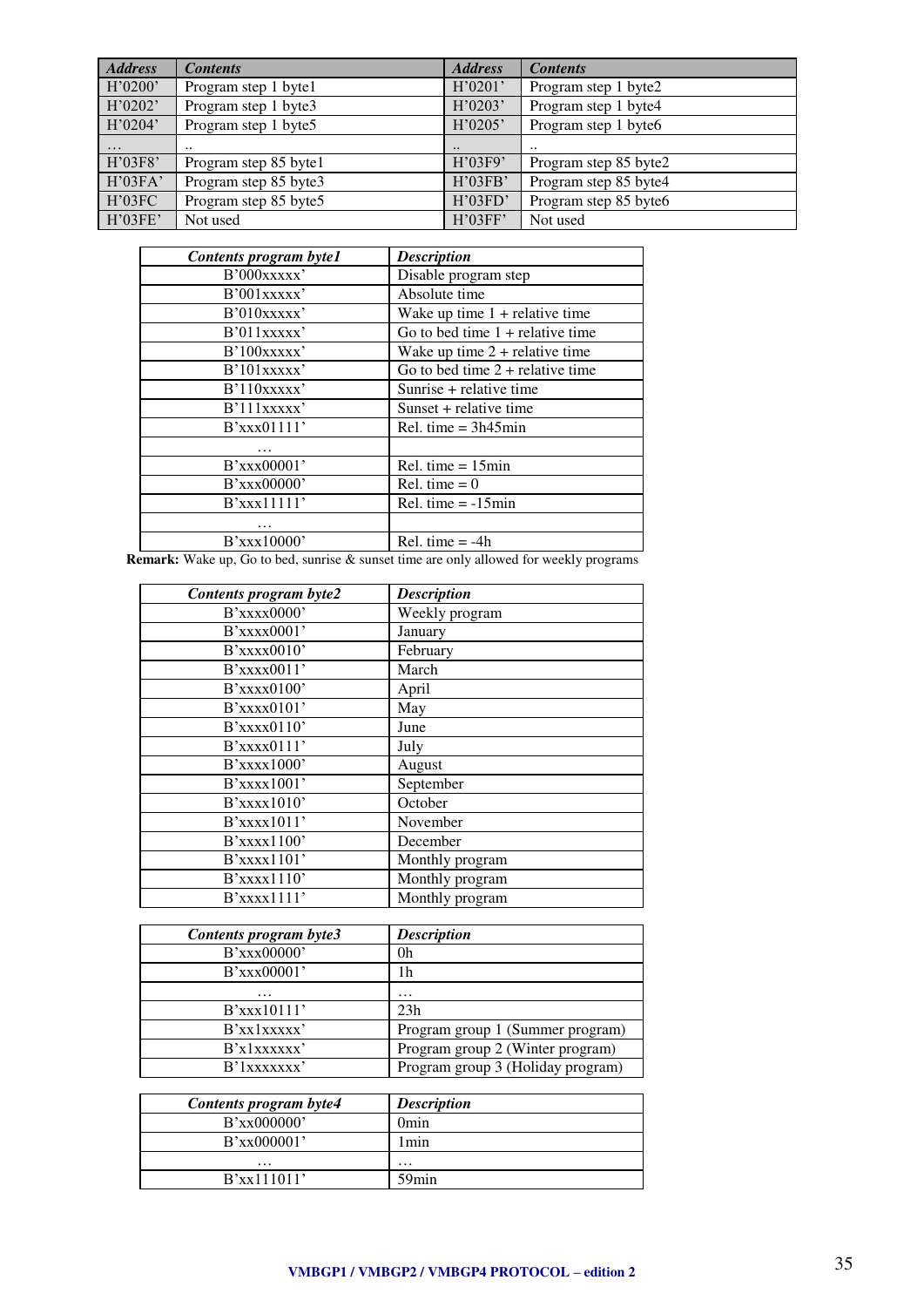| Contents program byte4 | Contents program byte2 | <b>Description</b>       |
|------------------------|------------------------|--------------------------|
| B'00xxxxxx'            | B'0000xxxx'            | Never                    |
| B'00xxxxx'             | B'0001xxxx'            | Day 1of the month        |
| B'00xxxxx'             | B'0010xxxx'            | Day 2of the month        |
| $\cdots$               | $\cdots$               | .                        |
| B'01xxxxxx'            | B'1111xxx'             | Day 31 of the month      |
| B'10xxxxxx'            | B'0000xxxx'            | Never                    |
| B'10xxxxxx'            | B'0001xxxx'            | Every Monday             |
| B'10xxxxxx'            | B'0010xxxx'            | <b>Every Tuesday</b>     |
| $\cdots$               | $\cdots$               | $\cdots$                 |
| B'10xxxxxx'            | B'0111xxxx'            | <b>Every Sunday</b>      |
| B'10xxxxx'             | B'1000xxxx'            | Every weekend (sa & su)  |
| B'10xxxxxx'            | B'1001xxxx'            | Every working day (mofr) |
| B'10xxxxxx'            | B'1010xxxx'            | Every day except Sunday  |
| B'10xxxxx'             | B'1011xxxx'            | Every day                |
| B'10xxxxx'             | B'1100xxxx'            | Never                    |
| $\cdots$               | $\cdots$               | $\cdots$                 |
| B'llxxxxxx'            | B'1111xxxx'            | Never                    |

| Contents program byte5 | <b>Action</b>        |
|------------------------|----------------------|
| $\boldsymbol{0}$       | 0s25 Pulse           |
| $\overline{1}$         | 1s Pulse             |
| $\overline{2}$         | 2s Pulse             |
| $\cdots$               | $\cdots$             |
| 119                    | 1min59s Pulse        |
| 120                    | 2min Pulse           |
| 121                    | 2min15s Pulse        |
| $\ldots$               | $\cdots$             |
| 131                    | 4min45s Pulse        |
| 132                    | 5min Pulse           |
| 133                    | 5min30s Pulse        |
| $\cdots$               | $\cdots$             |
| 181                    | 29min30s Pulse       |
| 182                    | 30min Pulse          |
| 183                    | 31min Pulse          |
| $\cdots$               | $\cdots$             |
| 211                    | 59min Pulse          |
| 212                    | 1h Pulse             |
| 213                    | 1h15min Pulse        |
| $\cdots$               | $\ddotsc$            |
| 227                    | 4h45min Pulse        |
| 228                    | 5h Pulse             |
| 229                    | 5h30min Pulse        |
| $\cdots$               | $\cdots$             |
| 237                    | 9h30min Pulse        |
| 238                    | 10h Pulse            |
| 239                    | 11h Pulse            |
| $\cdots$               | $\cdots$             |
| 246                    | 18h Pulse            |
| 247                    | Press                |
| 248                    | Long Press           |
| 249                    | Release              |
| $\overline{250}$       | Lock                 |
| 251                    | Unlock               |
| 252                    | Sensor: Safe mode    |
| 253                    | Sensor: Night mode   |
| 254                    | Sensor: Day mode     |
| 255                    | Sensor: Comfort mode |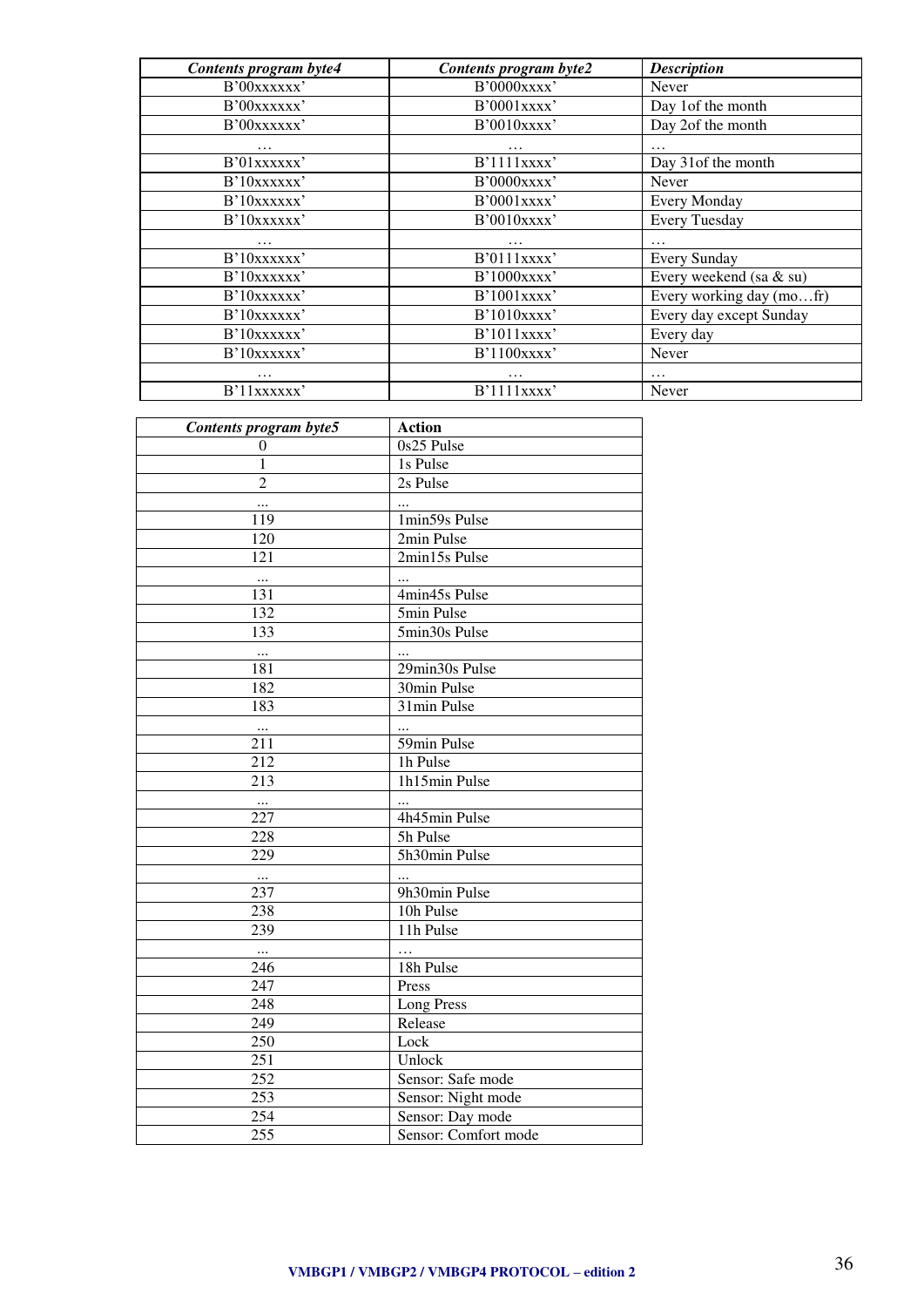| Contents program byte6 | <b>Channel</b>     |
|------------------------|--------------------|
|                        | Channel 1          |
|                        | Channel 2          |
| $\cdot$ .              | $\cdots$           |
|                        | Channel 7          |
|                        | Channel 8          |
| 28                     | Temperature sensor |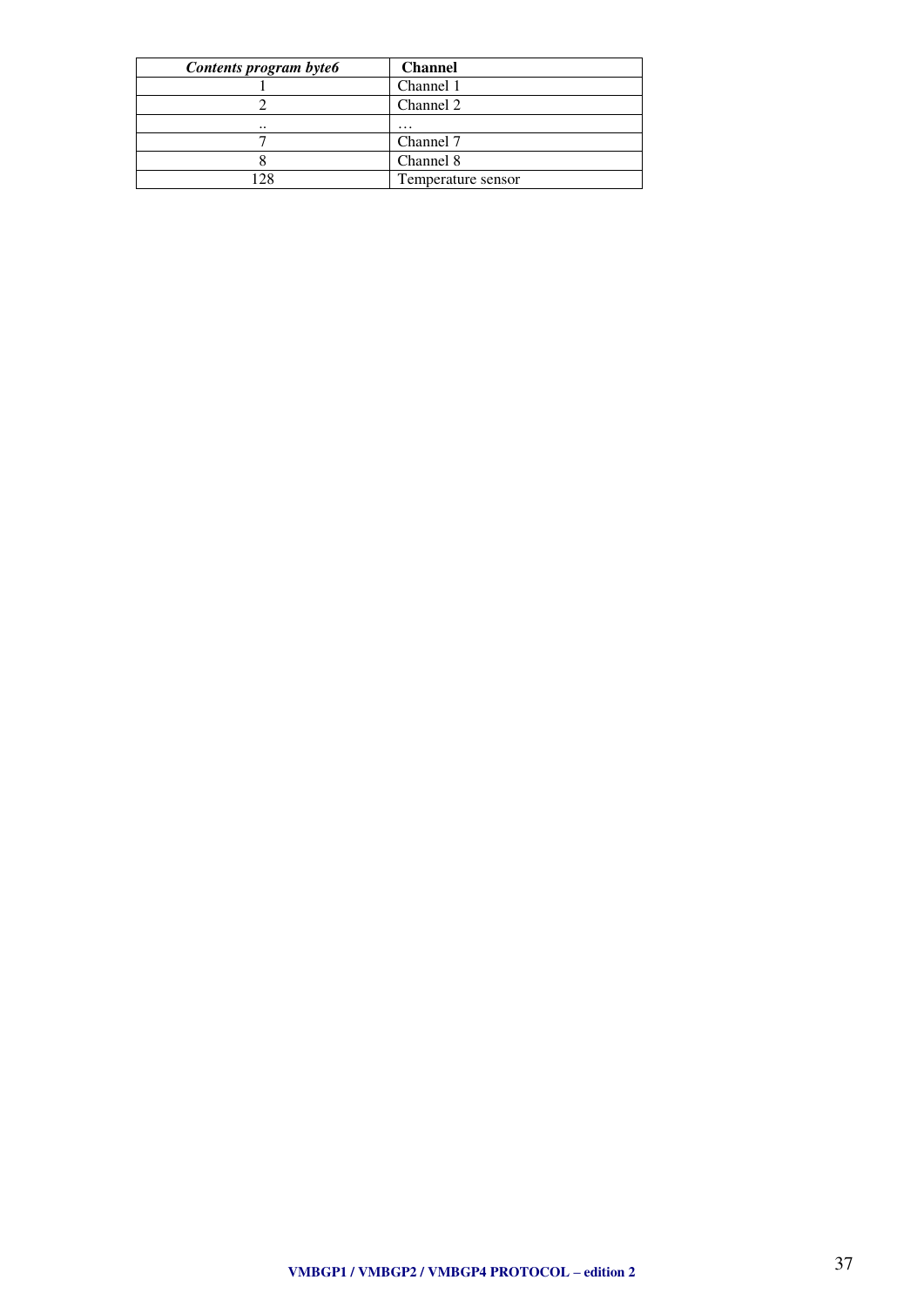# **Memory map version 1 for build 1415 or higher:**

| <b>Address</b>     | <b>Contents</b>                                                                            | <b>Address</b>            | <b>Contents</b>                                                                            |
|--------------------|--------------------------------------------------------------------------------------------|---------------------------|--------------------------------------------------------------------------------------------|
| H'0000'            | Channel 1 name character 1                                                                 | $\rm H'0001'$             | Channel 1 name character 2                                                                 |
|                    |                                                                                            | $\ldots$                  |                                                                                            |
| H'000E'            | Channel 1 name character 15                                                                | H'000F'                   | Channel 1 name character 16                                                                |
| H'0010'            | Channel 1 reaction time                                                                    | H'0011'                   | Channel 1 start function                                                                   |
| H'0012'            | Channel 1 end function                                                                     | H'0013'                   | Channel 1 mode                                                                             |
| H'0014'            | Channel 2 name character 1                                                                 | H'0015'                   | Channel 2 name character 2                                                                 |
|                    |                                                                                            |                           |                                                                                            |
| H'0022'            | Channel 2 name character 15                                                                | H'0023'                   | Channel 2 name character 16                                                                |
| H'0024'            | Channel 2 reaction time                                                                    | H'0025'                   | Channel 2 start function                                                                   |
| H'0026'            | Channel 2 end function                                                                     | H'0027'                   | Channel 2 mode                                                                             |
| H'008C'            | Channel 8 name character 1                                                                 | $\cdots$<br>$\rm H'0089'$ | Channel 8 name character 2                                                                 |
|                    |                                                                                            |                           |                                                                                            |
| H'009A'            | Channel 8 name character 15                                                                | $\cdots$<br>H'009B'       | Channel 8 name character 16                                                                |
| H'009C'            | Channel 8 reaction time                                                                    | H'009D'                   | Channel 8 start function                                                                   |
| H'009E'            | Channel 8 end function                                                                     | H'009F'                   | Channel 8 mode                                                                             |
| H'00A0'            | Long pressed delay                                                                         | H'00A1'                   | Dual function long pressed time                                                            |
| H'00A2'            | Led backlight intensity                                                                    | H'00A3'                   | Led intensity                                                                              |
| H'00A4'            | Alarm clock configuration                                                                  | H'00A5'                   | Wake up 1 hour $(023)$                                                                     |
| H'00A6'            | Wake up 1 minutes $(059)$                                                                  | H'00A7'                   | Go to bed 1 hour $(023)$                                                                   |
| H'00A8'            | Go to bed 1 minutes $(059)$                                                                | H'00A9'                   | Wake up 2 hour $(023)$                                                                     |
| H'00AA'            | Wake up 2 minutes $(059)$                                                                  | H'00AB'                   | Go to bed 2 hour $(023)$                                                                   |
| H'00AC'            | Go to bed 2 minutes $(059)$                                                                | H'00AD'                   | Sunrise hour at 21 December (023)                                                          |
| H'00AE'            | Sunrise minutes at 21 December (059)                                                       | H'00AF'                   | Sunrise 21 January – sunrise 5 January (-128'127')                                         |
| H'00B0'            | Sunrise 5 February – sunrise 21 January (-128'127')                                        | H'00B1'                   | Sunrise 21 February – sunrise 5 February (-128'127')                                       |
| H'00B2'            | Sunrise 5 March - sunrise 21 February (-128'127')                                          | H'00B3'                   | Sunrise 21 March – sunrise 5 March $(-128^{\circ} \dots 127^{\circ})$                      |
| H'00B4'            | Sunrise 5 April – sunrise 21 March (-128'127')                                             | H'00B5'                   | Sunrise 21 April – sunrise 5 April (-128'127')                                             |
| H'00B6'            | Sunrise 5 May - sunrise 21 April (-128'127')                                               | H'00B7'                   | Sunrise 21 May – sunrise 5 May (-128'127')                                                 |
| H'00B8'            | Sunrise 5 June – sunrise 21 May $(-128^{\circ} \dots 127^{\circ})$                         | H'00B9'                   | Sunrise 21 June – sunrise 5 June $(-128$ 127')                                             |
| H'00BA'            | Sunrise 5 July – sunrise 21 June $(-128^{\circ} \dots 127^{\circ})$                        | H'00BB'                   | Sunrise 21 July – sunrise 5 July $(-128^{\circ} \dots 127^{\circ})$                        |
| H'00BC'            | Sunrise 5 August – sunrise 21 July $(-128^{\circ} \dots 127^{\circ})$                      | H'00BD'                   | Sunrise 21 August – sunrise 5 August $(-128^{\circ} \dots 127^{\circ})$                    |
| H'00BE'            | Sunrise 5 September – sunrise 21 August (-128'127')                                        | H'00BF'                   | Sunrise 21 September – sunrise 5 September (-128127')                                      |
| H'00CO'            | Sunrise 5 October – sunrise 21 September (-128'127')                                       | H'00C1'                   | Sunrise 21 October – sunrise 5 October $(-128^{\circ} \dots 127^{\circ})$                  |
| H'00C2'            | Sunrise 5 November – sunrise 21 October (-128'127')                                        | H'00C3'                   | Sunrise 21 November – sunrise 5 November (-128'127')                                       |
| H'00C4'<br>H'00C6' | Sunrise 5 December – sunrise 21 November (-128'127')                                       | H'00C5'<br>H'00C7'        | Sunrise 21 December – sunrise 5 December (-128'127')<br>Sunset hour at 21 December $(023)$ |
| H'00C8'            | Sunrise 5 January – sunrise 21 December (-128'127')<br>Sunset minutes at 21 December (059) | H'00C9'                   | Sunset 21 January – sunset 5 January $(-128^{\circ} \dots 127^{\circ})$                    |
| H'00CA'            | Sunset 5 February – sunset 21 January (-128'127')                                          | H'00CB'                   | Sunset 21 February - sunset 5 February (-128'127')                                         |
| H'00CC'            | Sunset 5 March – sunset 21 February $(-128^{\circ} \dots 127^{\circ})$                     | H'00CD'                   | Sunset 21 March – sunset 5 March (-128'127')                                               |
| H'00CE'            | Sunset 5 April – sunset 21 March (-128'127')                                               | H'00CF'                   | Sunset 21 April - sunset 5 April (-128'127')                                               |
| H'00D0'            | Sunset 5 May – sunset 21 April (-128'127')                                                 | H'00D1'                   | Sunset 21 May – sunset 5 May (-128'127')                                                   |
| H'00D2'            | Sunset 5 June – sunset 21 May $(-128^{\circ} \dots 127^{\circ})$                           | H'00D3'                   | Sunset 21 June – sunset 5 June $(-128^{\circ} \dots 127^{\circ})$                          |
| H'00D4'            | Sunset 5 July – sunset 21 June $(-128^{\circ} \dots 127^{\circ})$                          | H'00D5'                   | Sunset 21 July – sunset 5 July $(-128^{\circ} \dots 127^{\circ})$                          |
| H'00D6'            | Sunset 5 August – sunset 21 July $(-128$ <sup>"</sup> 127")                                | H'00D7'                   | Sunset 21 August – sunset 5 August $(-128^{\circ} \dots 127^{\circ})$                      |
| H'00D8'            | Sunset 5 September – sunset 21 August $(-128$ "127")                                       | H'00D9'                   | Sunset 21 September - sunset 5 September (-128'127')                                       |
| H'00DA'            | Sunset 5 October – sunset 21 September (-128'127')                                         | H'00DB'                   | Sunset 21 October – sunset 5 October $\overline{(-128\cdot .127)}$                         |
| H'00DC'            | Sunset 5 November - sunset 21 October (-128'127')                                          | H'00DC'                   | Sunset 21 November – sunset 5 November (-128'127')                                         |
| H'00DE'            | Sunset 5 December - sunset 21 November (-128'127')                                         | H'00DF'                   | Sunset 21 December – sunset 5 December (-128'127')                                         |
| H'00E0'            | Sunset 5 January – sunset 21 December (-128'127')                                          | H'00E1'                   | Sensor name character 1                                                                    |
| H'00E2'            | Sensor name character 2                                                                    | H'00E3'                   | Sensor name character 3                                                                    |
|                    |                                                                                            | $\cdots$                  |                                                                                            |
| H'00F0'            | Sensor name character 16                                                                   | $H'00F1'$                 | Temp. sensor: zone                                                                         |
| H'00F2'            | Temp. sensor: flags                                                                        | H'00F3'                   | Temp. sensor: calibration offset                                                           |
| H'00F4'            | Temp. sensor: calibration gain                                                             | H'00F5'                   | Temp. sensor: hysteresis                                                                   |
| H'00F6'<br>H'00F8' | Temp. sensor: boost difference<br>Temp. sensor: pump delayed off                           | H'00F7'<br>H'00F9'        | Temp. sensor: Pump delayed on<br>Temp. sensor: min switching time                          |
| H'00FA'            | Temp. sensor: default sleep time low byte                                                  | H'00FB'                   | Temp. sensor: default sleep time high byte                                                 |
| H'00FC'            | Temp. sensor: heater lower temperature range                                               | H'00FD'                   | Temp. sensor: heater upper temperature range                                               |
| H'00FE'            | Temp. sensor: heater safe temperature set                                                  | H'00FF'                   | Temp. sensor: heater night temperature set                                                 |
| H'0100'            | Temp. sensor: heater day temperature set                                                   | H'0101'                   | Temp. sensor: heater comfort temperature set                                               |
| H'0102'            | Temp. sensor: cooler lower temperature range                                               | H'0103'                   | Temp. sensor: cooler upper temperature range                                               |
| H'0104'            | Temp. sensor: cooler safe temperature set                                                  | H'0105'                   | Temp. sensor: cooler night temperature set                                                 |
| H'0106'            | Temp. sensor: cooler day temperature set                                                   | H'0107'                   | Temp. sensor: cooler comfort temperature set                                               |
| $H'0108'$          | Temp. sensor: alarm 1 temperature set                                                      | H'0109'                   | Temp. sensor: alarm 2 temperature set                                                      |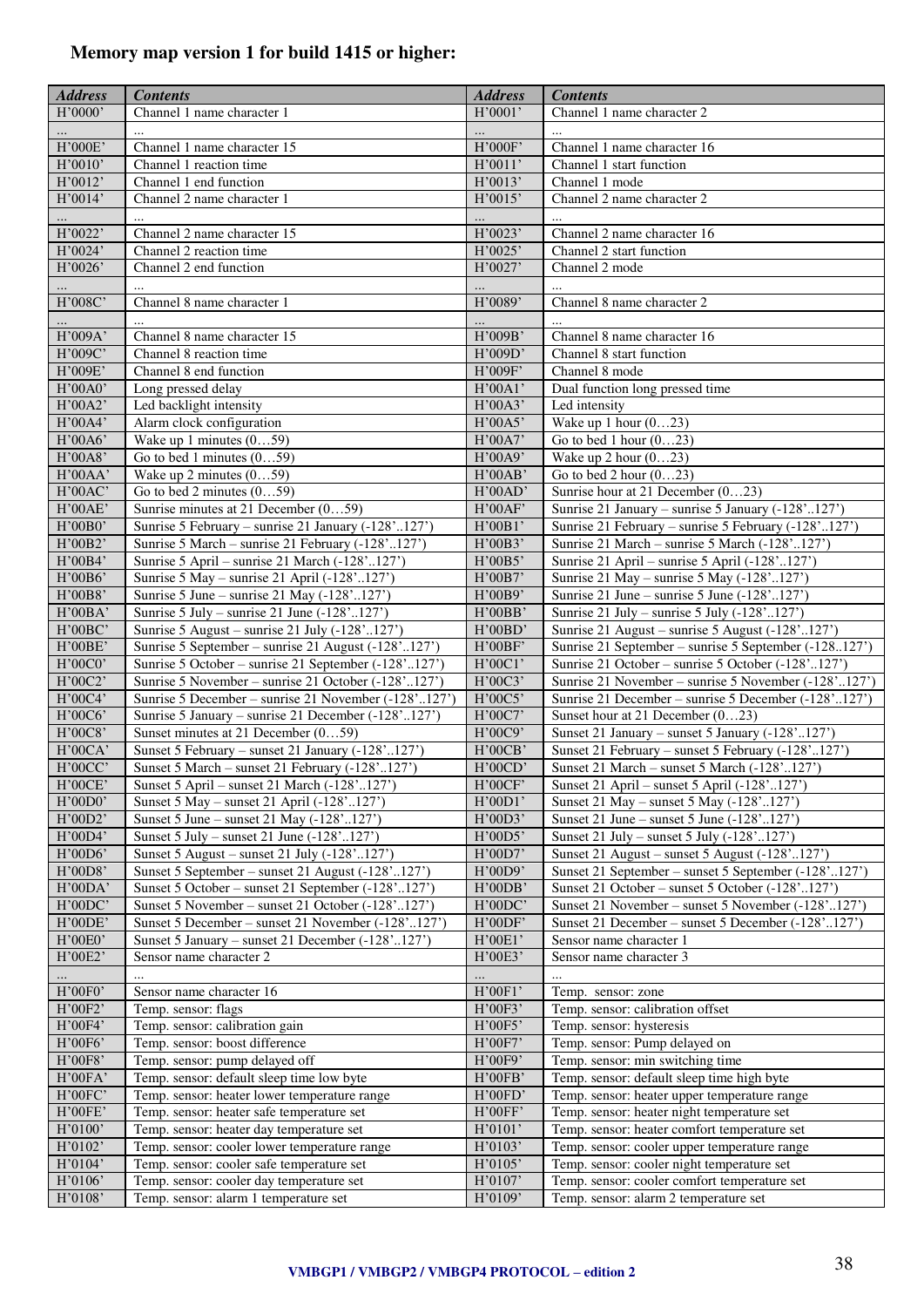| H'010A' | Temp. sensor: alarm 3 temperature set | H'010B' | Temp. sensor: alarm 4 temperature set |
|---------|---------------------------------------|---------|---------------------------------------|
| H'010C' | Temp. sensor alarm1 & 2 modes         | H'010D' | Temp. sensor alarm3 & 4 modes         |
| H'010E' | Module settings                       | H'010F' | Module terminator                     |

# **Remark:**

Unused locations contain H'FF'

| Valid reaction times |  |
|----------------------|--|
|----------------------|--|

| <b>Contents</b> | <b>Reaction time</b> |
|-----------------|----------------------|
| H'01'           | immediatly (default) |
| H'4C'           | 1s                   |
| H'99'           | 2s                   |
| H'E0'           | 3s                   |
| H'FF'           | Channel disabled     |

# *Channel x start/end function*

| <b>Contents</b> | <b>Function</b>     |
|-----------------|---------------------|
|                 | Channel 1 (default) |
|                 | Channel 2 (default) |
|                 | $\cdots$            |
|                 | Channel 7 (default) |
|                 | Channel 8 (default) |

# **Remark:**

For a normal one function button, the start and end function channel are the same.

For a multi function button, the start function channel must be less than the end function. At every press the next channel will be send. When the end function channel is reached, the start channel will be send again at the next press.

For a dual function button, the start function channel will be send at a short press or the end function will be send at a long press.

# *Channels mode*

| <b>Contents</b> | <b>Description</b>                           |
|-----------------|----------------------------------------------|
| B'xxxxxxx0'     | Dual function disabled (default)             |
| B'xxxxxx1'      | Dual function enabled                        |
| B'xxxxxx0x'     | Multi-function auto reset disabled (default) |
| B'xxxxx1x'      | Multi-function auto reset enabled            |
| B'xxxxx0xx'     | Led backlight off                            |
| B'xxxxx1xx'     | Led backlight on                             |
| B'xxxx0xxx'     | Led feedback off (default)                   |
| B'xxxx1xxx'     | Led feedback on (default)                    |
| B'xxx0xxxx'     | Slow blinking led feedback off               |
| B'xxx1xxxx'     | Slow blinking led feedback on (default)      |
| B'xx0xxxx'      | Fast blinking led feedback off               |
| B'xx1xxxx'      | Fast blinking led feedback on (default)      |
| B'x0xxxxxx'     | Very fast blinking led feedback off          |
| B'x1xxxxxx'     | Very fast blinking led feedback on (default) |

# **Remark:**

When auto reset is enabled, the start function will be loaded again after 3 seconds inactivity of the channel. For a dual function button, the start function channel will be send at a short press or the end function will be send at a long press.

The dual function overwrites the multi-function mode.

# *Valid long pressed delay*

| <b>Contents</b> | <b>Reaction time</b> |
|-----------------|----------------------|
| H'40'           | $0.8s$ (default)     |
| H'80'           | .6s                  |

# *Valid dual function long pressed times*

| <b>Contents</b> | Long pressed time |
|-----------------|-------------------|
| H'4C'           |                   |
| H'99'           | 2s (default)      |
| $_{\rm H, EU}$  |                   |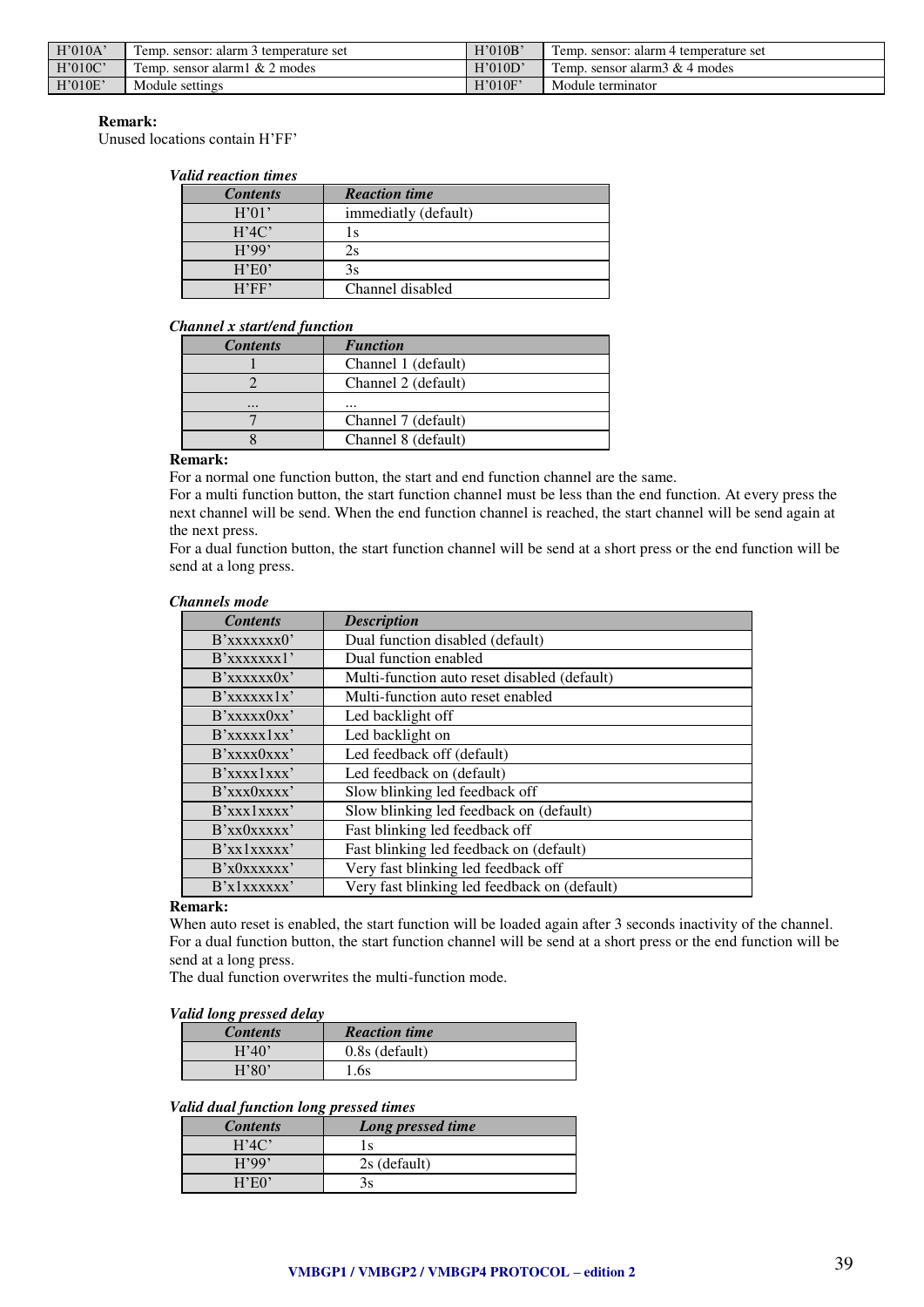# *Led backlight intensity*

| <b>Contents</b> | Led backlight intensity |
|-----------------|-------------------------|
| H'01'           | Minimum                 |
| $\cdots$        | $\cdots$                |
| H'05'           | default                 |
| $\cdots$        | $\cdots$                |
| H'0F'           | Maximum                 |

# *Led intensity*

| ------------    |                      |  |
|-----------------|----------------------|--|
| <b>Contents</b> | <b>Led</b> intensity |  |
| H'10'           | Minimum              |  |
| $\cdots$        | $\cdots$             |  |
| H'29'           | Maximum (default)    |  |

# *Alarm clock configuration*

| <b>Contents</b> | <b>Channel locked/unlocked</b>      |
|-----------------|-------------------------------------|
| B'xxxxxxx0'     | Alarm 1 disabled (default)          |
| B'xxxxxx1'      | Alarm 1 enabled                     |
| B'0xxxxx0x'     | Local alarm 1 (default)             |
| B'1xxxxx1x'     | Global alarm 1                      |
| B'xxxxx0xx'     | Alarm 2 disabled (default)          |
| B'xxxxx1xx'     | Alarm 2 enabled                     |
| B'xxxx0xxx'     | Local alarm 2 (default)             |
| B'xxxx1xxx'     | Global alarm 2                      |
| B'xxx0xxxx'     | Sunrise disabled                    |
| B'xxx1xxxx'     | Sunrise enabled (default)           |
| B'xx0xxxxx'     | Sunset disabled                     |
| B'xx1xxxx'      | Sunset enabled (default)            |
| B'x0xxxxxx'     | Day light savings disabled          |
| B'x1xxxxxx'     | Day light savings enabled (default) |

# *Module settings*

| ------- <i>-------</i> ---- |                           |  |
|-----------------------------|---------------------------|--|
| Contents                    | <b>Description</b>        |  |
| B'x0xxxxxx'                 | Keybeep off               |  |
| B'x1xxxxx'                  | Keybeep enabled (default) |  |

#### *Module terminator*

| -------------------- |                              |  |
|----------------------|------------------------------|--|
| Contents             | <i><b>Description</b></i>    |  |
| B'xxxxxxx0'          | Module terminator not placed |  |
| B'xxxxxxx1'          | Module terminator placed     |  |

# *Temp. sensor zone*

| <b>Contents</b> | Zone     |
|-----------------|----------|
|                 | No zone  |
|                 | Zone $1$ |
| $\cdots$        | $\cdots$ |
|                 | Zone 7   |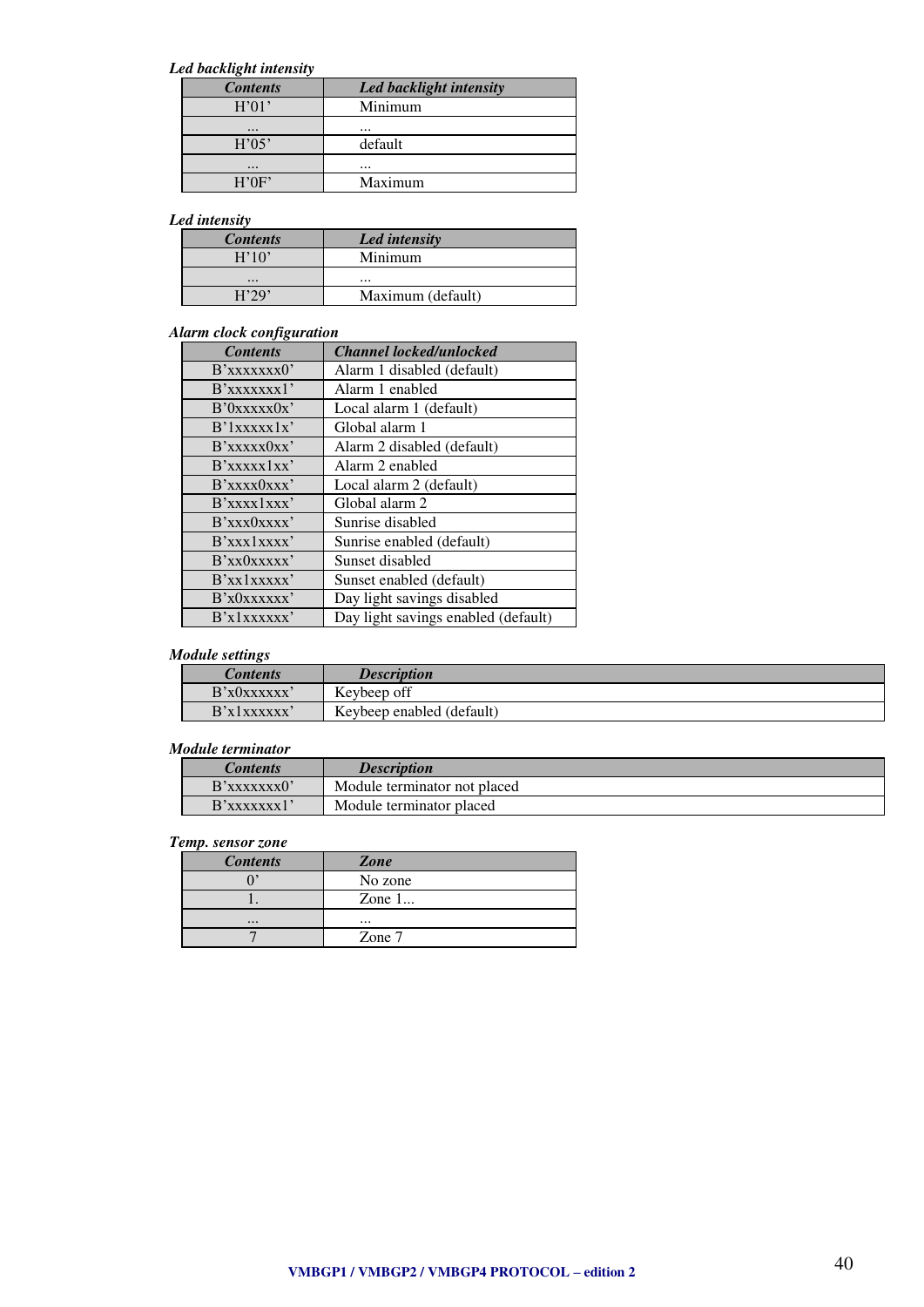# *Temp. sensor flags*

| <b>Contents</b> | <b>Description</b>                                                        |
|-----------------|---------------------------------------------------------------------------|
| B'xxxxxxx0'     | Pump unjamming disabled (default)                                         |
| B'xxxxxx1'      | Pump unjamming enabled                                                    |
| B'xxxxx0x'      | Heater valve unjamming disabled (default)                                 |
| B'xxxxx1x'      | Heater valve unjamming enabled                                            |
| B'xxxxx0xx'     | Not used (default)                                                        |
| B'xxxxx1xx'     | Not used                                                                  |
| B'xxxx0xxx'     | Not used (default)                                                        |
| B'xxxx1xxx'     | Not used                                                                  |
| B'xxx0xxxx'     | VMBGP4 local thermostat control starts sleep timer at long press(default) |
| B'xxx1xxxx'     | VMBGP4 local thermostat control starts sleep timer at short press         |
| B'xx0xxxxx'     | Independent temperature alarms (default)                                  |
| B'xx1xxxx'      | Dependent temperature alarms                                              |
| B'x0xxxxxx'     | Normal Led indication (default)                                           |
| B'x1xxxxxx'     | Thermostat Led indication for VMBGP4                                      |
| B'0xxxxxx'      | Button 4 of VMBGP4 operates normal (default)                              |
| B'1xxxxxx'      | Button 4 of VMBGP4 as local thermostat control                            |

# *Temp. sensor calibration offset (resolution 0.5°):*

| Contents | Calibration offset                               |  |
|----------|--------------------------------------------------|--|
| 00001111 | Calibration offset $+7.5$ °C                     |  |
| $\cdots$ | $\cdots$                                         |  |
| 00000001 | Calibration offset $+0.5$ °C                     |  |
| 00000000 | Calibration offset $+0$ <sup>o</sup> C (default) |  |
| 11111111 | Calibration offset $-0.5$ <sup>o</sup> C         |  |
| $\cdots$ | $\cdots$                                         |  |
| 11110000 | Calibration offset -8°C                          |  |

# *Temp. sensor calibration gain:*

| Contents                                                                                                                                   | Calibration gain           |  |
|--------------------------------------------------------------------------------------------------------------------------------------------|----------------------------|--|
|                                                                                                                                            | Calibration gain           |  |
| $\cdots$                                                                                                                                   | $\cdots$                   |  |
| 128                                                                                                                                        | Calibration gain (default) |  |
| $\cdots$                                                                                                                                   | $\cdots$                   |  |
| 255                                                                                                                                        | Calibration gain           |  |
| $C_1$ 1.1 $\ldots$ $C_n$ $\ldots$ $C_n$ $\ldots$ $C_n$ $\ldots$ $C_n$ $\ldots$ $C_n$ $\ldots$ $C_n$ $\ldots$ $C_n$ $\ldots$ $C_n$ $\ldots$ |                            |  |

Calibrated Temperature = (gain/128) \* sensortemperature + offset

# *Temp. sensor hysteresis (resolution 0.5°):*

| <b>Contents</b> | <b>Hysteresis</b> |
|-----------------|-------------------|
| 00011111        | $15.5^{\circ}$ C  |
|                 |                   |
| 00000001        | $0.5^{\circ}$ C   |
| 00000000        | ∩∘∩               |
|                 |                   |

# *Temp. sensor boost difference (resolution 0.5°):*

| Contents | Temperature difference |
|----------|------------------------|
| 00010100 | $+10^{\circ}C$         |
|          |                        |
| 00000001 | $+0.5$ °C              |
| 00000000 | $0^{\circ}$ C          |
| 11111111 | $-0.5$ °C              |
|          |                        |
| 11101100 | $-10^{\circ}$ C        |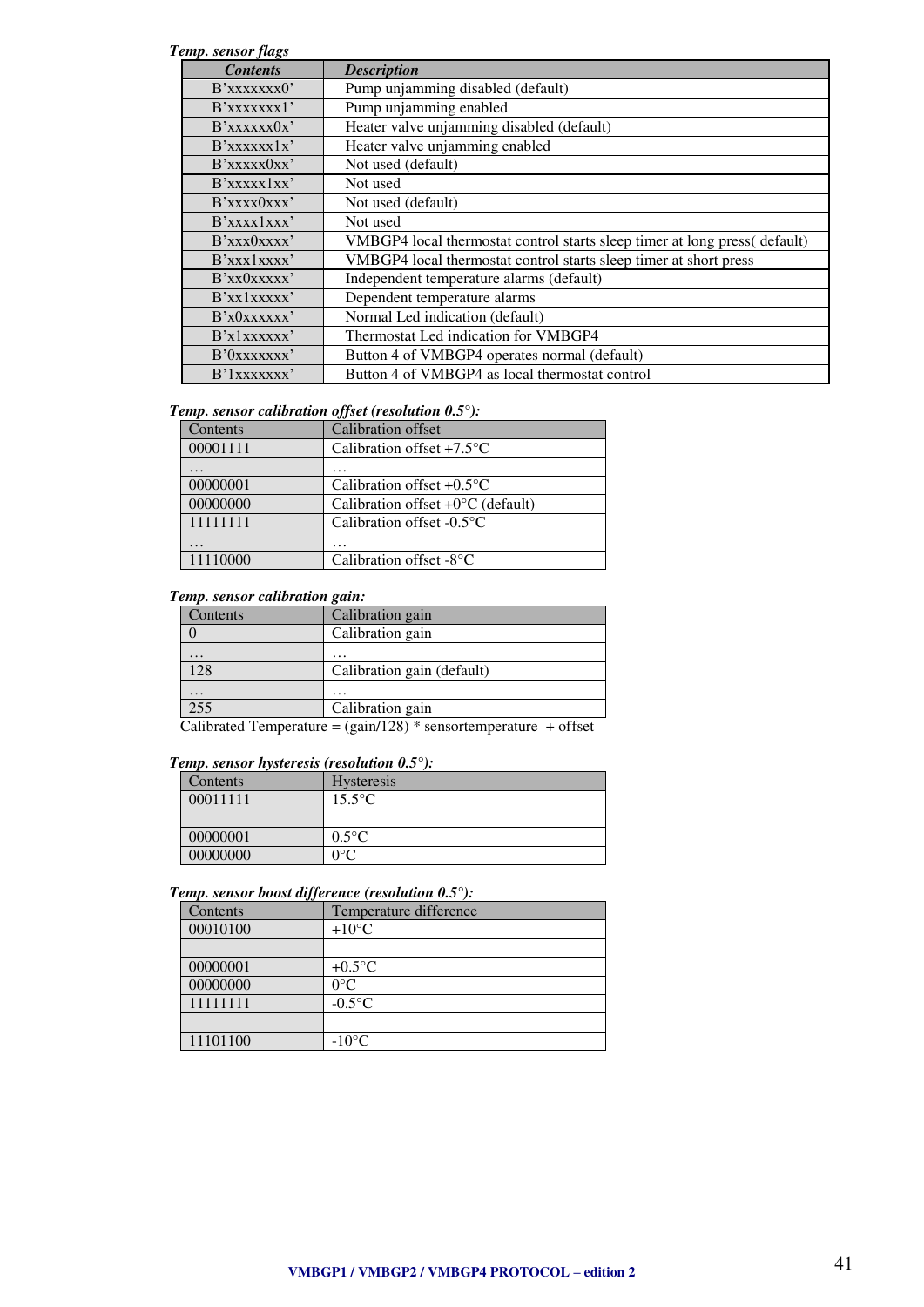# *Temp. sensor pump delayed on, pump delayed off & valve minimum switching time:*

| Contents | Time              |
|----------|-------------------|
| 00000000 |                   |
| 00000001 | 1 sec             |
| 00000010 | 2 sec             |
| $\cdots$ | $\cdots$          |
| 11111110 | $254 \text{ sec}$ |
| 11111111 | $255$ sec         |

# *Temp. sensor default sleep time into minutes*

valid range H'0001' to H'FEFF' or 1min to 65.279min

# *Temp. sensor lower, upper, safe, night, day, comfort or alarm set (resolution 0.5°):*

| Contents | Temperature set |
|----------|-----------------|
| 01111000 | $60^{\circ}$ C  |
|          |                 |
| 00101000 | $20^{\circ}$ C  |
|          |                 |
| 00000010 | $1^{\circ}C$    |
| 00000001 | $0.5^{\circ}$ C |
| 00000000 | $0^{\circ}$ C   |
| 11111111 | $-0.5$ °C       |
|          |                 |
| 11000000 | $-32$ °C        |

# *Temp. sensor Alarm1 & 2 modes*

| <b>Contents</b> | <b>Description</b>                      |
|-----------------|-----------------------------------------|
| B'xxxxx000'     | Low temperature alarm 1                 |
| B'xxxxx001'     | High temperature alarm 1 (default)      |
| B'xxxxx010'     | Anti-frost mode alarm 1                 |
| B'xxxxx011'     | Night mode alarm 1                      |
| B'xxxxx100'     | Day mode alarm 1                        |
| B'xxxx101'      | Comfort mode alarm 1                    |
| B'xxxxx110'     | Night, Day or Comfort mode alarm 1      |
| B'xxxx111'      | Day or Comfort mode alarm 1             |
| B'xxxx0xxx'     | Temperature alarms 1 absolute (default) |
| B'xxxx1xxx'     | Temperature alarms 1 relative           |
| B'x000xxxx'     | Low temperature alarm 2                 |
| B'x001xxxx'     | High temperature alarm 2 (default)      |
| B'x010xxxx'     | Anti-frost mode alarm 2                 |
| B'x011xxxx'     | Night mode alarm 2                      |
| B'x100xxxx'     | Day mode alarm 2                        |
| B'x101xxxx'     | Comfort mode alarm 2                    |
| B'x110xxxx'     | Night, Day or Comfort mode alarm 2      |
| B'x111xxxx'     | Day or Comfort mode alarm 2             |
| B'OXXXXXXX'     | Temperature alarms 2 absolute (default) |
| B'1xxxxxx'      | Temperature alarms 2 relative           |

# *Temp. sensor Alarm3 & 4 modes*

| <b>Contents</b> | <b>Description</b>                      |  |
|-----------------|-----------------------------------------|--|
| B'xxxxx000'     | Low temperature alarm 3                 |  |
| B'xxxxx001'     | High temperature alarm 3 (default)      |  |
| B'xxxx010'      | Anti-frost mode alarm 3                 |  |
| B'xxxx011'      | Night mode alarm 3                      |  |
| B'xxxxx100'     | Day mode alarm 3                        |  |
| B'xxxxx101'     | Comfort mode alarm 3                    |  |
| B'xxxxx110'     | Night, Day or Comfort mode alarm 3      |  |
| B'xxxxx111'     | Day or Comfort mode alarm 3             |  |
| B'xxxx0xxx'     | Temperature alarms 3 absolute (default) |  |
| B'xxxx1xxx'     | Temperature alarms 3 relative           |  |
| B'x000xxxx'     | Low temperature alarm 4                 |  |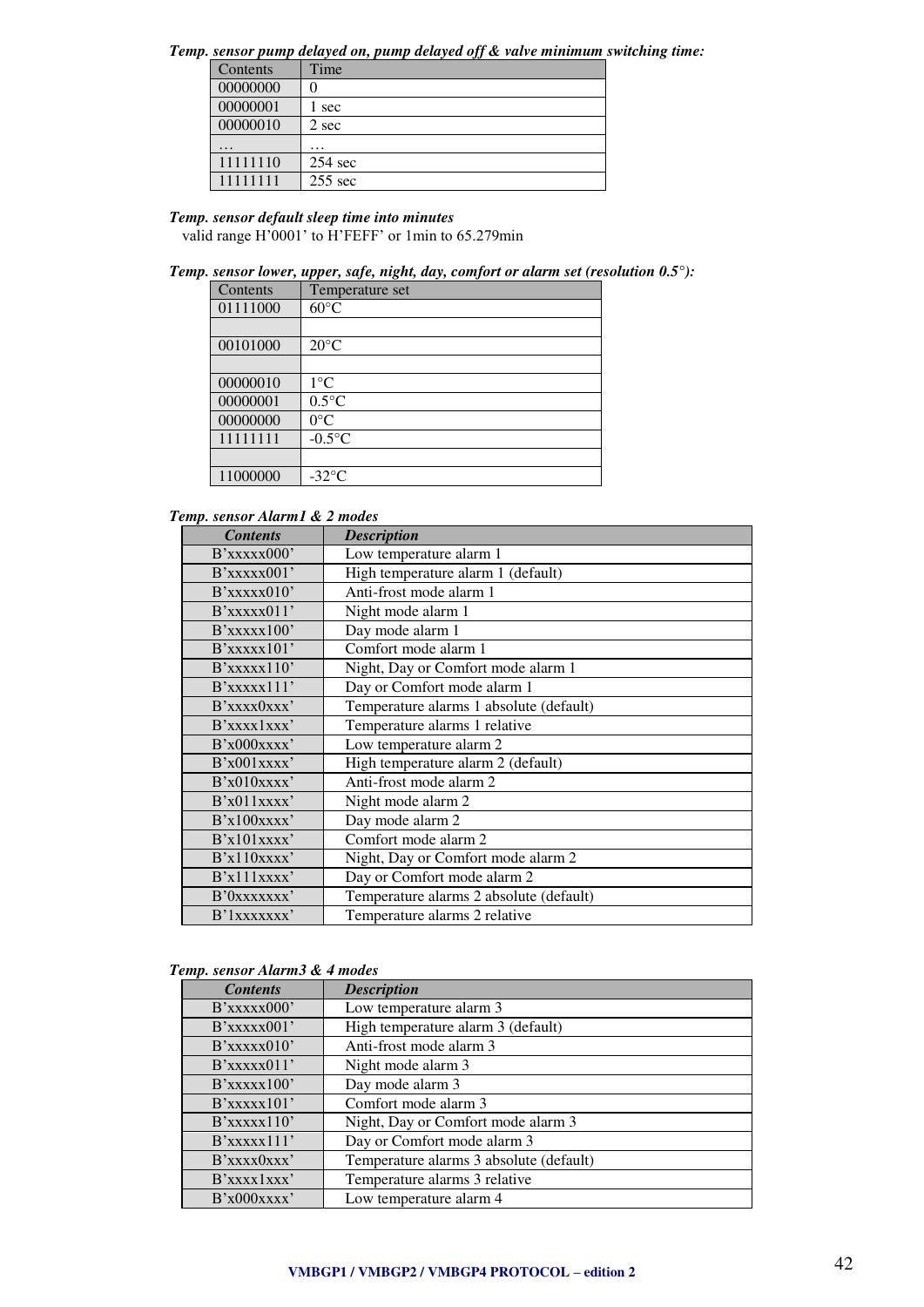| B'x001xxx'  | High temperature alarm 4 (default)      |
|-------------|-----------------------------------------|
| B'x010xxxx' | Anti-frost mode alarm 4                 |
| B'x011xxxx' | Night mode alarm 4                      |
| B'x100xxxx' | Day mode alarm 4                        |
| B'x101xxx'  | Comfort mode alarm 4                    |
| B'x110xxxx' | Night, Day or Comfort mode alarm 4      |
| B'x111xxx'  | Day or Comfort mode alarm 4             |
| B'OXXXXXXX' | Temperature alarms 4 absolute (default) |
| B'1xxxxxxx' | Temperature alarms 4 relative           |
|             |                                         |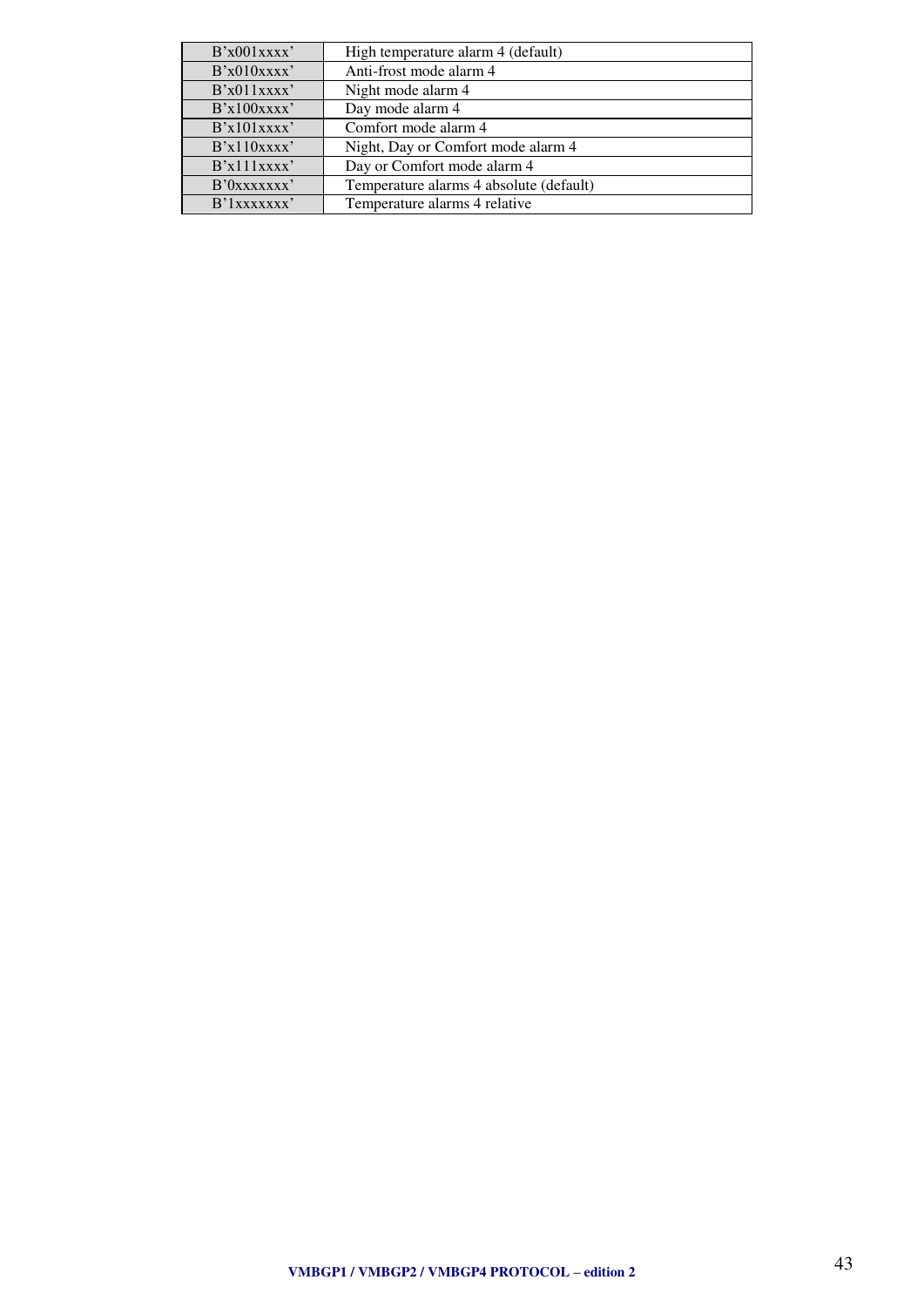| <b>Address</b> | <b>Contents</b>                        | <b>Address</b> | <b>Contents</b>                         |
|----------------|----------------------------------------|----------------|-----------------------------------------|
| H'0110'        | Linked Push button 1 module address    | H'0111'        | Linked Push button 1 bit number         |
| H'0112'        | Linked Push button 1 action            | H'0113'        | Linked Push button 1 time parameter     |
| H'0114'        | Linked Push button 1 channel parameter | H'0115'        | Linked Push button 2 module address     |
| H'0116'        | Linked Push button 2 bit number        | H'0117'        | Linked Push button 2 action             |
| H'0118'        | Linked Push button 2 time parameter    | H'0119'        | Linked Push button 2 channel parameter  |
| H'011A'        | $\cdots$                               | H'011B'        | $\cdots$                                |
| $\cdots$       | $\cdots$                               | $\cdots$       | $\cdots$                                |
| H'01FA'        | $\cdots$                               | H'01FB'        | Linked Push button 48 module address    |
| H'01FC'        | Linked Push button 48 bit number       | H'01FD'        | Linked Push button 48 action            |
| H'01FE'        | Linked Push button 48 time parameter   | H'01FF'        | Linked Push button 48 channel parameter |

# **Remark:** Unused locations contain H'FF'

| <b>Action</b>   | <b>Action</b>                                 | Time parameter           | <b>Channel parameter</b> |
|-----------------|-----------------------------------------------|--------------------------|--------------------------|
| number          |                                               |                          |                          |
| $\overline{0}$  | Switch status led indication                  | $\blacksquare$           | Channel number (18)      |
| 1               | Lock channel at closed switch                 | $\overline{\phantom{a}}$ | Channel number (18)      |
| $\overline{2}$  | Lock channel at opened switch                 | $\overline{a}$           | Channel number (18)      |
| 3               | Lock channel                                  | Timeout                  | Channel number (18)      |
| $\overline{4}$  | Lock/unlock channel                           | Timeout                  | Channel number (18)      |
| 5               | Unlock channel                                | $\equiv$                 | Channel number (18)      |
| 6               | Disable channel program at closed switch      | $\overline{\phantom{a}}$ | Channel number $(18)$    |
| $\overline{7}$  | Disable channel program at opened switch      | $\equiv$                 | Channel number (18)      |
| 8               | Disable channel program channel               | Timeout                  | Channel number (18)      |
| 9               | Disable/enable channel program                | Timeout                  | Channel number (18)      |
| 10              | Enable channel program                        | $\mathbf{r}$             | Channel number (18)      |
| 11              | Select no programs                            | $\overline{\phantom{a}}$ |                          |
| 12              | Select program group 1 (eg. summer programs)  | $\blacksquare$           |                          |
| 13              | Select program group 2 (eg. winter programs)  | $\sim$                   | $\overline{a}$           |
| 14              | Select program group 3 (eg. holiday programs) | $\overline{\phantom{a}}$ |                          |
| 15              | Enable Alarm 1 at closed switch               | $\mathbb{Z}^2$           | $\mathbf{r}$             |
| 16              | Enable Alarm 1 at open switch                 | $\overline{\phantom{a}}$ | $\overline{\phantom{a}}$ |
| 17              | Disable Alarm 1 at closed switch              | $\blacksquare$           |                          |
| 18              | Disable Alarm 1 at open switch                | $\blacksquare$           |                          |
| 19              | Enable Alarm 1                                |                          |                          |
| 20              | Enable/Disable Alarm 1                        | $\mathbf{r}$             | $\overline{a}$           |
| 21              | Disable Alarm 1                               | $\blacksquare$           | $\blacksquare$           |
| 22              | Enable Alarm 2 at closed switch               |                          |                          |
| 23              | Enable Alarm 2 at open switch                 | $\blacksquare$           | $\overline{\phantom{a}}$ |
| 24              | Disable Alarm 2 at closed switch              | $\overline{\phantom{a}}$ | $\overline{a}$           |
| $\overline{25}$ | Disable Alarm 2 at open switch                | $\equiv$                 |                          |
| 26              | Enable Alarm 2                                | $\mathcal{L}$            | $\overline{\phantom{a}}$ |
| 27              | Enable/Disable Alarm 2                        | $\overline{\phantom{a}}$ | $\overline{\phantom{a}}$ |
| 28              | Disable Alarm 2                               | $\mathcal{L}$            | $\equiv$                 |
| 29              | Enable Sunrise at closed switch               | $\overline{\phantom{a}}$ | $\overline{a}$           |
| 30              | Enable Sunrise at open switch                 | $\blacksquare$           |                          |
| 31              | Disable Sunrise at closed switch              | $\overline{\phantom{a}}$ | $\overline{\phantom{a}}$ |
| 32              | Disable Sunrise at open switch                | $\overline{\phantom{a}}$ | $\overline{\phantom{a}}$ |
| 33              | <b>Enable Sunrise</b>                         | $\equiv$                 |                          |
| 34              | Enable/Disable Sunrise                        | $\blacksquare$           | $\overline{a}$           |
| 35              | Disable Sunrise                               |                          |                          |
| 36              | Enable Sunset at closed switch                | $\mathbf{r}$             | $\sim$                   |
| 37              | Enable Sunset at open switch                  | $\overline{\phantom{a}}$ | $\overline{\phantom{a}}$ |
| 38              | Disable Sunset at closed switch               | $\overline{\phantom{a}}$ |                          |
| 39              | Disable Sunset at open switch                 | $\blacksquare$           |                          |
| 40              | <b>Enable Sunset</b>                          |                          |                          |
| 41              | Enable/Disable Sunset                         | $\mathbb{L}$             | $\frac{1}{2}$            |
| 42              | Disable Sunset                                |                          |                          |
| 43              | Sensor: Comfort mode                          | Short press sleep time   | Long press sleep time    |
| 44              | Sensor: Day mode                              | Short press sleep time   | Short press sleep time   |
| 45              | Sensor: Night mode                            | Short press sleep time   | Short press sleep time   |
| 46              | Sensor: Safe mode                             | Short press sleep time   | Short press sleep time   |
| 47              | Sensor: Heating mode                          | $\overline{\phantom{a}}$ |                          |
|                 |                                               |                          |                          |
| 48<br>49        | Sensor: Cooling mode                          | $\overline{\phantom{a}}$ |                          |
|                 | Sensor: Forced Safe mode at open switch       | $\mathbb{L}$             | 0xFF                     |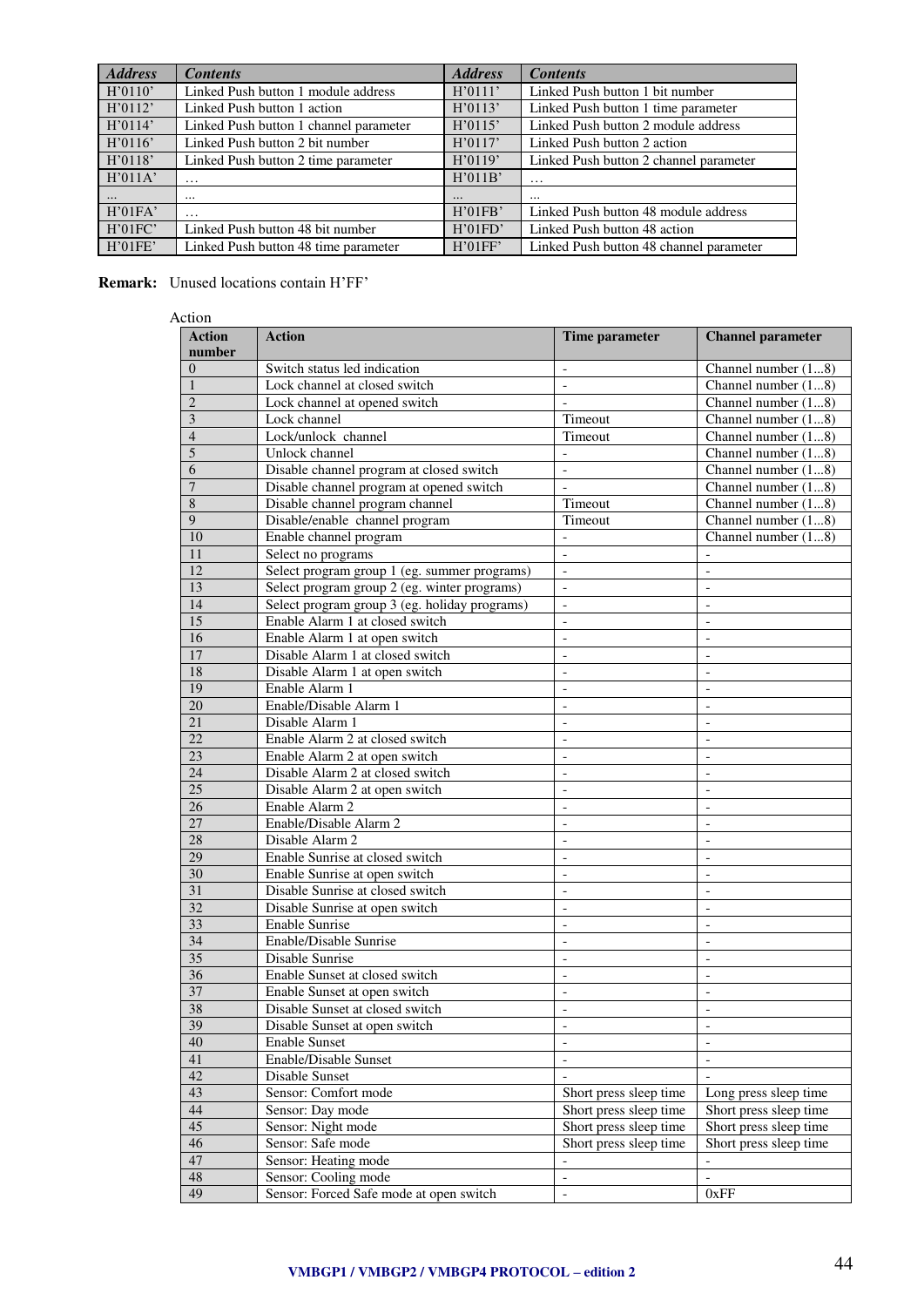| 50   | Sensor: Forced Safe mode at closed switch     |         | 0xFF |
|------|-----------------------------------------------|---------|------|
|      | Sensor: Forced Safe mode                      | Timeout |      |
| 52   | Sensor: Forced or Cancel Forced Safe mode     | Timeout |      |
|      | Sensor: Cancel Forced Safe mode               |         |      |
| 54   | Toggle program group 1 (eg. summer programs)  |         |      |
| 55   | Toggle program group 2 (eg. winter programs)  |         |      |
| - 56 | Toggle program group 3 (eg. holiday programs) |         |      |

# Time parameter

| <b>Time</b>      | <b>Timeout</b>   | <b>Sleep time</b> | a                       |
|------------------|------------------|-------------------|-------------------------|
| parameter        |                  | parameter         |                         |
| $\boldsymbol{0}$ | 0s (no timer)    | $\boldsymbol{0}$  | N                       |
| $\mathbf{1}$     | 1s               | 1                 | S <sub>0</sub>          |
| $\overline{2}$   | 2s               | $\overline{c}$    | $\overline{S}$          |
| 3                | 3s               | 3                 | $\overline{\mathbf{S}}$ |
| $\cdots$         |                  | $\overline{4}$    | S <sub>0</sub>          |
| 119              | 1 min59s         |                   | $\ldots$                |
| 120              | 2min             | 17                | $\overline{S}$          |
| 121              | 2min15s          | 18                | S <sub>0</sub>          |
| $\cdots$         |                  | 19                | $\overline{S}$          |
| 131              | 4min45s          |                   | $\cdot \cdot$           |
| 132              | 5min             | 33                | S <sub>0</sub>          |
| 133              | $5\text{min}30s$ | 34                | S <sub>0</sub>          |
|                  |                  | 35                | S <sub>0</sub>          |
| 181              | 29min30s         | $\cdots$          | <u></u>                 |
| 182              | 30min            | 45                | $\overline{S}$          |
| 183              | 31min            | 46                | $\overline{\mathbf{S}}$ |
| $\cdots$         |                  | 47                | S <sub>0</sub>          |
| 211              | 59min            |                   | <u></u>                 |
| 212              | 1 <sub>h</sub>   | 57                | S <sub>0</sub>          |
| 213              | 1h15min          | 58                | $\overline{S}$          |
| $\ldots$         |                  | 59                | S <sub>0</sub>          |
| 227              | $4h45$ min       |                   |                         |
| 228              | 5h               | 96                | S <sub>0</sub>          |
| 229              | 5h30min          | 97                | S <sub>0</sub>          |
| $\ldots$         |                  |                   |                         |
| 237              | 9h30min          |                   |                         |
| 238              | 10 <sub>h</sub>  |                   |                         |
| 239              | 11h              |                   |                         |
| $\ldots$         |                  |                   |                         |
| 251              | 23h              |                   |                         |
| 252              | 1d               |                   |                         |
| 253              | 2d               |                   |                         |
| 254              | 3d               |                   |                         |
| 255              | Infinite         |                   |                         |

| <b>Time</b>             | <b>Timeout</b>          | <b>Sleep time</b> | action                                             |
|-------------------------|-------------------------|-------------------|----------------------------------------------------|
| ameter                  |                         | parameter         |                                                    |
| $\theta$                | 0s (no timer)           | $\Omega$          | No action                                          |
| $\overline{1}$          | 1s                      |                   | Select until next program step execution           |
| $\overline{2}$          | 2s                      | $\overline{2}$    | Select for default sleep time (see sensor config.) |
| $\overline{\mathbf{3}}$ | 3s                      | 3                 | Select for 15 min (auto return to program)         |
| $\cdots$                |                         | $\overline{4}$    | Select for 30 min (auto return to program)         |
| 119                     | 1min59s                 | $\cdots$          |                                                    |
| 120                     | 2min                    | 17                | Select for 3h45 min (auto return to program)       |
| 121                     | 2min15s                 | 18                | Select for 4h min (auto return to program)         |
|                         |                         | 19                | Select for 4h30 min (auto return to program)       |
| 131                     | 4min45s                 |                   |                                                    |
| 132                     | 5min                    | 33                | Select for 11h30 min (auto return to program)      |
| 133                     | $5\text{min}30\text{s}$ | 34                | Select for 12h (auto return to program)            |
| $\cdots$                |                         | 35                | Select for 13h (auto return to program)            |
| 181                     | 29min30s                |                   |                                                    |
| 182                     | 30min                   | 45                | Select for 23h (auto return to program)            |
| 183                     | 31min                   | 46                | Select for 1 day (auto return to program)          |
| $\cdots$                |                         | 47                | Select for 1 day 12h (auto return to program)      |
| 211                     | 59min                   | $\cdots$          |                                                    |
| 212                     | 1 <sub>h</sub>          | 57                | Select for 6 days 12h (auto return to program)     |
| 213                     | 1h15min                 | 58                | Select for 7 days (auto return to program)         |
| $\cdots$                |                         | 59                | Select for 8 days (auto return to program)         |
| 227                     | 4h45min                 |                   |                                                    |
| 228                     | 5 <sub>h</sub>          | 96                | Select for 45 days (auto return to program)        |
| 229                     | $5h30\overline{min}$    | 97                | Select and ignore all program steps                |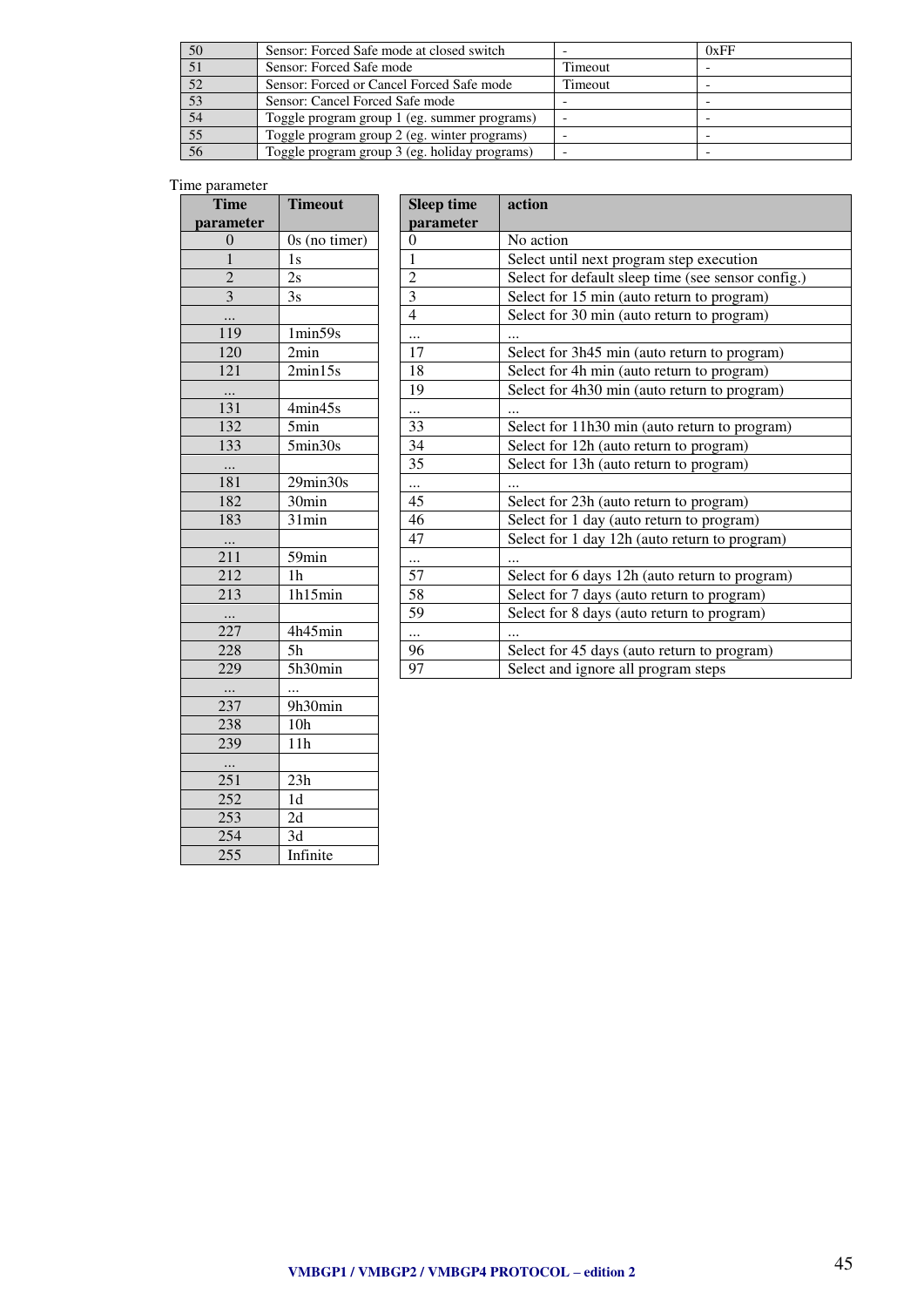| <b>Address</b> | <b>Contents</b>       | <b>Address</b>   | <b>Contents</b>       |
|----------------|-----------------------|------------------|-----------------------|
| H'0200'        | Program step 1 byte1  | H'0201'          | Program step 1 byte2  |
| H'0202'        | Program step 1 byte3  | H'0203'          | Program step 1 byte4  |
| H'0204'        | Program step 1 byte5  | H'0205'          | Program step 1 byte6  |
| $\cdots$       | $\cdot \cdot$         | $\bullet\bullet$ | $\cdot$               |
| H'03B6'        | Program step 74 byte1 | H'03B7'          | Program step 74 byte2 |
| H'03B8'        | Program step 74 byte3 | H'03B9'          | Program step 74 byte4 |
| H'03BA'        | Program step 74 byte5 | H'03BB'          | Program step 74 byte6 |

| Contents program byte1 | <b>Description</b>                 |
|------------------------|------------------------------------|
| B'000xxxxx'            | Disable program step               |
| B'001xxxxx'            | Absolute time                      |
| B'010xxxxx'            | Wake up time $1 +$ relative time   |
| B'011xxxxx'            | Go to bed time $1 +$ relative time |
| B'100xxxxx'            | Wake up time $2 +$ relative time   |
| B'101xxxxx'            | Go to bed time $2 +$ relative time |
| B'110xxxxx'            | Sunrise + relative time            |
| B'111xxxxx'            | Sunset $+$ relative time           |
| B'xxxx01111'           | Rel. time $= 3h45$ min             |
|                        |                                    |
| $B'$ xxx00001'         | Rel. time $= 15$ min               |
| $B'$ xxx00000 $'$      | Rel. time $= 0$                    |
| B'xxx11111'            | Rel. time $= -15$ min              |
| .                      |                                    |
| $B'$ xxx $10000'$      | Rel. time $= -4h$                  |
|                        |                                    |

**Remark:** Wake up, Go to bed, sunrise & sunset time are only allowed for weekly programs

| Contents program byte2 | <b>Description</b> |
|------------------------|--------------------|
| B'xxxx0000'            | Weekly program     |
| B'xxxx0001'            | January            |
| B'xxxx0010'            | February           |
| B'xxxx0011'            | March              |
| B'xxxx0100'            | April              |
| B'xxxx0101'            | May                |
| B'xxxx0110'            | June               |
| B'xxxx0111'            | July               |
| B'xxxx1000'            | August             |
| B'xxxx1001'            | September          |
| B'xxxx1010'            | October            |
| B'xxxx1011'            | November           |
| B'xxxx1100'            | December           |
| B'xxxx1101'            | Monthly program    |
| B'xxxx1110'            | Monthly program    |
| B'xxxx1111'            | Monthly program    |

| Contents program byte3 | <b>Description</b>                |
|------------------------|-----------------------------------|
| B'xxx00000'            | 0h                                |
| B'xxx00001'            | 1h                                |
| $\cdots$               | $\cdots$                          |
| $B'$ xxx $10111'$      | 23h                               |
| B'xx1xxxx'             | Program group 1 (Summer program)  |
| B'x1xxxxxx'            | Program group 2 (Winter program)  |
| B'1xxxxxx'             | Program group 3 (Holiday program) |

| Contents program byte4 | <b>Description</b> |
|------------------------|--------------------|
| B'xx000000'            | 0 <sub>min</sub>   |
| B'xx000001'            | 1 min              |
| $\cdots$               | $\cdots$           |
| B'xx111011'            | 59 <sub>min</sub>  |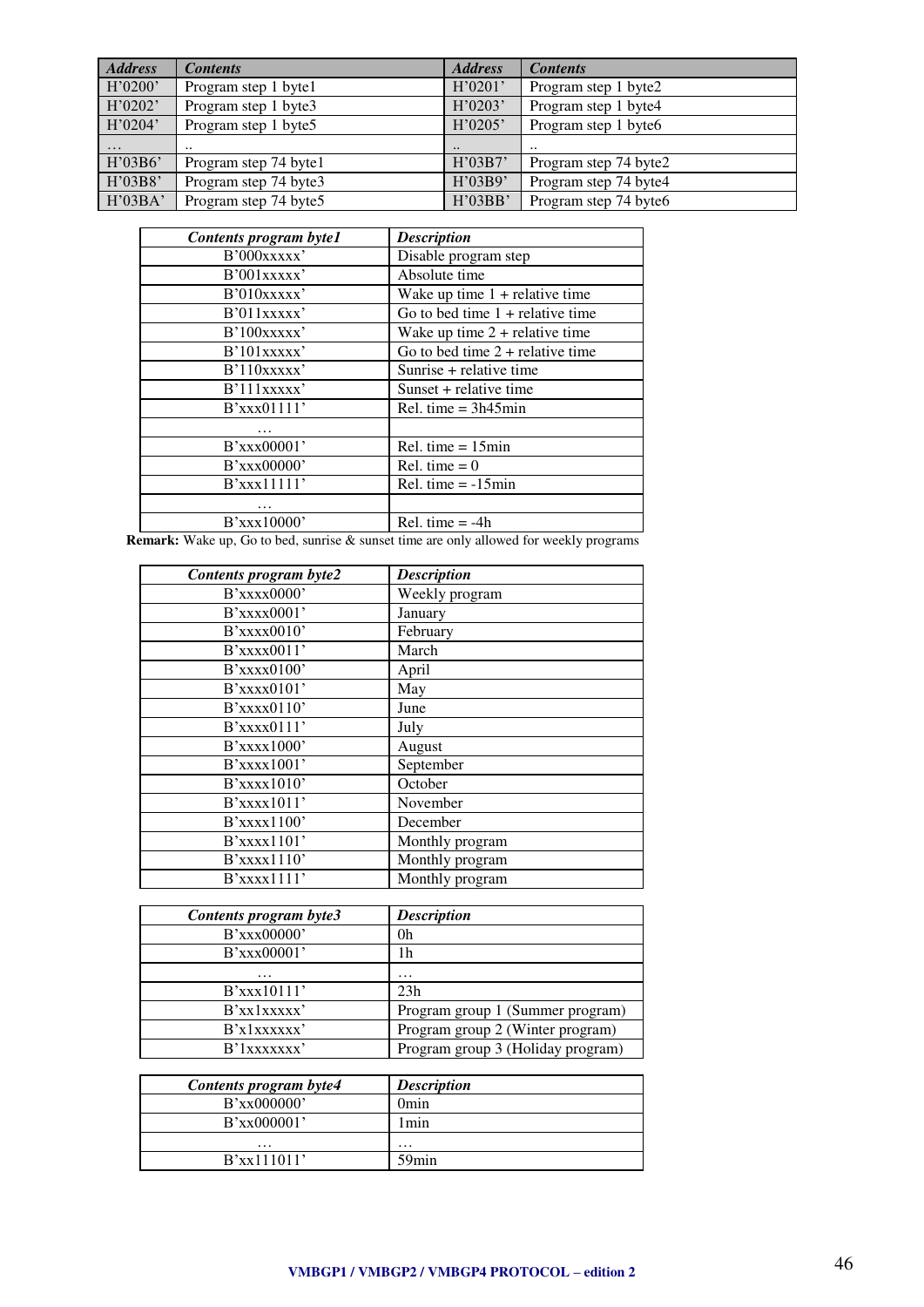| Contents program byte4 | Contents program byte2 | <b>Description</b>       |
|------------------------|------------------------|--------------------------|
| B'00xxxxxx'            | B'0000xxxx'            | Never                    |
| B'00xxxxx'             | B'0001xxxx'            | Day 1of the month        |
| B'00xxxxx'             | B'0010xxxx'            | Day 2of the month        |
| $\cdots$               | $\cdots$               | .                        |
| B'01xxxxxx'            | B'1111xxx'             | Day 31 of the month      |
| B'10xxxxxx'            | B'0000xxxx'            | Never                    |
| B'10xxxxxx'            | B'0001xxxx'            | Every Monday             |
| B'10xxxxxx'            | B'0010xxxx'            | <b>Every Tuesday</b>     |
| $\cdots$               | $\cdots$               | $\cdots$                 |
| B'10xxxxxx'            | B'0111xxxx'            | <b>Every Sunday</b>      |
| B'10xxxxx'             | B'1000xxxx'            | Every weekend (sa & su)  |
| B'10xxxxxx'            | B'1001xxxx'            | Every working day (mofr) |
| B'10xxxxxx'            | B'1010xxxx'            | Every day except Sunday  |
| B'10xxxxx'             | B'1011xxxx'            | Every day                |
| B'10xxxxxx'            | B'1100xxxx'            | Never                    |
| $\cdots$               | $\cdots$               | $\cdots$                 |
| B'11xxxxxx'            | B'1111xxxx'            | Never                    |

| Contents program byte5 | <b>Action</b>              |
|------------------------|----------------------------|
| 0                      | 0s25 Pulse                 |
| $\overline{1}$         | 1s Pulse                   |
| $\overline{2}$         | 2s Pulse                   |
|                        | $\cdots$                   |
| 119                    | 1min59s Pulse              |
| 120                    | 2min Pulse                 |
| 121                    | 2min15s Pulse              |
|                        |                            |
| 131                    | 4min45s Pulse              |
| 132                    | 5min Pulse                 |
| 133                    | 5min30s Pulse              |
| $\cdots$               | $\cdots$                   |
| 181                    | 29min30s Pulse             |
| 182                    | 30min Pulse                |
| 183                    | 31min Pulse                |
| $\cdots$               | $\cdots$                   |
| 211                    | 59min Pulse                |
| 212                    | 1h Pulse                   |
| 213                    | $\overline{1h}15min$ Pulse |
| $\ldots$               |                            |
| 227                    | 4h45min Pulse              |
| 228                    | 5h Pulse                   |
| 229                    | 5h30min Pulse              |
| $\ldots$               |                            |
| 237                    | 9h30min Pulse              |
| 238                    | 10h Pulse                  |
| 239                    | 11h Pulse                  |
| $\ldots$               | $\cdots$                   |
| 246                    | 18h Pulse                  |
| 247                    | Press                      |
| 248                    | Long Press                 |
| 249                    | Release                    |
| $\overline{250}$       | Lock                       |
| $\overline{251}$       | Unlock                     |
| $\overline{252}$       | Sensor: Safe mode          |
| 253                    | Sensor: Night mode         |
| 254                    | Sensor: Day mode           |
| 255                    | Sensor: Comfort mode       |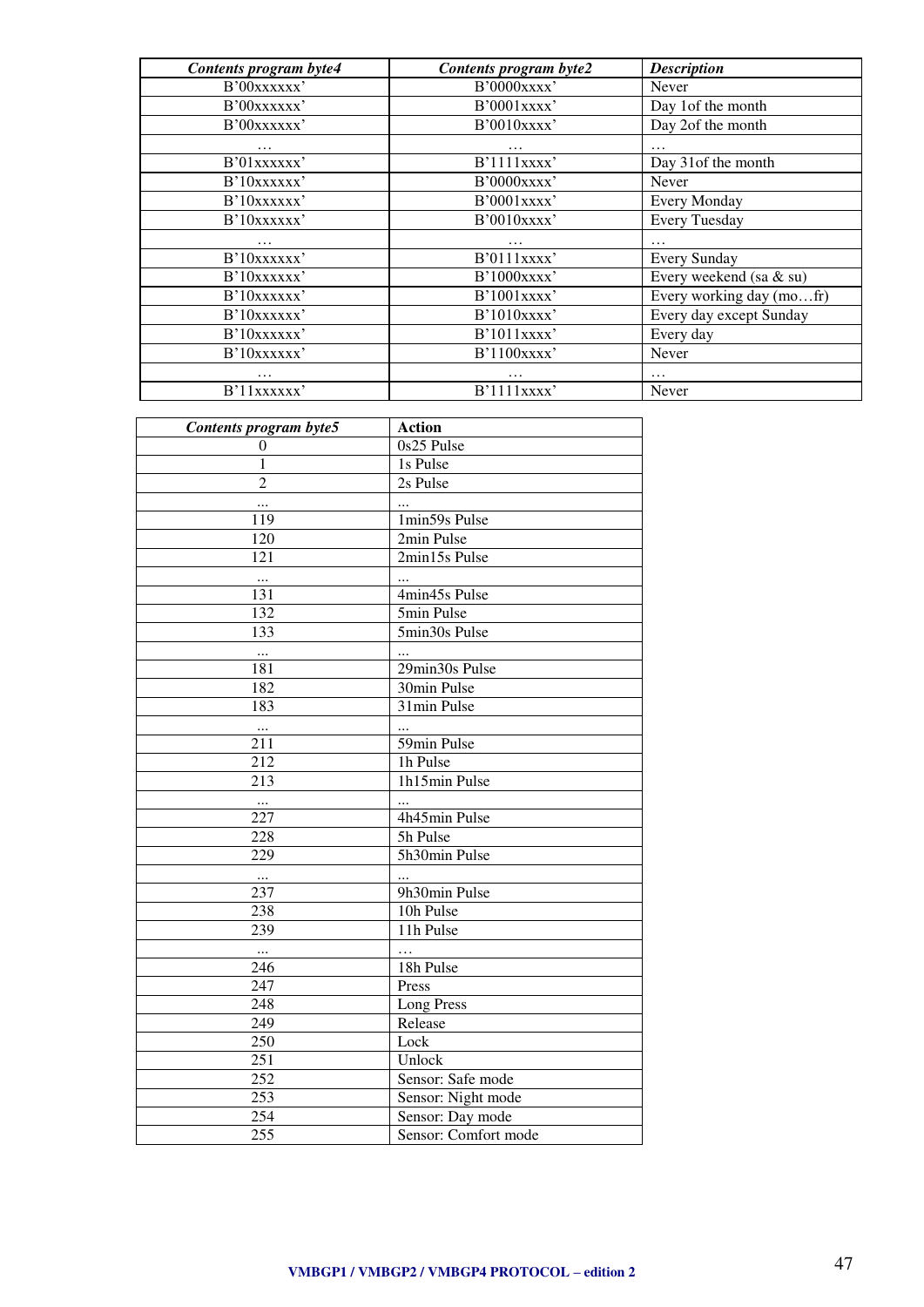| Contents program byte6 | <b>Channel</b>     |
|------------------------|--------------------|
|                        | Channel 1          |
|                        | Channel 2          |
| $\cdot$ .              | $\cdots$           |
|                        | Channel 7          |
|                        | Channel 8          |
| 28                     | Temperature sensor |